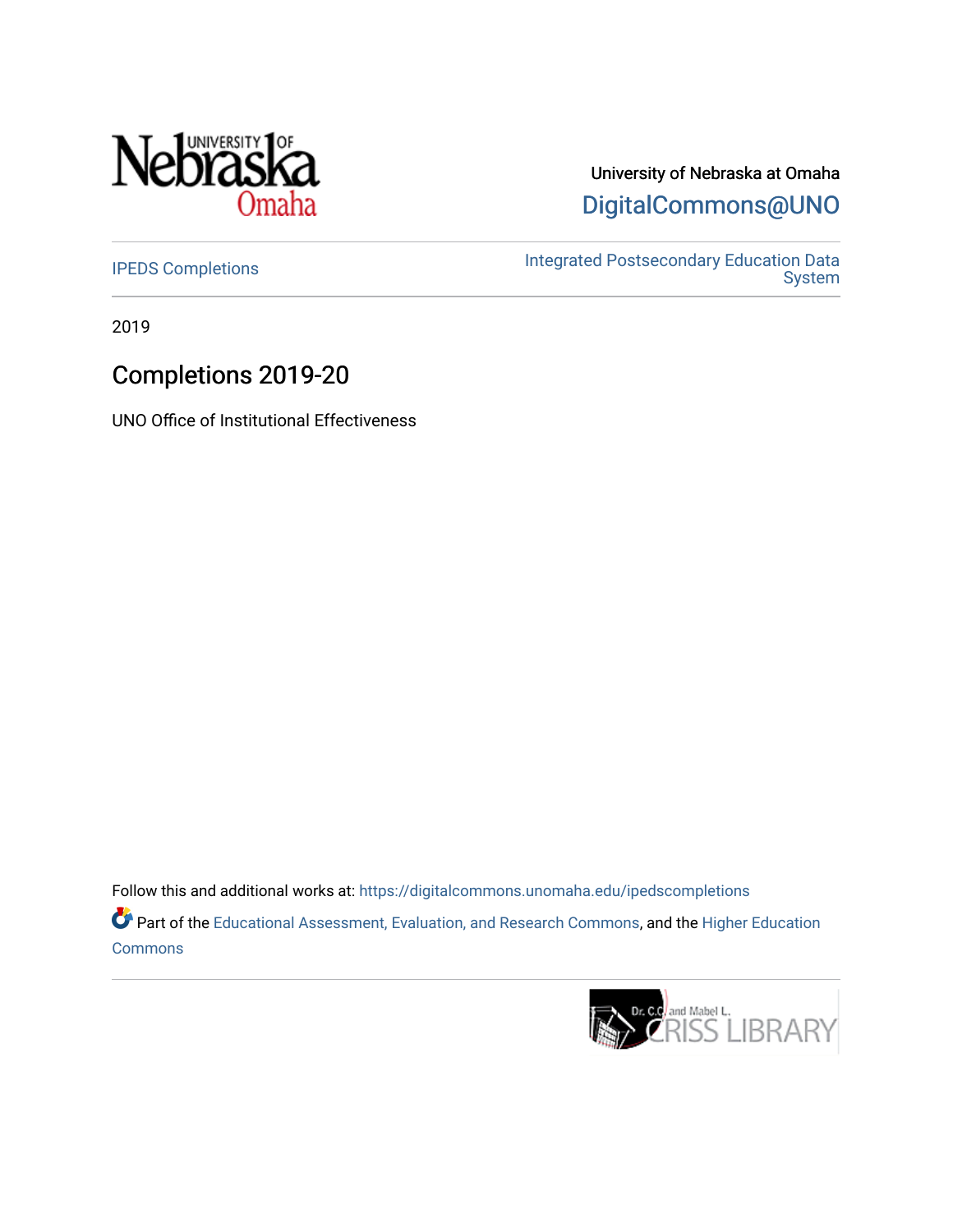#### **Institution: University of Nebraska at Omaha (181394) User ID: P1813941 Completions Overview**

Welcome to the IPEDS Completions survey component. The Completions component is one of several IPEDS components that is conducted during the Fall data collection period. It collects the number of degrees and certificates awarded by field of study, level of award, race/ethnicity, and gender. The reporting period for the Completions component is during the 12-month time period beginning July 1 of the previous calendar year and ending June 30 of the current calendar year; therefore, for this year's Completions component, the reporting period is between July 1, 2018 and June 30, 2019. The Completions component is also collecting the number of students (e.g., completers) who earned awards between July 1, 2018 and June 30, 2019.

### **Changes to reporting for 2019-20**

- The term 'contact hour' has been replaced with the term 'clock hour'
- The term 'formal award' has been replaced with the term 'recognized postsecondary credential'
- There is a new instruction to exclude students participating in Experimental Pell (See<https://experimentalsites.ed.gov/exp/approved.html>)

For 2020-21 changes, please review the preview screens available on the [Survey Materials](https://surveys.nces.ed.gov/ipeds/VisIndex.aspx) page. For more information on updates to CIP codes, see below.

### **CIP codes will need to be updated for the 2020-21 data collection.**

The [CIP 2020 Website](https://nces.ed.gov/ipeds/cipcode/Default.aspx?y=55) includes a list of new CIP codes, a list of deleted CIP codes, a list of moved CIP Codes, and an online crosswalk of the 2010 CIP and 2020 CIP.

#### **Some common Completions component errors include the following:**

- Including award levels on your current year Completions that were not reported on your previous year's (PY) Institutional Characteristics (IC). [Award levels in the PY IC component cannot be changed; therefore, contact the IPEDS Help Desk at 1-877-225-2568 if you need assistance.]
- Forgetting to select CIP codes for new programs of study that are offered by the institution, but do not have completions for the reporting period.
- Forgetting to enter in zero in at least one of the cells for CIP codes that do not have completions.
- Even though Teacher Preparation certificate programs may require a bachelor's degree for admission, they are considered sub-bacalaureate undergraduate programs, and students in these programs are undergraduate students.

Keep in mind that some information provided by institutions on the Completions component appear in the [College Navigator](http://collegenavigator.ed.gov), which is a major tool used by consumers searching for information about postsecondary education. It is therefore vitally important that you include accurate information about your institution.

Survey materials can be downloaded using the following link: [Survey Materials.](https://surveys.nces.ed.gov/ipeds/VisIndex.aspx) To access your prior year data submission for this component: [Reported Data](http://192.168.102.89/ipeds/PriorYearDataRedirect.aspx?survey_id=10)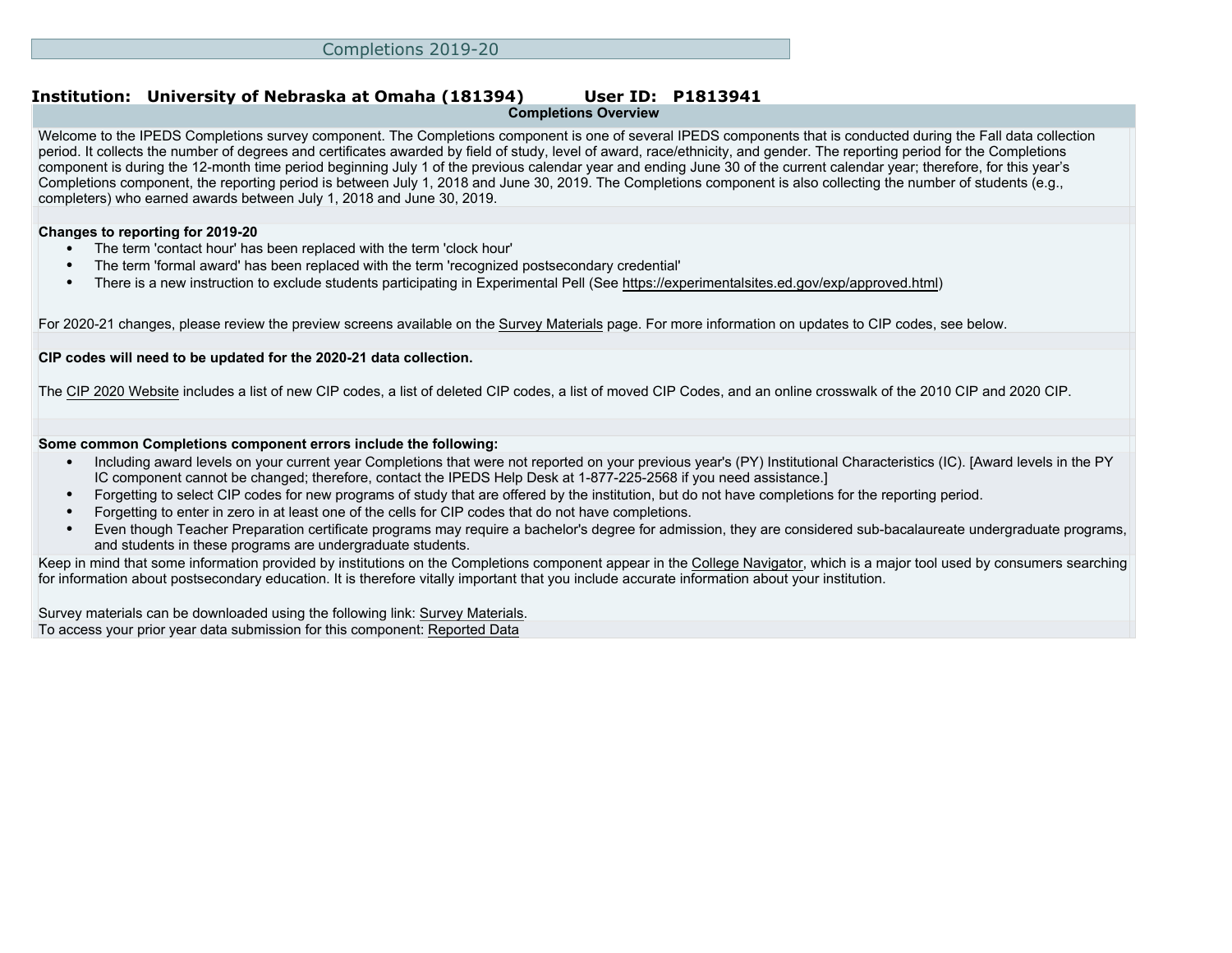# **Completions CIP Data**

| <b>CIPCODE</b>                                   | Award<br>Level           |   |              | <b>Non</b><br>Major Gender Resident<br>Alien | <b>Hispanic</b><br>Latino     | American<br>Indian or<br>Alaska<br><b>Native</b> | Asian                            | <b>Black or</b><br>African<br>American | <b>Native</b><br>Hawaiian<br>or Other<br>Pacific<br>Islander | $ $ White $ $                | Two<br>or<br>more<br>Races       | Race/<br>ethnicity<br>unknown      | <b>Total</b>                   | distance<br>education<br>program |
|--------------------------------------------------|--------------------------|---|--------------|----------------------------------------------|-------------------------------|--------------------------------------------------|----------------------------------|----------------------------------------|--------------------------------------------------------------|------------------------------|----------------------------------|------------------------------------|--------------------------------|----------------------------------|
| 03.0104                                          | 5 - Bachelor's           |   | Men          | $\boldsymbol{0}$                             | $\overline{0}$                | $\overline{0}$                                   | $\overline{0}$                   | 0                                      | 0                                                            | 6                            |                                  | $\mathbf{1}$                       | 8                              |                                  |
| <b>Environmental Science</b>                     | degree                   |   | Women        | $\mathbf 0$                                  | $\mathbf 0$                   | $\overline{0}$                                   | $\Omega$                         | 0                                      | 0                                                            | 6                            | $\overline{1}$                   | 0                                  | $\overline{7}$                 |                                  |
|                                                  |                          |   | Total        | $\overline{0}$                               | $\overline{0}$                | $\overline{0}$                                   | $\overline{0}$                   | 0                                      | 0                                                            | 12                           | $\overline{2}$                   | $\mathbf{1}$                       | 15                             | No                               |
| 05.0107<br>Latin American Studies                | 5 - Bachelor's           |   | Men          | $\mathbf{1}$                                 | $\overline{0}$                | $\mathbf{0}$                                     | $\overline{0}$                   | $\overline{0}$                         | 0                                                            | $\overline{0}$               | $\mathbf{1}$                     | $\overline{0}$                     | $\overline{2}$                 |                                  |
|                                                  | degree                   |   | Women        | $\overline{0}$                               | $\mathbf 0$                   | $\overline{0}$                                   | $\mathbf{0}$                     | $\overline{0}$                         | 0                                                            | $\overline{0}$               | $\mathbf 1$                      | $\overline{0}$                     | -1                             |                                  |
|                                                  |                          |   | Total        | $\mathbf{1}$                                 | $\overline{0}$                | $\overline{0}$                                   | $\mathbf{0}$                     | $\overline{0}$                         | 0                                                            | $\overline{0}$               | $\overline{2}$                   | $\overline{0}$                     | 3                              | <b>No</b>                        |
| 05.0107<br>Latin American Studies                | 5 - Bachelor's<br>degree |   | Men          | $\mathbf 0$                                  | $\mathbf 0$<br>$\overline{1}$ | $\Omega$                                         | $\overline{0}$                   | $\overline{0}$                         | $\overline{0}$                                               | $\Omega$                     | $\Omega$                         | $\overline{0}$                     | $\Omega$                       |                                  |
|                                                  |                          | 2 | Women        | $\overline{0}$                               | $\mathbf{1}$                  | $\overline{0}$                                   | $\overline{0}$                   | 0                                      | 0                                                            | $\overline{0}$               | $\overline{0}$                   | $\overline{0}$                     | 1<br>$\mathbf{1}$              |                                  |
|                                                  |                          |   | Total        | $\boldsymbol{0}$                             |                               | $\overline{0}$                                   | $\overline{0}$                   | 0                                      | 0                                                            | $\overline{0}$               | $\overline{0}$                   | $\boldsymbol{0}$                   |                                | No                               |
| 05.0201<br>African-American/Black Studies degree | 5 - Bachelor's           |   | Men          | $\boldsymbol{0}$                             | $\overline{0}$                | $\boldsymbol{0}$                                 | $\overline{0}$<br>$\overline{0}$ | $\overline{2}$                         | 0<br>0                                                       | $\mathbf{0}$<br>$\mathbf{0}$ | $\overline{0}$<br>$\overline{0}$ | $\boldsymbol{0}$                   | $\overline{2}$                 |                                  |
|                                                  |                          |   | Women        | $\mathbf 0$                                  | $\mathbf 0$                   | $\mathbf 0$                                      |                                  | 0<br>$\overline{2}$                    | 0                                                            | 0                            | $\mathbf{0}$                     | $\boldsymbol{0}$<br>$\overline{0}$ | $\boldsymbol{0}$               |                                  |
| 05.0201                                          | 5 - Bachelor's           |   | Total<br>Men | $\mathbf 0$<br>$\mathbf 0$                   | $\mathbf 0$<br>$\mathbf{0}$   | $\mathbf 0$<br>$\mathbf 0$                       | $\mathbf 0$<br>$\overline{0}$    | $\overline{0}$                         | 0                                                            | 0                            | $\Omega$                         | $\overline{0}$                     | $\overline{2}$<br>$\mathbf{0}$ | <b>No</b>                        |
| African-American/Black Studies degree            |                          | 2 | Women        | $\mathbf 0$                                  | $\mathbf{0}$                  | $\mathbf 0$                                      | $\overline{0}$                   | 0                                      | 0                                                            | 1                            | 0                                | $\overline{0}$                     | $\overline{1}$                 |                                  |
|                                                  |                          |   | Total        | $\overline{0}$                               | $\mathbf{0}$                  | $\overline{0}$                                   | $\overline{0}$                   | 0                                      | 0                                                            | 1                            | $\overline{0}$                   | $\overline{0}$                     | $\mathbf{1}$                   | No                               |
| 05.0299                                          | 5 - Bachelor's           |   | Men          | $\overline{0}$                               | $\overline{0}$                | $\overline{0}$                                   | $\overline{0}$                   | $\overline{0}$                         | 0                                                            | $\mathbf{0}$                 | $\overline{0}$                   | $\overline{0}$                     | $\Omega$                       |                                  |
| Ethnic, Cultural Minority,                       | degree                   |   | Women        | $\overline{0}$                               | $\overline{0}$                | $\mathbf{0}$                                     | $\mathbf{0}$                     | $\overline{0}$                         | 0                                                            | 3                            | $\mathbf{0}$                     | $\overline{0}$                     | $\mathbf{3}$                   |                                  |
| Gender, and Group Studies,                       |                          |   | Total        | $\overline{0}$                               | $\Omega$                      | $\Omega$                                         | $\mathbf{0}$                     | $\Omega$                               | $\overline{0}$                                               | 3                            | $\Omega$                         | $\mathbf{0}$                       | 3                              | <b>No</b>                        |
| Other                                            |                          |   |              |                                              |                               |                                                  |                                  |                                        |                                                              |                              |                                  |                                    |                                |                                  |
| 05.0299                                          | $6 -$                    |   | Men          | $\overline{0}$                               | $\mathbf 0$                   | $\overline{0}$                                   | $\mathbf{0}$                     | 0                                      | 0                                                            | 0                            | $\overline{0}$                   | $\overline{0}$                     | $\Omega$                       |                                  |
| Ethnic, Cultural Minority,                       | Postbaccalaureate        |   | Women        | $\mathbf 0$                                  | $\mathbf 0$                   | $\overline{0}$                                   | $\overline{0}$                   | 1                                      | 0                                                            | 0                            | $\Omega$                         | $\overline{0}$                     |                                |                                  |
| Gender, and Group Studies,<br>Other              | certificates             |   | Total        | $\Omega$                                     | $\Omega$                      | $\Omega$                                         | $\Omega$                         | 1                                      | $\overline{0}$                                               | $\Omega$                     | $\Omega$                         | $\overline{0}$                     |                                | Yes                              |
| 09.0101                                          | 5 - Bachelor's           |   | Men          | $\mathbf{1}$                                 | $\overline{1}$                | $\mathbf{0}$                                     | 1                                | $\overline{0}$                         | 0                                                            | 5                            | $\Omega$                         | $\mathbf{0}$                       | 8                              |                                  |
| Speech Communication and                         | degree                   | 1 | Women        | $\mathbf{1}$                                 | $\overline{0}$                | $\mathbf{0}$                                     | $\mathbf 1$                      | 3                                      | 0                                                            | 19                           |                                  | $\mathbf{0}$                       | 25                             |                                  |
| Rhetoric                                         |                          |   | Total        | $\overline{2}$                               | $\overline{1}$                | $\mathbf 0$                                      | $\overline{2}$                   | 3                                      | 0                                                            | 24                           | $\overline{1}$                   | 0                                  | 33                             | <b>No</b>                        |
| 09.0101                                          | 7 - Master's degree      |   | Men          | $\overline{0}$                               | $\overline{0}$                | $\overline{0}$                                   | $\overline{0}$                   | 0                                      | 0                                                            | $\overline{2}$               | $\overline{0}$                   | 0                                  | $\overline{2}$                 |                                  |
| Speech Communication and                         |                          |   | Women        | $\overline{0}$                               | $\mathbf{1}$                  | $\overline{0}$                                   | $\mathbf{1}$                     | 0                                      | 0                                                            | 6                            | 1                                | $\overline{0}$                     | $\overline{9}$                 |                                  |
| Rhetoric                                         |                          |   | Total        | $\mathbf 0$                                  | $\mathbf{1}$                  | $\mathbf 0$                                      | $\mathbf{1}$                     | 0                                      | 0                                                            | 8                            | 1                                | $\overline{0}$                     | 11                             | No                               |
| 09.0401                                          | 5 - Bachelor's           |   | Men          | $\overline{0}$                               | $\overline{0}$                | $\Omega$                                         | $\mathbf{1}$                     | $\overline{0}$                         | $\overline{0}$                                               | 1                            | $\Omega$                         | $\overline{0}$                     | $\overline{2}$                 |                                  |
| Journalism                                       | degree                   | 1 | Women        | $\overline{0}$                               | $\overline{0}$                | $\Omega$                                         | $\overline{0}$                   | $\overline{0}$                         | 0                                                            | $\mathbf{0}$                 | $\mathbf{0}$                     | $\overline{0}$                     | $\overline{0}$                 |                                  |
|                                                  |                          |   | Total        | $\mathbf 0$                                  | $\mathbf 0$                   | $\overline{0}$                                   | $\mathbf{1}$                     | $\overline{0}$                         | 0                                                            | $\mathbf{1}$                 | $\mathbf 0$                      | $\boldsymbol{0}$                   | $\overline{2}$                 | <b>No</b>                        |
| 09.0402                                          | 5 - Bachelor's           |   | Men          | $\overline{0}$                               | $\overline{0}$                | $\overline{0}$                                   | $\overline{0}$                   | $\overline{0}$                         | 0                                                            | $\Omega$                     | $\overline{0}$                   | 0                                  | $\Omega$                       |                                  |
| Broadcast Journalism                             | degree                   |   | Women        | $\overline{0}$                               | $\overline{0}$                | $\overline{0}$                                   | $\overline{0}$                   | $\Omega$                               | 0                                                            | $\Omega$                     | $\Omega$                         | $\overline{0}$                     | $\Omega$                       |                                  |
|                                                  |                          |   | Total        | $\mathbf 0$                                  | $\Omega$                      | $\mathbf 0$                                      | $\Omega$                         | $\overline{0}$                         | 0                                                            | $\Omega$                     | $\Omega$                         | 0                                  | $\Omega$                       | No                               |
| 09.0499                                          | 5 - Bachelor's           |   | Men          | $\Omega$                                     | $\Omega$                      | $\Omega$                                         | $\Omega$                         | $\Omega$                               | $\Omega$                                                     | $\Omega$                     | $\Omega$                         | 0                                  | $\Omega$                       |                                  |
| Journalism, Other                                | degree                   |   | Women        | $\mathbf 0$                                  | $\overline{0}$                | $\overline{0}$                                   | $\overline{0}$                   | 0                                      | 0                                                            | $\overline{0}$               | 0                                | $\mathbf 0$                        | $\overline{0}$                 |                                  |
|                                                  |                          |   | Total        | $\boldsymbol{0}$                             | $\overline{0}$                | $\boldsymbol{0}$                                 | $\overline{0}$                   | 0                                      | 0                                                            | $\overline{0}$               | $\boldsymbol{0}$                 | $\boldsymbol{0}$                   | $\mathsf{O}\xspace$            | No                               |
| 09.9999                                          | 5 - Bachelor's           |   | Men          | $\overline{0}$                               | $\sqrt{3}$                    | $\mathbf 0$                                      | $\overline{0}$                   | 1                                      | 0                                                            | 11                           | $\mathbf{1}$                     | $\mathsf{O}\xspace$                | 16                             |                                  |
| Communication, Journalism,                       | degree                   |   | Women        | $\boldsymbol{0}$                             | $\overline{2}$                | $\boldsymbol{0}$                                 | $\mathbf{1}$                     | 1                                      | $\overline{0}$                                               | 32                           | $\overline{4}$                   | $\boldsymbol{0}$                   | 40                             |                                  |
| and Related Programs, Other                      |                          |   | Total        | $\boldsymbol{0}$                             | $\sqrt{5}$                    | $\boldsymbol{0}$                                 | $\mathbf{1}$                     | $\overline{2}$                         | 0                                                            | 43                           | 5                                | $\boldsymbol{0}$                   | 56                             | No                               |
| 11.0103                                          | 17 - Doctor's degree     |   | Men          | $\mathbf{1}$                                 | $\mathbf 0$                   | $\mathbf{0}$                                     | $\overline{0}$                   | $\overline{0}$                         | 0                                                            | $\overline{0}$               | $\overline{0}$                   | $\boldsymbol{0}$                   |                                |                                  |
| Information Technology                           | - research /             | 1 | Women        | $\mathbf{1}$                                 | $\overline{0}$                | $\mathbf{0}$                                     | $\overline{0}$                   | 0                                      | 0                                                            | $\overline{0}$               | $\mathbf 0$                      | $\boldsymbol{0}$                   | $\mathbf{1}$                   |                                  |
|                                                  | scholarship              |   | Total        | $\overline{2}$                               | $\overline{0}$                | $\mathbf 0$                                      | $\overline{0}$                   | 0                                      | 0                                                            | $\overline{0}$               | 0                                | $\mathsf{O}\xspace$                | $\overline{2}$                 | No                               |
| 11.0104                                          | 7 - Master's degree      |   | Men          | $\mathbf{1}$                                 | $\overline{0}$                | $\overline{0}$                                   | $\overline{0}$                   | 1                                      | $\overline{0}$                                               | $\mathbf{1}$                 | $\overline{0}$                   | $\overline{0}$                     | 3                              |                                  |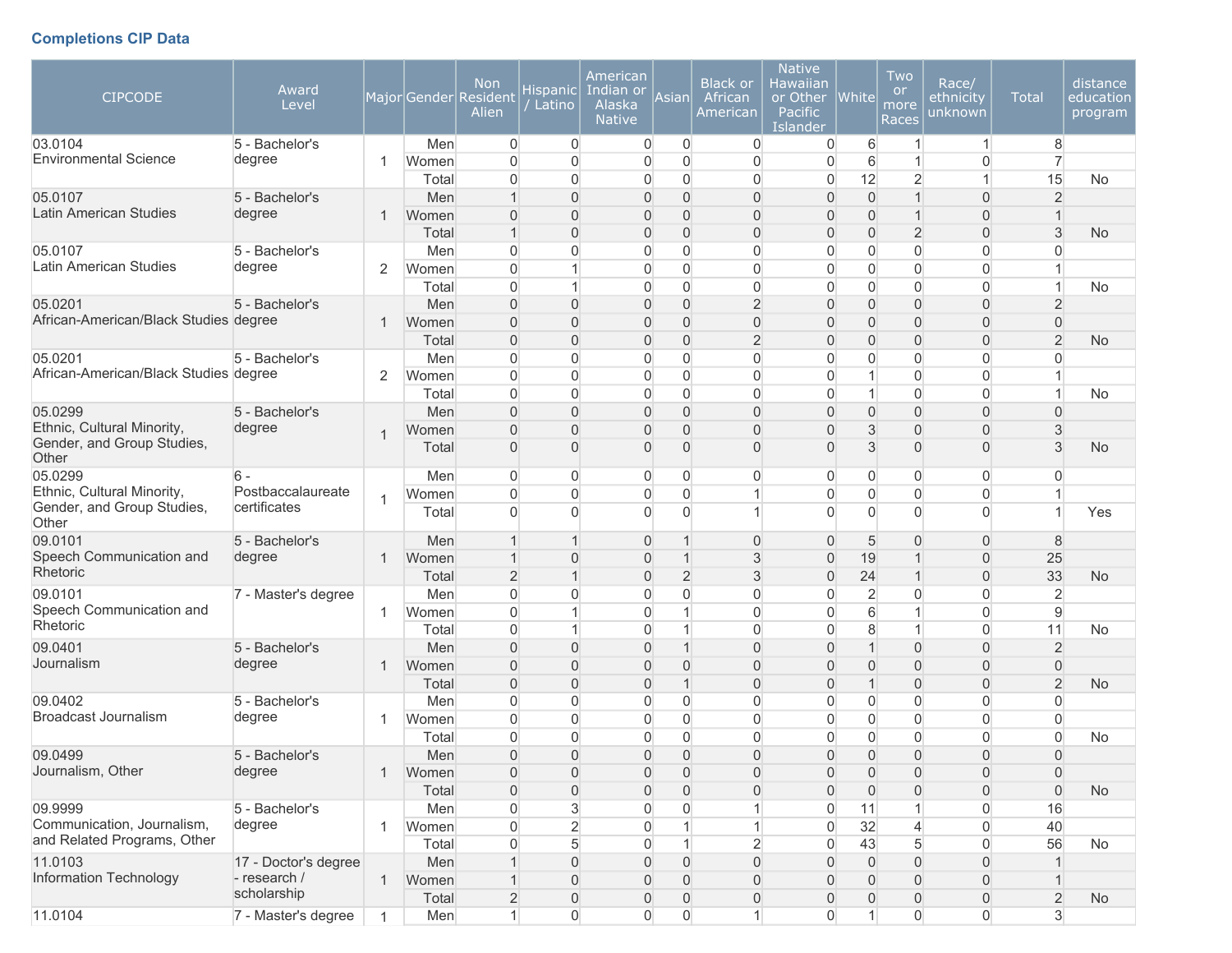| <b>CIPCODE</b>                              | Award<br>Level                            |                |              | <b>Non</b><br>Major Gender Resident<br>Alien | Hispanic<br>Latino               | American<br>Indian or<br>Alaska<br><b>Native</b> | Asian                            | <b>Black or</b><br>African<br>American | <b>Native</b><br>Hawaiian<br>or Other<br>Pacific<br>Islander | <b>White</b>        | Two<br><b>or</b><br>more<br>Races | Race/<br>ethnicity<br>unknown    | <b>Total</b>                     | distance<br>education<br>program |
|---------------------------------------------|-------------------------------------------|----------------|--------------|----------------------------------------------|----------------------------------|--------------------------------------------------|----------------------------------|----------------------------------------|--------------------------------------------------------------|---------------------|-----------------------------------|----------------------------------|----------------------------------|----------------------------------|
| Informatics                                 |                                           |                | Women        | $\overline{4}$                               | $\overline{0}$                   | $\overline{0}$                                   | $\mathbf{1}$                     | 0                                      | 0                                                            | 3                   | $\Omega$                          | $\overline{0}$                   | 8                                |                                  |
| 11.0104                                     | 17 - Doctor's degree                      |                | Total<br>Men | 5<br>$\overline{0}$                          | $\mathbf 0$<br>$\overline{0}$    | $\overline{0}$<br>$\mathbf{0}$                   | $\mathbf{1}$<br>0                | 1<br>0                                 | $\overline{0}$<br>$\overline{0}$                             | 4                   | $\Omega$<br>0                     | $\overline{0}$<br>$\overline{0}$ | 11                               | <b>No</b>                        |
| <b>Informatics</b>                          | - research /                              | 1              | Women        | $\overline{0}$                               | $\mathbf 0$                      | $\mathbf{0}$                                     | 0                                | $\overline{0}$                         | 0                                                            | $\Omega$            | 0                                 | $\overline{0}$                   | $\mathbf{0}$                     |                                  |
|                                             | scholarship                               |                | Total        | $\overline{0}$                               | $\mathbf 0$                      | $\mathbf{0}$                                     | 0                                | $\overline{0}$                         | $\overline{0}$                                               |                     | 0                                 | $\overline{0}$                   | $\overline{1}$                   | <b>No</b>                        |
| 11.0199                                     | 4 - Awards of at                          |                | Men          | $\overline{4}$                               | $\overline{2}$                   | $\overline{0}$                                   | 4                                | $\overline{2}$                         | $\mathbf{0}$                                                 | 27                  | $\overline{2}$                    | $\overline{0}$                   | 41                               |                                  |
| Computer and Information                    | least 2 but less than                     | 1              | Women        | $\mathbf 1$                                  | $\mathbf 0$                      | $\Omega$                                         | $\overline{0}$                   | $\overline{1}$                         | $\overline{0}$                                               | $\overline{4}$      | 1                                 | $\Omega$                         | $\overline{7}$                   |                                  |
| Sciences, Other                             | 4 academic years                          |                | Total        | 5                                            | $\overline{2}$                   | $\overline{0}$                                   | $\overline{4}$                   | 3                                      | 0                                                            | 31                  | 3                                 | $\overline{0}$                   | 48                               | Yes                              |
| 11.0199                                     | 5 - Bachelor's                            |                | Men          | $\mathbf 0$                                  | $\mathbf 0$                      | $\overline{0}$                                   | $\mathbf{1}$                     | 0                                      | $\overline{0}$                                               | 9                   | 0                                 | $\overline{0}$                   | 10                               |                                  |
| Computer and Information<br>Sciences, Other | degree                                    | $\mathbf 1$    | Women        | $\boldsymbol{0}$                             | $\mathbf 0$                      | $\mathbf{0}$                                     | 0                                | 0                                      | $\overline{0}$                                               | $\overline{1}$      | 0                                 | $\boldsymbol{0}$                 | $\mathbf{1}$                     |                                  |
|                                             | 5 - Bachelor's                            |                | Total        | $\boldsymbol{0}$<br>6                        | $\mathbf 0$<br>$\overline{2}$    | $\mathbf 0$                                      | $\mathbf{1}$                     | $\overline{0}$<br>$\overline{2}$       | $\overline{0}$<br>$\mathbf{0}$                               | 10<br>25            | 0<br>$\overline{2}$               | $\mathsf{O}\xspace$<br>1         | 11<br>42                         | <b>No</b>                        |
| 11.0401<br>Information Science/Studies      | degree                                    | 1              | Men<br>Women | $\mathbf{1}$                                 | $\mathbf 0$                      | $\mathbf 0$<br>$\mathbf{0}$                      | 4<br>0                           | 1                                      | $\overline{0}$                                               | $\overline{4}$      | 1                                 | $\overline{0}$                   | $\overline{7}$                   |                                  |
|                                             |                                           |                | Total        | $\overline{7}$                               | $\overline{2}$                   | $\mathbf 0$                                      | 4                                | 3                                      | 0                                                            | 29                  | 3                                 | 1                                | 49                               | Yes                              |
| 11.0401                                     | $6 -$                                     |                | Men          | $\overline{2}$                               | $\overline{0}$                   | $\mathbf{0}$                                     | $\mathbf 1$                      | $\overline{0}$                         | 0                                                            | $\mathsf 3$         |                                   | $\overline{0}$                   | $\overline{7}$                   |                                  |
| Information Science/Studies                 | Postbaccalaureate                         | 1              | Women        | $\overline{2}$                               | $\overline{0}$                   | $\overline{0}$                                   | 0                                | $\overline{0}$                         | $\overline{0}$                                               |                     | 0                                 | $\overline{0}$                   | 3                                |                                  |
|                                             | certificates                              |                | Total        | $\overline{4}$                               | $\overline{0}$                   | $\overline{0}$                                   | $\mathbf 1$                      | $\overline{0}$                         | $\overline{0}$                                               | $\overline{4}$      |                                   | $\overline{0}$                   | 10                               | <b>No</b>                        |
| 11.0401                                     | 7 - Master's degree                       |                | Men          | 26                                           | $\mathbf 0$                      | $\Omega$                                         | 1                                | 1                                      | 0                                                            | 12                  | 0                                 | $\Omega$                         | 40                               |                                  |
| Information Science/Studies                 |                                           | $\overline{1}$ | Women        | 18                                           | $\overline{0}$                   | $\mathbf{0}$                                     | $\mathbf{1}$                     | $\overline{2}$                         | $\Omega$                                                     | $\overline{2}$      |                                   | $\overline{0}$                   | 24                               |                                  |
|                                             |                                           |                | Total        | 44                                           | $\overline{0}$                   | $\mathbf{0}$                                     | $\overline{2}$                   | 3                                      | 0                                                            | 14                  | 1                                 | $\overline{0}$                   | 64                               | No                               |
| 11.0501                                     | $6 -$                                     |                | Men          | 28                                           | $\mathbf 0$                      | $\overline{0}$                                   | $\overline{2}$                   | $\overline{1}$                         | $\overline{0}$                                               | 11                  | 0                                 | $\boldsymbol{0}$                 | 42                               |                                  |
| <b>Computer Systems</b><br>Analysis/Analyst | Postbaccalaureate<br>certificates         | $\mathbf 1$    | Women        | 18                                           | $\mathbf 0$                      | $\overline{0}$                                   | $\mathbf{1}$                     | 1                                      | $\overline{0}$                                               | $\overline{4}$      | 1                                 | $\boldsymbol{0}$                 | 25                               |                                  |
|                                             |                                           |                | Total        | 46                                           | $\mathbf 0$<br>1                 | $\mathbf 0$                                      | 3                                | $\overline{2}$<br>$\overline{0}$       | $\overline{0}$<br>0                                          | 15                  |                                   | $\overline{0}$                   | 67<br>55                         | <b>No</b>                        |
| 11.0701<br><b>Computer Science</b>          | 5 - Bachelor's<br>degree                  | 1              | Men<br>Women | 5<br>$\overline{0}$                          | $\mathbf 0$                      | $\Omega$<br>$\mathbf{0}$                         | $\overline{2}$<br>$\overline{0}$ | $\overline{0}$                         | $\overline{0}$                                               | 43<br>9             | $\overline{4}$<br>$\overline{0}$  | $\overline{0}$<br>$\overline{0}$ | 9                                |                                  |
|                                             |                                           |                | Total        | 5                                            | 1                                | 0                                                | $\overline{2}$                   | 0                                      | 0                                                            | 52                  | $\overline{4}$                    | $\overline{0}$                   | 64                               | <b>No</b>                        |
| 11.0701                                     | $6 -$                                     |                | Men          | $\mathbf{1}$                                 | $\overline{0}$                   | $\overline{0}$                                   | $\overline{0}$                   | $\overline{0}$                         | $\overline{0}$                                               | 1                   | $\overline{0}$                    | $\mathbf 1$                      | 3                                |                                  |
| <b>Computer Science</b>                     | Postbaccalaureate                         | 1              | Women        | $\overline{0}$                               | $\mathbf 0$                      | $\mathbf{0}$                                     | 0                                | $\overline{0}$                         | $\overline{0}$                                               |                     | 0                                 | $\overline{0}$                   |                                  |                                  |
|                                             | certificates                              |                | Total        | $\mathbf{1}$                                 | $\overline{0}$                   | $\mathbf{0}$                                     | $\overline{0}$                   | $\Omega$                               | $\overline{0}$                                               | $\overline{2}$      | 0                                 | 1                                | $\overline{4}$                   | Yes                              |
| 11.0701                                     | 7 - Master's degree                       |                | Men          | $\overline{7}$                               | $\mathbf 0$                      | $\Omega$                                         | 1                                | $\Omega$                               | 0                                                            | 12                  |                                   | $\overline{0}$                   | 21                               |                                  |
| <b>Computer Science</b>                     |                                           | 1              | Women        | $\overline{4}$                               | $\mathbf 0$                      | $\overline{0}$                                   | $\mathbf{1}$                     | 0                                      | $\overline{0}$                                               | 3                   | $\overline{0}$                    | $\overline{0}$                   | 8                                |                                  |
|                                             |                                           |                | Total        | 11                                           | $\boldsymbol{0}$                 | $\overline{0}$                                   | $\overline{2}$                   | 0                                      | 0                                                            | 15                  | 1                                 | 0                                | 29                               | No                               |
| 11.0701                                     | 5 - Bachelor's                            |                | Men          | $\mathbf 0$                                  | $\mathbf 0$                      | $\overline{0}$                                   | $\overline{0}$                   | $\overline{0}$                         | $\overline{0}$                                               | $\Omega$            | $\boldsymbol{0}$                  | $\overline{0}$                   | $\mathbf 0$                      |                                  |
| <b>Computer Science</b>                     | degree                                    | 2              | Women        | $\mathbf 0$                                  | $\mathbf 0$                      | $\mathbf 0$                                      | 0                                | $\overline{0}$                         | $\overline{0}$                                               | $\overline{0}$      | 0                                 | $\mathbf 0$                      | $\overline{0}$                   |                                  |
| 11.0802                                     |                                           |                | Total        | $\Omega$                                     | $\overline{0}$                   | $\mathbf{0}$                                     | 0                                | $\Omega$                               | $\Omega$                                                     | $\Omega$            | 0                                 | $\overline{0}$                   | $\overline{0}$                   | <b>No</b>                        |
| Data Modeling/Warehousing                   | 4 - Awards of at<br>least 2 but less than | 1              | Men<br>Women | 0<br>$\boldsymbol{0}$                        | $\overline{0}$<br>$\overline{0}$ | $\mathbf 0$<br>0                                 | $\mathbf 0$<br>$\overline{0}$    | 0<br>0                                 | 0<br>0                                                       | 0<br>$\overline{0}$ | $\overline{0}$<br>$\overline{0}$  | 0<br>0                           | $\overline{0}$<br>$\overline{0}$ |                                  |
| and Database Administration                 | 4 academic years                          |                | Total        | 0                                            | $\overline{0}$                   | 0                                                | $\overline{0}$                   | 0                                      | 0                                                            | $\Omega$            | $\overline{0}$                    | 0                                | $\overline{0}$                   | Yes                              |
| 11.0901                                     | $6 -$                                     |                | Men          | $\mathsf{O}\xspace$                          | $\mathbf 0$                      | $\mathbf 0$                                      | $\mathbf{0}$                     | $\overline{0}$                         | $\overline{0}$                                               | $\mathbf{0}$        | $\boldsymbol{0}$                  | $\mathbf 0$                      | $\boldsymbol{0}$                 |                                  |
| <b>Computer Systems Networking</b>          | Postbaccalaureate                         | 1              | Women        | $\overline{2}$                               | $\mathbf 0$                      | $\mathbf{0}$                                     | $\mathbf 0$                      | 0                                      | $\overline{0}$                                               | $\overline{0}$      | 0                                 | $\mathbf 0$                      | $\overline{2}$                   |                                  |
| and Telecommunications                      | certificates                              |                | Total        | $\overline{2}$                               | $\mathbf{0}$                     | $\mathbf{0}$                                     | $\mathbf 0$                      | $\overline{0}$                         | 0                                                            | $\overline{0}$      | 0                                 | $\mathbf 0$                      | $\overline{2}$                   | <b>No</b>                        |
| 11.1001                                     | 4 - Awards of at                          |                | Men          | 0                                            | $\mathbf 0$                      | 0                                                | 0                                | 0                                      | 0                                                            | $\Omega$            | $\overline{0}$                    | 0                                | $\overline{0}$                   |                                  |
| Network and System                          | least 2 but less than                     | 1              | Women        | 0                                            | $\overline{0}$                   | 0                                                | $\overline{0}$                   | 0                                      | 0                                                            | 0                   | 0                                 | 0                                | $\overline{0}$                   |                                  |
| Administration/Administrator                | 4 academic years                          |                | Total        | 0                                            | $\overline{0}$                   | $\overline{0}$                                   | $\overline{0}$                   | 0                                      | 0                                                            | $\Omega$            | $\mathsf{O}\xspace$               | 0                                | $\mathbf 0$                      | Yes                              |
| 11.1003                                     | 5 - Bachelor's                            | $\mathbf{1}$   | Men          | $\overline{4}$                               | $\mathbf{1}$                     | $\mathbf 0$                                      | $\overline{2}$                   | 0                                      | 0                                                            | 16                  | $\sqrt{3}$                        | 1                                | 27                               |                                  |
|                                             | degree                                    |                | Women        | $\boldsymbol{0}$                             | $\overline{0}$                   | $\mathbf 0$                                      | $\mathbf{1}$                     | $\mathsf{O}\xspace$                    | $\boldsymbol{0}$                                             |                     | $\mathsf{O}\xspace$               | $\overline{0}$                   | $\overline{2}$                   |                                  |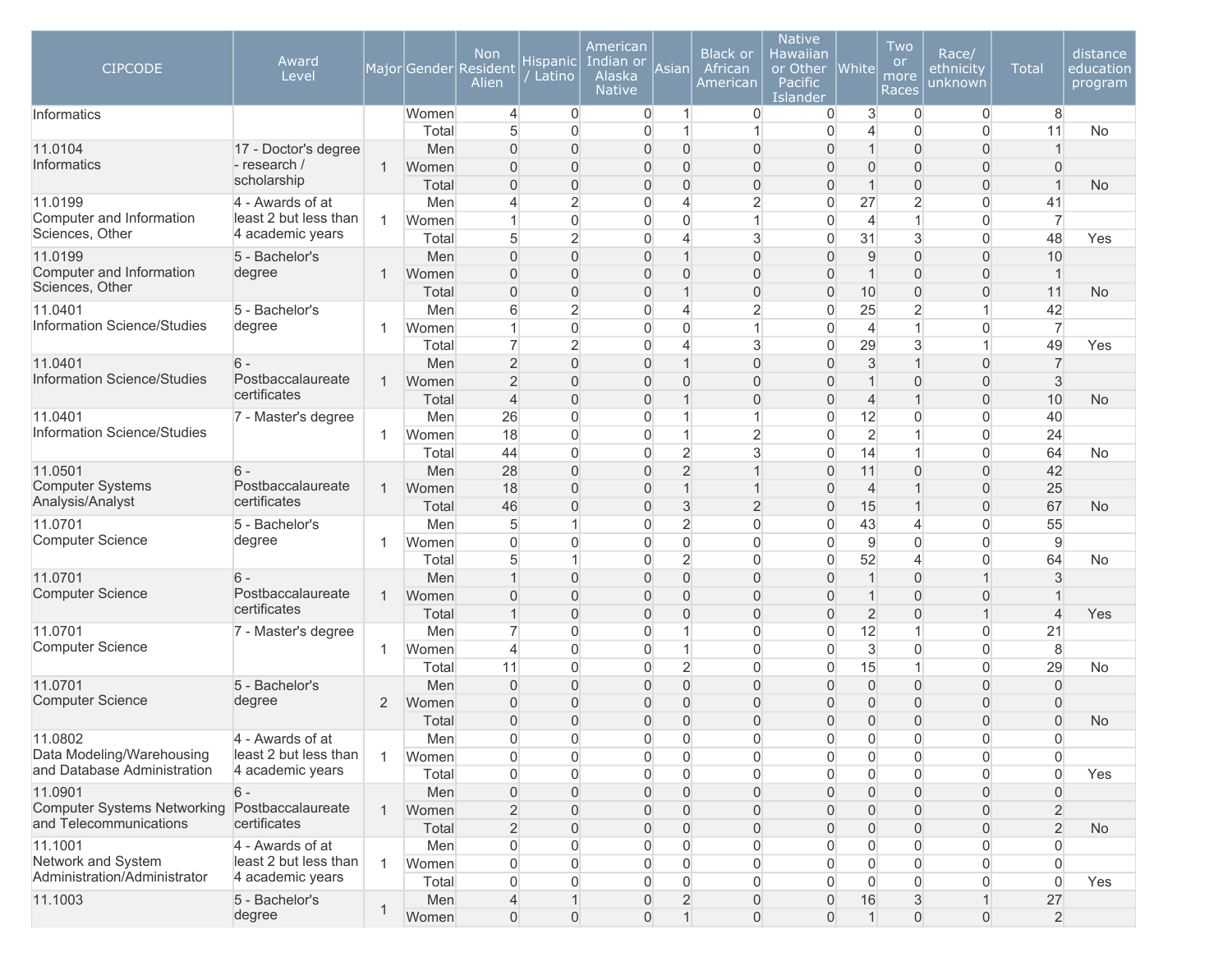| <b>CIPCODE</b>                                                        | Award<br>Level                    |                |                | <b>Non</b><br>Major Gender Resident<br>Alien | Hispanic<br>Latino             | American<br>Indian or<br>Alaska<br><b>Native</b> | Asian                            | <b>Black or</b><br>African<br>American | <b>Native</b><br>Hawaiian<br>or Other<br>Pacific<br>Islander | <b>White</b>                     | Two<br>or<br>more<br>Races       | Race/<br>ethnicity<br>unknown      | <b>Total</b>                   | distance<br>education<br>program |
|-----------------------------------------------------------------------|-----------------------------------|----------------|----------------|----------------------------------------------|--------------------------------|--------------------------------------------------|----------------------------------|----------------------------------------|--------------------------------------------------------------|----------------------------------|----------------------------------|------------------------------------|--------------------------------|----------------------------------|
| Computer and Information<br>Systems Security/Information<br>Assurance |                                   |                | Total          | $\overline{4}$                               | $\mathbf{1}$                   | $\mathbf{0}$                                     | 3                                | $\Omega$                               | $\overline{0}$                                               | 17                               | 3                                | $\mathbf{1}$                       | 29                             | <b>No</b>                        |
| 11.1003                                                               | $6 -$                             |                | Men            |                                              | $\Omega$                       | 0                                                | $\mathbf 0$                      | 0                                      | 0                                                            | $\overline{0}$                   | $\Omega$                         | $\mathbf{0}$                       |                                |                                  |
| Computer and Information<br>Systems Security/Information<br>Assurance | Postbaccalaureate<br>certificates | $\overline{1}$ | Women<br>Total | 0<br>1                                       | $\overline{0}$<br>$\Omega$     | $\overline{0}$<br>$\Omega$                       | $\overline{0}$<br>$\overline{0}$ | 0<br>0                                 | 0<br>0                                                       | $\overline{2}$<br>$\overline{2}$ | $\Omega$<br>$\Omega$             | $\overline{0}$<br>$\overline{0}$   | $\overline{2}$<br>3            | Yes                              |
| 11.1003                                                               | 7 - Master's degree               |                | Men            | 3                                            | $\mathbf 0$                    | $\overline{0}$                                   | $\overline{0}$                   | $\mathbf 1$                            | 0                                                            | 11                               | $\overline{0}$                   | $\mathbf{0}$                       | 15                             |                                  |
| Computer and Information<br>Systems Security/Information<br>Assurance |                                   | $\mathbf 1$    | Women<br>Total | 4                                            | $\mathbf 0$<br>$\overline{0}$  | $\overline{0}$<br>$\overline{0}$                 | $\overline{0}$<br>$\overline{0}$ | 0<br>$\overline{1}$                    | 0<br>0                                                       | $\mathbf{3}$<br>14               | $\overline{0}$<br>$\Omega$       | $\mathbf 0$<br>$\boldsymbol{0}$    | $\overline{4}$<br>19           | <b>No</b>                        |
| 11.1005                                                               | $6 -$                             |                | Men            | 1                                            | $\overline{0}$                 | 0                                                | $\overline{0}$                   | 0                                      | 0                                                            | 3                                | $\overline{0}$                   | $\overline{0}$                     | 4                              |                                  |
| Information Technology Project Postbaccalaureate<br>Management        | certificates                      | -1             | Women<br>Total | 0<br>1                                       | $\overline{0}$<br>$\mathbf 0$  | $\overline{0}$<br>$\overline{0}$                 | $\overline{0}$<br>$\overline{0}$ | $\mathbf{1}$<br>$\mathbf{1}$           | $\overline{0}$<br>0                                          | 1<br>$\overline{4}$              | 1<br>1                           | $\overline{0}$<br>$\boldsymbol{0}$ | $\mathbf{3}$<br>$\overline{7}$ | No                               |
| 13.0401                                                               | 7 - Master's degree               |                | Men            | $\overline{0}$                               | $\mathbf 0$                    | $\overline{0}$                                   | $\mathbf 0$                      | 0                                      | 0                                                            | $\overline{2}$                   |                                  | $\overline{0}$                     | 3                              |                                  |
| Educational Leadership and<br>Administration, General                 |                                   | 1              | Women          | $\overline{0}$                               | $\overline{0}$                 | $\Omega$                                         | $\overline{0}$                   | 0                                      | 0                                                            | 5                                | $\Omega$                         | $\overline{0}$                     | 5                              |                                  |
|                                                                       |                                   |                | Total          | 0                                            | $\mathbf{0}$                   | $\overline{0}$                                   | $\mathbf 0$                      | 0                                      | 0                                                            | $\overline{7}$                   | $\mathbf 1$                      | $\boldsymbol{0}$                   | 8                              | <b>No</b>                        |
| 13.0401                                                               | 8 - Post-Master's                 |                | Men            | 0                                            | 0                              | $\overline{0}$                                   | $\overline{0}$                   | 0                                      | 0                                                            | $\overline{0}$                   | $\Omega$                         | $\boldsymbol{0}$                   | $\Omega$                       |                                  |
| Educational Leadership and<br>Administration, General                 | certificates                      |                | Women<br>Total | 0<br>0                                       | 0<br>0                         | $\overline{0}$<br>$\overline{0}$                 | $\overline{0}$<br>$\overline{0}$ | 0<br>0                                 | 0<br>$\Omega$                                                | $\overline{0}$<br>$\overline{0}$ | $\Omega$<br>$\Omega$             | $\overline{0}$<br>$\overline{0}$   | $\Omega$<br>$\Omega$           | No                               |
| 13.0401                                                               | 17 - Doctor's degree              |                | Men            | 1                                            | $\Omega$                       | $\Omega$                                         | $\overline{0}$                   | $\mathbf{1}$                           | 0                                                            | $\overline{2}$                   | $\Omega$                         | $\mathbf{0}$                       | $\overline{4}$                 |                                  |
| Educational Leadership and<br>Administration, General                 | - research /<br>scholarship       | $\mathbf{1}$   | Women          | $\overline{0}$                               | $\overline{0}$                 | $\Omega$                                         | $\overline{0}$                   | 0                                      | 0                                                            | 9                                | $\Omega$                         | $\overline{0}$                     | 9                              |                                  |
|                                                                       |                                   |                | Total          | 1                                            | $\overline{0}$                 | $\overline{0}$                                   | $\overline{0}$                   | $\mathbf 1$                            | 0                                                            | 11                               | $\mathbf{0}$                     | $\mathbf 0$                        | 13                             | <b>No</b>                        |
| 13.1001<br>Special Education and                                      | 5 - Bachelor's                    |                | Men            | 0                                            | $\overline{0}$                 | $\overline{0}$                                   | $\overline{0}$                   | $\overline{0}$                         | 0                                                            | $\overline{0}$                   | $\overline{0}$                   | $\overline{0}$                     | $\overline{0}$                 |                                  |
| Teaching, General                                                     | degree                            | -1             | Women          | 0<br>0                                       | $\mathbf{0}$<br>$\mathbf 0$    | $\overline{0}$<br>$\overline{0}$                 | $\overline{0}$                   | 0<br>0                                 | 0<br>0                                                       | 5                                | $\overline{0}$<br>$\overline{0}$ | $\overline{0}$<br>$\overline{0}$   | 5<br>5                         |                                  |
| 13.1001                                                               |                                   |                | Total          | $\overline{0}$                               | $\overline{1}$                 | $\Omega$                                         | $\overline{0}$<br>$\overline{0}$ | $\overline{0}$                         | 0                                                            | 5                                | $\Omega$                         | $\overline{0}$                     |                                | No.                              |
| Special Education and                                                 | 7 - Master's degree               |                | Men            |                                              |                                |                                                  |                                  |                                        |                                                              | $\overline{4}$                   |                                  |                                    | 5                              |                                  |
| Teaching, General                                                     |                                   | 1              | Women          | $\overline{0}$                               | $\mathbf{0}$<br>$\overline{1}$ | $\Omega$<br>$\overline{0}$                       | $\overline{0}$                   | 0<br>0                                 | 0                                                            | 15                               | $\overline{1}$                   | $\overline{0}$                     | 16<br>21                       |                                  |
| 13.1012                                                               | 5 - Bachelor's                    |                | Total<br>Men   | 0<br>0                                       | 0                              | 0                                                | $\mathbf 0$<br>$\overline{0}$    | 0                                      | 0<br>0                                                       | 19<br>$\overline{1}$             | $\Omega$                         | $\mathbf 0$<br>$\overline{0}$      | $\mathbf{1}$                   | Yes                              |
| Education/Teaching of                                                 | degree                            |                | Women          | 0                                            | 0                              | $\overline{0}$                                   | $\overline{0}$                   | 0                                      | $\overline{0}$                                               | 14                               | 1                                | $\overline{0}$                     | 15                             |                                  |
| Individuals with Speech or<br>Language Impairments                    |                                   | -1             | Total          | $\overline{0}$                               | $\mathbf{0}$                   | $\mathbf{0}$                                     | $\overline{0}$                   | $\Omega$                               | $\Omega$                                                     | 15                               | 1                                | $\overline{0}$                     | 16                             | No                               |
| 13.1012                                                               | 7 - Master's degree               |                | Men            | 0                                            | $\mathbf{0}$                   | $\overline{0}$                                   | $\mathbf 0$                      | $\mathbf{0}$                           | $\overline{0}$                                               | $\overline{0}$                   | $\overline{0}$                   | $\mathbf{0}$                       | $\overline{0}$                 |                                  |
| Education/Teaching of                                                 |                                   | $\overline{1}$ | Women          | $\overline{0}$                               | $\mathbf{0}$                   | $\overline{0}$                                   | $\overline{0}$                   | 0                                      | 0                                                            | 12                               | $\overline{2}$                   | 1                                  | 15                             |                                  |
| Individuals with Speech or<br>Language Impairments                    |                                   |                | Total          | $\overline{0}$                               | $\Omega$                       | $\Omega$                                         | $\Omega$                         | $\Omega$                               | 0                                                            | 12                               | $\overline{2}$                   |                                    | 15                             | <b>No</b>                        |
| 13.1015                                                               | 5 - Bachelor's                    |                | Men            | 0                                            | 0                              | 0                                                | $\overline{0}$                   | 0                                      | $\overline{0}$                                               | $\overline{0}$                   | $\overline{0}$                   | $\overline{0}$                     | $\overline{0}$                 |                                  |
| Education/Teaching of                                                 | degree                            | $\overline{1}$ | Women          | 0                                            | $\overline{0}$                 | $\overline{0}$                                   | $\overline{0}$                   | 0                                      | $\overline{0}$                                               | 12                               | $\Omega$                         | $\overline{0}$                     | 12                             |                                  |
| Individuals in Early Childhood<br><b>Special Education Programs</b>   |                                   |                | Total          | 0                                            | $\overline{0}$                 | $\Omega$                                         | $\overline{0}$                   | $\Omega$                               | $\Omega$                                                     | 12                               | $\Omega$                         | $\overline{0}$                     | 12                             | No                               |
| 13.1019                                                               | 5 - Bachelor's                    |                | Men            | $\overline{0}$                               | $\overline{0}$                 | $\overline{0}$                                   | $\overline{0}$                   | 0                                      | $\overline{0}$                                               | $\mathbf{1}$                     | $\overline{0}$                   | $\mathbf{0}$                       | 1                              |                                  |
| Education/Teaching of                                                 | degree                            | $\overline{1}$ | Women          | 0                                            | $\mathbf 0$                    | $\overline{0}$                                   | $\overline{0}$                   | 0                                      | $\overline{0}$                                               | $\overline{2}$                   | $\overline{0}$                   | $\boldsymbol{0}$                   | $\overline{2}$                 |                                  |
| Individuals in Secondary<br><b>Special Education Programs</b>         |                                   |                | Total          | 0                                            | $\mathsf{O}\xspace$            | $\mathbf{0}$                                     | $\overline{0}$                   | 0                                      | 0                                                            | 3                                | $\Omega$                         | $\boldsymbol{0}$                   | $\mathsf 3$                    | <b>No</b>                        |
| 13.1101                                                               | 7 - Master's degree               |                | Men            | 0                                            | $\overline{0}$                 | 0                                                | $\overline{0}$                   | 1                                      | $\overline{0}$                                               | 13                               | 1                                | $\mathbf{1}$                       | 16                             |                                  |
| Counselor Education/School                                            |                                   | $\mathbf{1}$   | Women          | 1                                            | $\mathsf{O}\xspace$            | 0                                                | $\vert$                          | $\mathbf{1}$                           | $\overline{0}$                                               | 36                               | $\overline{7}$                   | $\vert$                            | 47                             |                                  |
| Counseling and Guidance<br>Services                                   |                                   |                | Total          | 1                                            | $\mathbf 0$                    | 0                                                | $\mathbf{1}$                     | $\overline{2}$                         | $\overline{0}$                                               | 49                               | $\bf{8}$                         | $\overline{2}$                     | 63                             | No                               |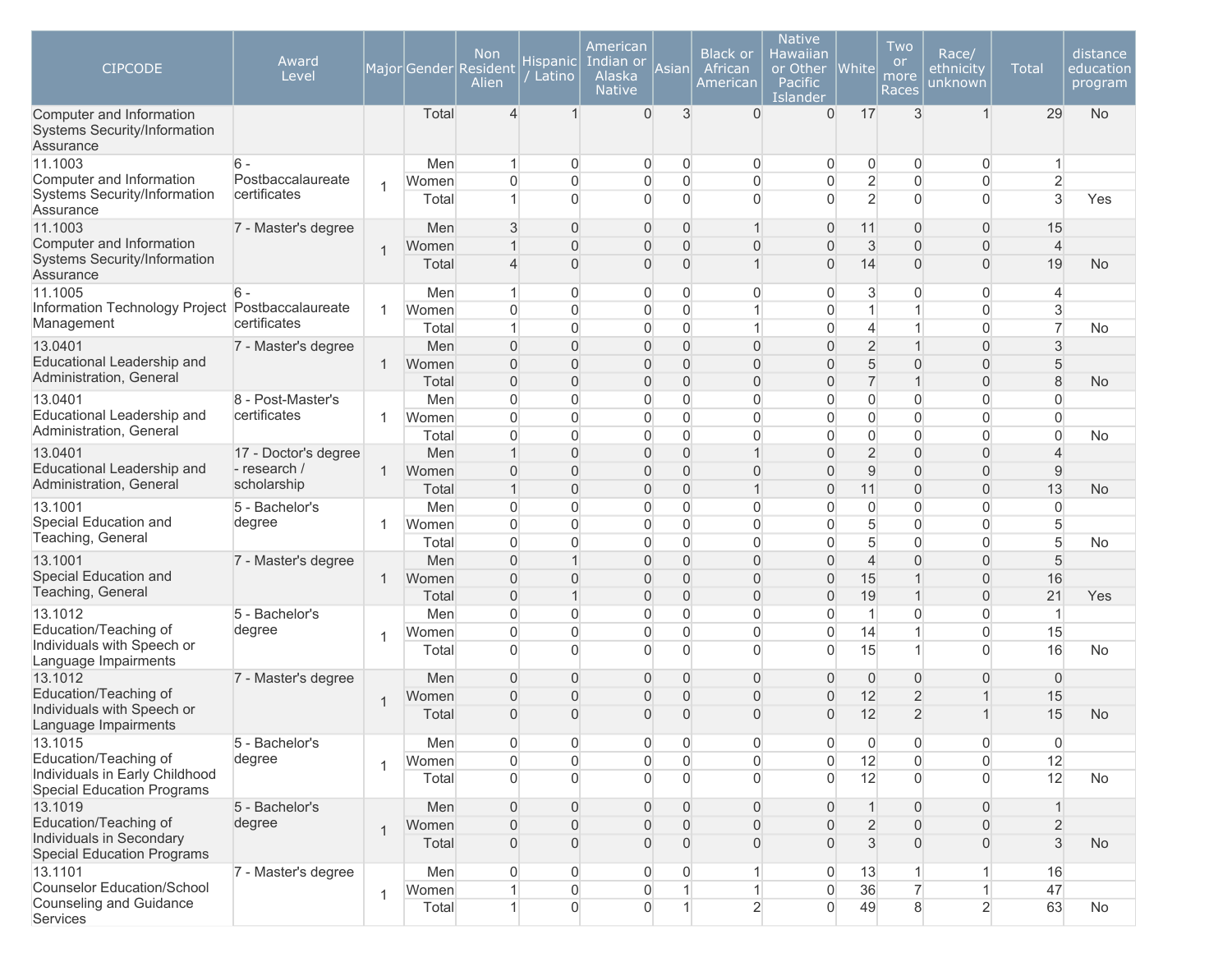| <b>CIPCODE</b>                                  | Award<br>Level      |                |              | <b>Non</b><br>Major Gender Resident<br>Alien | Hispanic <br>Latino            | American<br>Indian or<br>Alaska<br><b>Native</b> | Asian                              | <b>Black or</b><br>African<br>American | <b>Native</b><br>Hawaiian<br>or Other<br><b>Pacific</b><br>Islander | <b>White</b>        | Two<br><b>or</b><br>more<br>Races | Race/<br>ethnicity<br>unknown    | <b>Total</b>      | distance<br>education<br>program |
|-------------------------------------------------|---------------------|----------------|--------------|----------------------------------------------|--------------------------------|--------------------------------------------------|------------------------------------|----------------------------------------|---------------------------------------------------------------------|---------------------|-----------------------------------|----------------------------------|-------------------|----------------------------------|
| 13.1202                                         | 5 - Bachelor's      |                | Men          | $\overline{0}$                               | $\mathbf{1}$                   | $\mathbf{0}$                                     | $\overline{0}$                     | 0                                      | 0                                                                   | $\overline{2}$      | $\overline{2}$                    | $\overline{0}$                   | 5                 |                                  |
| <b>Elementary Education and</b>                 | degree              | 1              | Women        | 0                                            | 5                              | $\overline{0}$                                   | $\mathbf{1}$                       |                                        | 0                                                                   | 54                  | 5                                 | $\boldsymbol{0}$                 | 66                |                                  |
| Teaching                                        |                     |                | Total        | 0                                            | 6                              | 0                                                | $\mathbf{1}$                       | 1                                      | 0                                                                   | 56                  | $\overline{7}$                    | $\boldsymbol{0}$                 | 71                | <b>No</b>                        |
| 13.1202<br>Elementary Education and             | 7 - Master's degree |                | Men          | $\overline{0}$                               | $\overline{0}$                 | 0                                                | $\overline{0}$                     | $\overline{0}$                         | 0                                                                   | $\overline{2}$      | $\overline{0}$                    | $\overline{0}$                   | $\overline{2}$    |                                  |
| Teaching                                        |                     | 1              | Women        | 1                                            | $\overline{1}$<br>$\mathbf{1}$ | 0<br>$\Omega$                                    | 1                                  | $\overline{0}$                         |                                                                     | 49                  | $\overline{2}$                    | $\mathbf{1}$                     | 56                |                                  |
| 13.1205                                         | 5 - Bachelor's      |                | Total<br>Men | $\mathbf{1}$<br>$\overline{0}$               | $\overline{0}$                 | $\Omega$                                         | 1<br>$\overline{0}$                | $\overline{0}$<br>$\overline{0}$       | 0                                                                   | 51<br>25            | $\overline{2}$<br>$\mathbf{1}$    | $\mathbf{1}$<br>$\overline{0}$   | 58<br>26          | No                               |
| Secondary Education and                         | degree              | -1             | Women        | 0                                            | $\mathsf{O}\xspace$            | $\overline{0}$                                   | $\mathbf 0$                        | 0                                      | 0                                                                   | 29                  | $\overline{2}$                    | $\overline{0}$                   | 31                |                                  |
| Teaching                                        |                     |                | Total        | 0                                            | $\mathsf{O}\xspace$            | $\overline{0}$                                   | $\boldsymbol{0}$                   | $\overline{0}$                         | $\mathbf{0}$                                                        | 54                  | 3                                 | $\boldsymbol{0}$                 | 57                | <b>No</b>                        |
| 13.1205                                         | 7 - Master's degree |                | Men          | 0                                            | $\overline{0}$                 | $\overline{0}$                                   | 1                                  | $\overline{0}$                         | $\Omega$                                                            | 9                   | $\overline{0}$                    | $\overline{0}$                   | 10                |                                  |
| Secondary Education and                         |                     |                | Women        | $\overline{0}$                               | $\overline{0}$                 | $\overline{0}$                                   | $\mathbf{1}$                       | $\overline{0}$                         | $\Omega$                                                            | 10                  |                                   | $\overline{0}$                   | 12                |                                  |
| Teaching                                        |                     |                | Total        | $\overline{0}$                               | $\mathbf{0}$                   | $\mathbf{0}$                                     | $\overline{2}$                     | $\Omega$                               | $\Omega$                                                            | 19                  | $\mathbf 1$                       | $\overline{0}$                   | 22                | No                               |
| 13.1311                                         | 7 - Master's degree |                | Men          | $\overline{0}$                               | $\overline{0}$                 | $\overline{0}$                                   | $\overline{0}$                     | $\overline{0}$                         | 0                                                                   | $\overline{0}$      | 0                                 | $\mathbf 0$                      | $\overline{0}$    |                                  |
| <b>Mathematics Teacher</b>                      |                     | 1              | Women        | 0                                            | $\mathsf{O}\xspace$            | $\overline{0}$                                   | $\boldsymbol{0}$                   | $\overline{0}$                         | 0                                                                   | $\overline{0}$      | 0                                 | $\overline{0}$                   | $\mathbf 0$       |                                  |
| Education                                       |                     |                | Total        | 0                                            | $\mathsf{O}\xspace$            | $\overline{0}$                                   | $\boldsymbol{0}$                   | $\overline{0}$                         | 0                                                                   | $\overline{0}$      | 0                                 | $\boldsymbol{0}$                 | $\overline{0}$    | <b>No</b>                        |
| 13.1312                                         | 5 - Bachelor's      |                | Men          | 0                                            | $\overline{0}$                 | $\overline{0}$                                   | $\overline{0}$                     | $\overline{0}$                         | 0                                                                   | 5                   | 0                                 | $\overline{0}$                   | 5                 |                                  |
| <b>Music Teacher Education</b>                  | degree              |                | Women        | 0                                            | $\overline{0}$                 | 0                                                | 1                                  | 0                                      | 0                                                                   | $\overline{2}$      | 0                                 | $\overline{0}$                   | 3                 |                                  |
|                                                 |                     |                | Total        | 0                                            | $\mathbf{0}$                   | $\Omega$                                         | $\mathbf{1}$                       | $\Omega$                               | 0                                                                   | $\overline{7}$      | $\overline{0}$                    | $\overline{0}$                   | 8                 | <b>No</b>                        |
| 13.1315                                         | 7 - Master's degree |                | Men          | 0                                            | $\overline{0}$                 | $\overline{0}$                                   | $\overline{0}$                     | 0                                      | 0                                                                   | $\overline{0}$      | 0                                 | $\overline{0}$                   | $\mathbf{0}$      |                                  |
| Reading Teacher Education                       |                     | 1              | Women        | 0                                            | 0                              | $\overline{0}$                                   | $\mathbf 0$                        | 0                                      | 0                                                                   | $\overline{1}$      | 0                                 | $\overline{0}$                   |                   |                                  |
|                                                 |                     |                | Total        | 0                                            | $\overline{0}$                 | $\overline{0}$                                   | $\overline{0}$                     | $\overline{0}$                         | 0                                                                   | $\mathbf{1}$        | 0                                 | $\boldsymbol{0}$                 | $\mathbf{1}$      | <b>No</b>                        |
| 13.1401                                         | $6 -$               |                | Men          | 0                                            | 0                              | $\overline{0}$                                   | $\overline{0}$                     | $\Omega$                               | 0                                                                   | $\overline{2}$      | $\Omega$                          | $\overline{0}$                   | $\overline{2}$    |                                  |
| Teaching English as a Second                    | Postbaccalaureate   |                | Women        | 1                                            | $\overline{0}$                 | $\Omega$                                         | $\mathbf 0$                        | $\overline{0}$                         | 0                                                                   | 3                   | $\overline{0}$                    | $\overline{0}$                   | $\overline{4}$    |                                  |
| or Foreign Language/ESL<br>Language Instructor  | certificates        |                | Total        | 1                                            | $\mathbf{0}$                   | $\Omega$                                         | $\Omega$                           | $\Omega$                               | $\Omega$                                                            | 5                   | $\Omega$                          | $\Omega$                         | 6                 | No                               |
| 16.0101                                         | 5 - Bachelor's      |                | Men          | $\overline{0}$                               | $\overline{1}$                 | $\overline{0}$                                   | $\overline{0}$                     | $\overline{0}$                         | 0                                                                   | $\overline{2}$      |                                   | $\overline{0}$                   | $\overline{4}$    |                                  |
| Foreign Languages and<br>Literatures, General   | degree              | -1             | Women        | $\overline{0}$                               | $\overline{1}$                 | $\overline{0}$                                   | $\overline{0}$                     | $\overline{0}$                         | 0                                                                   | 9                   |                                   | 1                                | 12                |                                  |
|                                                 |                     |                | Total        | 0                                            | $\overline{2}$                 | 0                                                | $\boldsymbol{0}$                   | $\overline{0}$                         | 0                                                                   | 11                  | $\overline{2}$                    | $\mathbf 1$                      | 16                | <b>No</b>                        |
| 16.0101                                         | 5 - Bachelor's      |                | Men          | 0                                            | $\mathbf{1}$                   | 0                                                | $\overline{0}$                     | 0                                      | 0                                                                   | $\overline{0}$      | $\overline{0}$                    | $\overline{0}$                   | $\mathbf 1$       |                                  |
| Foreign Languages and<br>Literatures, General   | degree              | $\overline{2}$ | Women        | $\overline{0}$                               | $\overline{2}$                 | 0                                                | $\overline{0}$                     | $\overline{0}$                         | 0                                                                   | 5                   | $\overline{0}$                    | $\overline{0}$                   | $\overline{7}$    |                                  |
| 16.0199                                         | 7 - Master's degree |                | Total<br>Men | 0<br>$\overline{0}$                          | 3<br>$\overline{0}$            | $\overline{0}$<br>$\Omega$                       | $\boldsymbol{0}$<br>$\overline{0}$ | $\overline{0}$<br>$\overline{0}$       | 0<br>$\overline{0}$                                                 | 5<br>$\overline{0}$ | 0<br>0                            | $\overline{0}$<br>$\overline{0}$ | 8<br>$\mathbf{0}$ | No                               |
| Linguistic, Comparative, and                    |                     |                | Women        | $\overline{0}$                               | $\overline{1}$                 | $\Omega$                                         | $\overline{0}$                     | $\Omega$                               | 0                                                                   | $\overline{1}$      | 0                                 | $\overline{0}$                   | $\overline{2}$    |                                  |
| Related Language Studies and<br>Services, Other |                     |                | Total        | 0                                            | $\mathbf 1$                    | 0                                                | $\overline{0}$                     | 0                                      | 0                                                                   |                     | $\overline{0}$                    | 0                                | $\overline{2}$    | <b>No</b>                        |
| 22.9999                                         | 5 - Bachelor's      |                | Men          | 0                                            | 0                              | 0                                                | 0                                  | 0                                      | 0                                                                   | $\mathbf{1}$        | 0                                 | $\boldsymbol{0}$                 | $\mathbf{1}$      |                                  |
| Legal Professions and Studies, degree           |                     |                | Women        | 0                                            | 0                              | 0                                                | $\mathbf 0$                        | 0                                      | 0                                                                   | $\mathbf 1$         | $\mathbf 0$                       | $\mathbf 0$                      | $\mathbf{1}$      |                                  |
| Other                                           |                     |                | Total        | $\overline{0}$                               | 0                              | 0                                                | $\overline{0}$                     | 0                                      | $\overline{0}$                                                      | $\overline{2}$      | 0                                 | $\overline{0}$                   | $\overline{2}$    | No                               |
| 23.0101                                         | 5 - Bachelor's      |                | Men          | 0                                            | $\overline{0}$                 | $\overline{0}$                                   | $\mathbf 0$                        | 0                                      | 0                                                                   | $\overline{7}$      | 0                                 | $\overline{0}$                   | $\overline{7}$    |                                  |
| English Language and                            | degree              |                | Women        | 1                                            | $\mathbf 1$                    | $\overline{0}$                                   | $\mathbf 0$                        | $\Omega$                               | 0                                                                   | 15                  | 0                                 | $\overline{0}$                   | 17                |                                  |
| Literature, General                             |                     |                | Total        | 1                                            | $\mathbf 1$                    | 0                                                | $\mathbf 0$                        | $\Omega$                               | 0                                                                   | 22                  | 0                                 | $\overline{0}$                   | 24                | <b>No</b>                        |
| 23.0101                                         | 7 - Master's degree |                | Men          | $\boldsymbol{0}$                             | 0                              | 0                                                | $\mathbf 0$                        | 0                                      | 0                                                                   | 3                   | 0                                 | $\overline{0}$                   | $\sqrt{3}$        |                                  |
| English Language and                            |                     | 1              | Women        | $\mathsf{O}\xspace$                          | $\overline{0}$                 | 0                                                | $\overline{0}$                     | $\overline{0}$                         | $\overline{0}$                                                      | 12                  | $\overline{0}$                    | $\overline{0}$                   | 12                |                                  |
| Literature, General                             |                     |                | Total        | $\overline{0}$                               | $\overline{0}$                 | 0                                                | $\mathbf 0$                        | $\overline{0}$                         | $\overline{0}$                                                      | 15                  | 0                                 | $\overline{0}$                   | 15                | No                               |
| 23.0101                                         | 5 - Bachelor's      | $\overline{2}$ | Men          | $\overline{0}$                               | 0                              | 0                                                | $\mathbf 0$                        | 0                                      | $\mathbf 0$                                                         | $\vert$             |                                   | $\mathbf 0$                      | $\overline{2}$    |                                  |
|                                                 | degree              |                | Women        | $\overline{0}$                               | $\mathsf{O}\xspace$            | $\overline{0}$                                   | $\mathbf{1}$                       | $\overline{0}$                         | $\overline{0}$                                                      | $\overline{7}$      | $\overline{2}$                    | $\overline{0}$                   | 10                |                                  |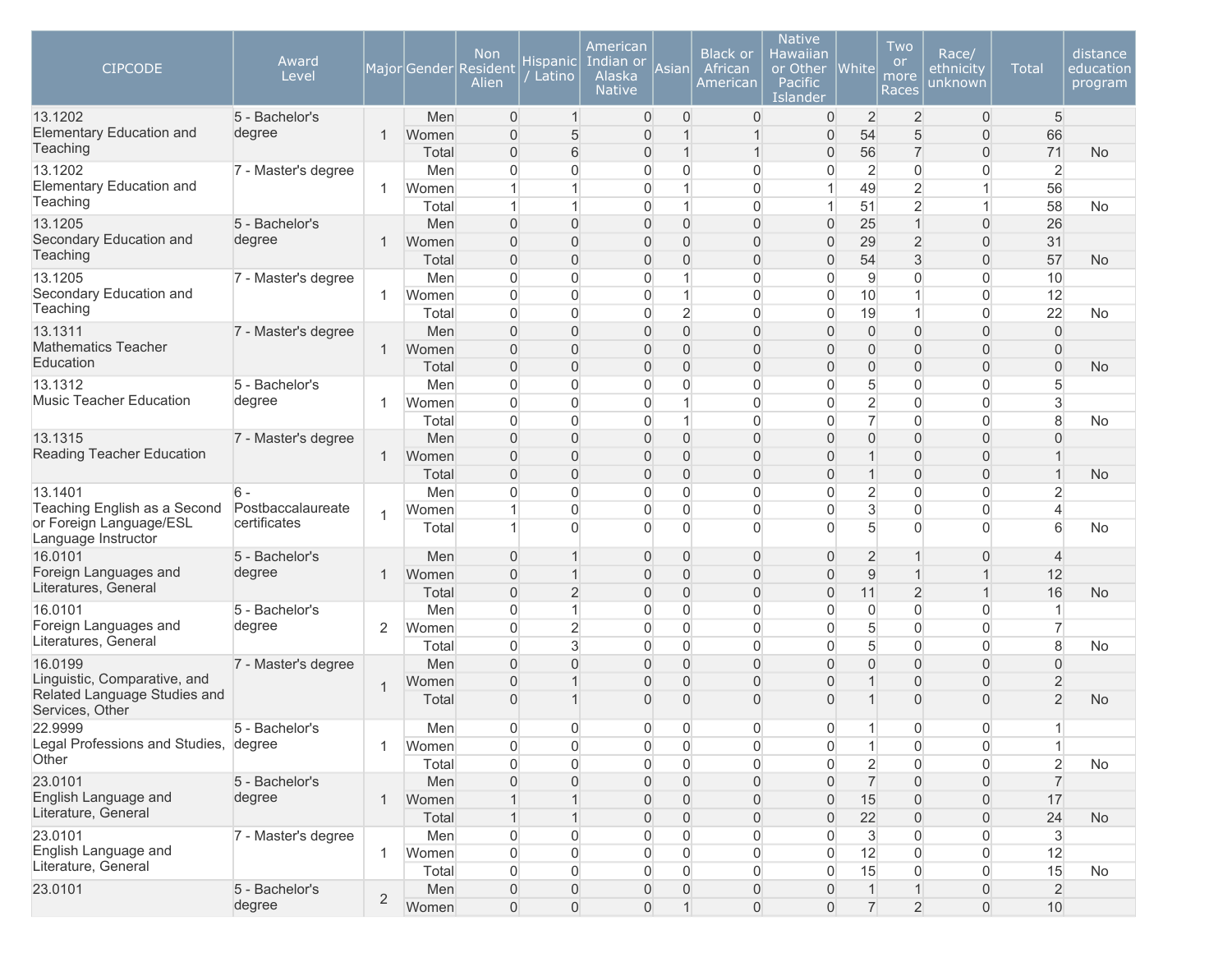| 8<br>12<br>$\mathbf{0}$<br>$\mathbf{0}$<br>$\Omega$<br>3<br>$\overline{0}$<br><b>No</b><br>Total<br>$\mathbf{1}$<br>0<br>$\overline{0}$<br>English Language and<br>Literature, General<br>3<br>5 - Bachelor's<br>Men<br>0<br>$\overline{0}$<br>0<br>$\mathbf 0$<br>0<br>$\overline{0}$<br>5<br>$\mathbf{1}$<br>$\vert$<br><b>Creative Writing</b><br>$\overline{2}$<br>degree<br>13<br>$\overline{0}$<br>$\mathbf 0$<br>$\overline{0}$<br>0<br>$\overline{0}$<br>10<br>$\overline{0}$<br>Women<br>1<br>1<br>$\mathbf 0$<br>$\overline{5}$<br>18<br>$\mathbf{1}$<br>$\mathbf 0$<br>$\overline{0}$<br>$\mathbf{1}$<br>11<br>$\overline{0}$<br>Total<br>0<br><b>No</b><br>$\overline{0}$<br>$\overline{0}$<br>$\overline{0}$<br>$\overline{0}$<br>0<br>$\overline{0}$<br>$\overline{0}$<br>$\overline{0}$<br>$\overline{0}$<br>23.1302<br>$6 -$<br>Men<br>0<br><b>Creative Writing</b><br>Postbaccalaureate<br>$\overline{0}$<br>$\mathbf 0$<br>0<br>Women<br>$\overline{0}$<br>$\overline{0}$<br>0<br>6<br>$\overline{0}$<br>$\mathbf 0$<br>6<br>$\mathbf{1}$<br>certificates<br>$\mathbf 0$<br>0<br>6<br>$\boldsymbol{0}$<br>$\overline{0}$<br>$\boldsymbol{0}$<br>$\overline{0}$<br>6<br>$\overline{0}$<br>$\boldsymbol{0}$<br>Total<br><b>No</b><br>$\overline{0}$<br>$\mathbf 0$<br>$\overline{0}$<br>$\overline{0}$<br>0<br>0<br>$\overline{0}$<br>$\overline{0}$<br>23.1302<br>Men<br>$\vert$<br>$\mathbf{1}$<br>7 - Master's degree<br><b>Creative Writing</b><br>0<br>$\overline{0}$<br>13<br>$\overline{0}$<br>$\mathbf 0$<br>$\mathbf 0$<br>$\overline{0}$<br>$\overline{0}$<br>13<br>$\overline{0}$<br>Women<br>1<br>$\mathbf 0$<br>$\overline{0}$<br>$\mathbf 0$<br>$\mathbf 0$<br>$\overline{0}$<br>0<br>0<br>14<br>$\overline{0}$<br>14<br>Yes<br>Total<br>$\overline{0}$<br>$\overline{0}$<br>$\overline{0}$<br>$\overline{0}$<br>0<br>$\overline{0}$<br>$\overline{0}$<br>$\overline{0}$<br>23.1303<br>$6 -$<br>Men<br>0<br>$\mathbf{0}$<br>Professional, Technical,<br>Postbaccalaureate<br>$\overline{0}$<br>$\mathbf 0$<br>Women<br>$\overline{0}$<br>$\mathbf 0$<br>0<br>0<br>$\mathbf{0}$<br>$\mathbf 0$<br>$\mathbf 0$<br>$\overline{0}$<br>$\mathbf{1}$<br>Business, and Scientific Writing certificates<br>$\boldsymbol{0}$<br>$\mathbf 0$<br>$\overline{0}$<br>0<br>0<br>$\boldsymbol{0}$<br>$\boldsymbol{0}$<br>$\overline{0}$<br>Total<br>$\mathbf 0$<br>$\overline{0}$<br><b>No</b><br>24.0102<br>$\overline{0}$<br>$\overline{0}$<br>5<br>10<br>$9\,$<br>5 - Bachelor's<br>Men<br>11<br>1<br>0<br>105<br>141<br><b>General Studies</b><br>3<br>$\overline{2}$<br>$\mathbf{3}$<br>13<br>$\mathbf{3}$<br>degree<br>3<br>18<br>119<br>Women<br>0<br>164<br>1<br>3<br>$\mathbf{3}$<br>13<br>$\overline{4}$<br>23<br>224<br>23<br>12<br>305<br>Yes<br>Total<br>0<br>$\overline{0}$<br>$\overline{0}$<br>$\overline{0}$<br>0<br>$\overline{1}$<br>$\overline{0}$<br>25.0101<br>5 - Bachelor's<br>Men<br>$\overline{0}$<br>0<br>$\overline{0}$<br>$\mathbf 1$<br>Library and Information Science degree<br>$\boldsymbol{0}$<br>$\overline{1}$<br>$\overline{0}$<br>0<br>11<br>13<br>Women<br>$\mathbf 0$<br>0<br>$\mathbf{1}$<br>$\overline{0}$<br>$\mathbf{1}$<br>$\boldsymbol{0}$<br>$\boldsymbol{0}$<br>0<br>12<br>$\boldsymbol{0}$<br>14<br>Total<br>$\mathbf 1$<br>$\overline{0}$<br>0<br>$\mathbf{1}$<br>Yes<br>26.0101<br>$\boldsymbol{0}$<br>3<br>$\mathbf 0$<br>$\overline{2}$<br>0<br>29<br>39<br>5 - Bachelor's<br>Men<br>0<br>$\overline{4}$<br>$\mathbf{1}$<br>Biology/Biological Sciences,<br>$\overline{2}$<br>degree<br>$\overline{2}$<br>5<br>$\overline{2}$<br>$\mathbf{1}$<br>52<br>$\mathbf 0$<br>$\mathbf 0$<br>39<br>Women<br>1<br>General<br>$\overline{2}$<br>$\mathbf{3}$<br>$\overline{7}$<br>$\overline{2}$<br>6<br>$\overline{2}$<br>$\mathbf 0$<br>68<br>91<br><b>No</b><br>Total<br>26.0101<br>2<br>$\overline{0}$<br>$\overline{0}$<br>0<br>8<br>$\overline{0}$<br>$\overline{0}$<br>7 - Master's degree<br>Men<br>$\overline{0}$<br>0<br>10<br>Biology/Biological Sciences,<br>$\mathbf 0$<br>0<br>3<br>$\overline{4}$<br>Women<br>$\mathbf 1$<br>$\overline{0}$<br>$\mathbf 0$<br>0<br>$\mathbf 0$<br>$\mathbf 0$<br>1<br>General<br>3<br>$\mathbf 0$<br>$\overline{0}$<br>$\overline{0}$<br>0<br>$\overline{0}$<br>$\overline{0}$<br>0<br>14<br>Total<br>11<br><b>No</b><br>26.0101<br>5 - Bachelor's<br>$\overline{0}$<br>$\mathbf 0$<br>$\mathbf 0$<br>$\overline{0}$<br>0<br>$\overline{2}$<br>$\Omega$<br>$\overline{0}$<br>$\overline{2}$<br>Men<br>0<br>Biology/Biological Sciences,<br>$\mathbf 0$<br>0<br>$\overline{0}$<br>degree<br>$\mathbf 0$<br>$\mathbf 0$<br>$\overline{0}$<br>0<br>$\mathbf{1}$<br>$\overline{0}$<br>$\mathbf{1}$<br>2<br>Women<br>General<br>3<br>$\mathbf{3}$<br>$\overline{0}$<br>$\mathbf 0$<br>$\mathbf 0$<br>$\overline{0}$<br>0<br>0<br>$\Omega$<br>$\overline{0}$<br>Total<br><b>No</b><br>$\overline{0}$<br>$\mathbf 0$<br>$\overline{0}$<br>$\boldsymbol{0}$<br>0<br>$\overline{0}$<br>$\overline{0}$<br>$\boldsymbol{0}$<br>26.0102<br>$6 -$<br>Men<br>0<br>$\overline{0}$<br>Biomedical Sciences, General<br>Postbaccalaureate<br>$\boldsymbol{0}$<br>$\mathbf 0$<br>0<br>Women<br>$\overline{0}$<br>$\mathbf 0$<br>0<br>$\mathbf{0}$<br>$\overline{0}$<br>$\mathbf 0$<br>$\mathbf 0$<br>$\mathbf{1}$<br>certificates<br>$\overline{0}$<br>$\mathbf 0$<br>$\overline{0}$<br>$\overline{0}$<br>0<br>$\overline{0}$<br>$\overline{0}$<br>$\overline{0}$<br>$\overline{0}$<br>$\overline{0}$<br>Total<br><b>No</b><br>$\overline{0}$<br>$\mathbf 0$<br>0<br>3<br>$\overline{0}$<br>26.1103<br>5 - Bachelor's<br>Men<br>0<br>$\overline{0}$<br>0<br>1<br>4<br>Bioinformatics<br>$\overline{2}$<br>degree<br>$\overline{0}$<br>$\mathbf 0$<br>$\mathbf 0$<br>$\mathbf{1}$<br>0<br>0<br>$\overline{0}$<br>0<br>Women<br>$\mathbf{1}$<br>1<br>6<br>$\Omega$<br>$\Omega$<br>$\overline{0}$<br>1<br>0<br>$\overline{0}$<br>0<br>Total<br>1<br>No<br>4<br>5 - Bachelor's<br>$\overline{c}$<br>26.1201<br>Men<br>$\overline{0}$<br>0<br>$6\phantom{.}6$<br>$\overline{0}$<br>$\overline{0}$<br>11<br>$\mathbf{1}$<br>$\mathbf{1}$<br>$\mathbf{1}$<br>Biotechnology<br>degree<br>$\overline{2}$<br>$\,8\,$<br>$\boldsymbol{0}$<br>$\mathbf 0$<br>$\overline{0}$<br>0<br>5<br>$\boldsymbol{0}$<br>Women<br>$\mathbf 0$<br>$\mathbf 1$<br>1<br>19<br>Total<br>$\mathbf{1}$<br>$\mathbf 0$<br>$\mathbf{1}$<br>4<br>$\overline{0}$<br>$\overline{0}$<br><b>No</b><br>$\mathbf 1$<br>11<br>1<br>26.1201<br>5 - Bachelor's<br>$\boldsymbol{0}$<br>$\overline{0}$<br>0<br>$\boldsymbol{0}$<br>Men<br>0<br>0<br>0<br>0<br>1<br>Biotechnology<br>degree<br>$\mathsf{O}\xspace$<br>2<br>$\mathbf 0$<br>$\overline{0}$<br>0<br>$\overline{0}$<br>$\overline{0}$<br>Women<br>0<br>0<br>$\mathbf{1}$<br>1<br>$\overline{2}$<br>$\boldsymbol{0}$<br>$\mathbf 0$<br>$\overline{0}$<br>0<br>$\overline{2}$<br>0<br>$\overline{0}$<br>Total<br>0<br>0<br>No<br>Men<br>$\boldsymbol{0}$<br>$\mathbf 0$<br>0<br>$6\phantom{.}6$<br>$\sqrt{3}$<br>$\boldsymbol{0}$<br>$\boldsymbol{9}$<br>26.1501<br>5 - Bachelor's<br>$\mathbf 0$<br>$\mathbf 0$<br>0<br>Neuroscience<br>degree<br>$\boldsymbol{0}$<br>$\mathsf{O}\xspace$<br>0<br>$\sqrt{3}$<br>$\mathsf{O}\xspace$<br>18<br>Women<br>$\mathbf 0$<br>$\overline{0}$<br>14<br>$\mathbf{1}$<br>$\mathbf{1}$<br>Total<br>$\boldsymbol{0}$<br>$\mathsf{O}\xspace$<br>0<br>20<br>6<br>$\boldsymbol{0}$<br>27<br>$\mathbf 0$<br>$\overline{0}$<br>$\mathbf{1}$<br><b>No</b><br>26.1501<br>5 - Bachelor's<br>$\boldsymbol{0}$<br>0<br>$\boldsymbol{0}$<br>Men<br>0<br>0<br>0<br>0<br>$\overline{0}$<br>0<br>$\overline{0}$<br>$\sqrt{2}$<br>$\mathsf{O}\xspace$<br>$\mathsf{O}\xspace$ | <b>CIPCODE</b> | Award<br>Level |       | <b>Non</b><br>Major Gender Resident<br>Alien | Hispanic  <br>Latino | American<br>Indian or<br>Alaska<br><b>Native</b> | Asian               | <b>Black or</b><br>African<br>American | <b>Native</b><br><b>Hawaiian</b><br>or Other<br>Pacific<br>Islander | <b>White</b> | Two<br>or<br>more<br>Races | Race/<br>ethnicity<br>unknown | <b>Total</b> | distance<br>education<br>program |
|-----------------------------------------------------------------------------------------------------------------------------------------------------------------------------------------------------------------------------------------------------------------------------------------------------------------------------------------------------------------------------------------------------------------------------------------------------------------------------------------------------------------------------------------------------------------------------------------------------------------------------------------------------------------------------------------------------------------------------------------------------------------------------------------------------------------------------------------------------------------------------------------------------------------------------------------------------------------------------------------------------------------------------------------------------------------------------------------------------------------------------------------------------------------------------------------------------------------------------------------------------------------------------------------------------------------------------------------------------------------------------------------------------------------------------------------------------------------------------------------------------------------------------------------------------------------------------------------------------------------------------------------------------------------------------------------------------------------------------------------------------------------------------------------------------------------------------------------------------------------------------------------------------------------------------------------------------------------------------------------------------------------------------------------------------------------------------------------------------------------------------------------------------------------------------------------------------------------------------------------------------------------------------------------------------------------------------------------------------------------------------------------------------------------------------------------------------------------------------------------------------------------------------------------------------------------------------------------------------------------------------------------------------------------------------------------------------------------------------------------------------------------------------------------------------------------------------------------------------------------------------------------------------------------------------------------------------------------------------------------------------------------------------------------------------------------------------------------------------------------------------------------------------------------------------------------------------------------------------------------------------------------------------------------------------------------------------------------------------------------------------------------------------------------------------------------------------------------------------------------------------------------------------------------------------------------------------------------------------------------------------------------------------------------------------------------------------------------------------------------------------------------------------------------------------------------------------------------------------------------------------------------------------------------------------------------------------------------------------------------------------------------------------------------------------------------------------------------------------------------------------------------------------------------------------------------------------------------------------------------------------------------------------------------------------------------------------------------------------------------------------------------------------------------------------------------------------------------------------------------------------------------------------------------------------------------------------------------------------------------------------------------------------------------------------------------------------------------------------------------------------------------------------------------------------------------------------------------------------------------------------------------------------------------------------------------------------------------------------------------------------------------------------------------------------------------------------------------------------------------------------------------------------------------------------------------------------------------------------------------------------------------------------------------------------------------------------------------------------------------------------------------------------------------------------------------------------------------------------------------------------------------------------------------------------------------------------------------------------------------------------------------------------------------------------------------------------------------------------------------------------------------------------------------------------------------------------------------------------------------------------------------------------------------------------------------------------------------------------------------------------------------------------------------------------------------------------------------------------------------------------------------------------------------------------------------------------------------------------------------------------------------------------------------------------------------------------------------------------------------------------------------------------------------------------------------------------------------------------------------------------------------------------------------------------------------------------------------------------------------------------------------------------------------------------------------------------------------------------------------------------------------------------------------------------------------------------------------------------------------------------------------------------------------------------------------------------------------------------------------------------------------------------------------------------------------------------------------------------------------------------------------------------------------------------------------------------------------------------------------------------------------------------------------------------------------------------------------------------------------------------------------------------------------------------------------------------------------------------------------------------------------------------------------------------------------------------------------------------------------------------------------------------------------------------------------------------|----------------|----------------|-------|----------------------------------------------|----------------------|--------------------------------------------------|---------------------|----------------------------------------|---------------------------------------------------------------------|--------------|----------------------------|-------------------------------|--------------|----------------------------------|
|                                                                                                                                                                                                                                                                                                                                                                                                                                                                                                                                                                                                                                                                                                                                                                                                                                                                                                                                                                                                                                                                                                                                                                                                                                                                                                                                                                                                                                                                                                                                                                                                                                                                                                                                                                                                                                                                                                                                                                                                                                                                                                                                                                                                                                                                                                                                                                                                                                                                                                                                                                                                                                                                                                                                                                                                                                                                                                                                                                                                                                                                                                                                                                                                                                                                                                                                                                                                                                                                                                                                                                                                                                                                                                                                                                                                                                                                                                                                                                                                                                                                                                                                                                                                                                                                                                                                                                                                                                                                                                                                                                                                                                                                                                                                                                                                                                                                                                                                                                                                                                                                                                                                                                                                                                                                                                                                                                                                                                                                                                                                                                                                                                                                                                                                                                                                                                                                                                                                                                                                                                                                                                                                                                                                                                                                                                                                                                                                                                                                                                                                                                                                                                                                                                                                                                                                                                                                                                                                                                                                                                                                                                                                                                                                                                                                                                                                                                                                                                                                                                                                                                                                                                                                                                     |                |                |       |                                              |                      |                                                  |                     |                                        |                                                                     |              |                            |                               |              |                                  |
|                                                                                                                                                                                                                                                                                                                                                                                                                                                                                                                                                                                                                                                                                                                                                                                                                                                                                                                                                                                                                                                                                                                                                                                                                                                                                                                                                                                                                                                                                                                                                                                                                                                                                                                                                                                                                                                                                                                                                                                                                                                                                                                                                                                                                                                                                                                                                                                                                                                                                                                                                                                                                                                                                                                                                                                                                                                                                                                                                                                                                                                                                                                                                                                                                                                                                                                                                                                                                                                                                                                                                                                                                                                                                                                                                                                                                                                                                                                                                                                                                                                                                                                                                                                                                                                                                                                                                                                                                                                                                                                                                                                                                                                                                                                                                                                                                                                                                                                                                                                                                                                                                                                                                                                                                                                                                                                                                                                                                                                                                                                                                                                                                                                                                                                                                                                                                                                                                                                                                                                                                                                                                                                                                                                                                                                                                                                                                                                                                                                                                                                                                                                                                                                                                                                                                                                                                                                                                                                                                                                                                                                                                                                                                                                                                                                                                                                                                                                                                                                                                                                                                                                                                                                                                                     | 23.1302        |                |       |                                              |                      |                                                  |                     |                                        |                                                                     |              |                            |                               |              |                                  |
|                                                                                                                                                                                                                                                                                                                                                                                                                                                                                                                                                                                                                                                                                                                                                                                                                                                                                                                                                                                                                                                                                                                                                                                                                                                                                                                                                                                                                                                                                                                                                                                                                                                                                                                                                                                                                                                                                                                                                                                                                                                                                                                                                                                                                                                                                                                                                                                                                                                                                                                                                                                                                                                                                                                                                                                                                                                                                                                                                                                                                                                                                                                                                                                                                                                                                                                                                                                                                                                                                                                                                                                                                                                                                                                                                                                                                                                                                                                                                                                                                                                                                                                                                                                                                                                                                                                                                                                                                                                                                                                                                                                                                                                                                                                                                                                                                                                                                                                                                                                                                                                                                                                                                                                                                                                                                                                                                                                                                                                                                                                                                                                                                                                                                                                                                                                                                                                                                                                                                                                                                                                                                                                                                                                                                                                                                                                                                                                                                                                                                                                                                                                                                                                                                                                                                                                                                                                                                                                                                                                                                                                                                                                                                                                                                                                                                                                                                                                                                                                                                                                                                                                                                                                                                                     |                |                |       |                                              |                      |                                                  |                     |                                        |                                                                     |              |                            |                               |              |                                  |
|                                                                                                                                                                                                                                                                                                                                                                                                                                                                                                                                                                                                                                                                                                                                                                                                                                                                                                                                                                                                                                                                                                                                                                                                                                                                                                                                                                                                                                                                                                                                                                                                                                                                                                                                                                                                                                                                                                                                                                                                                                                                                                                                                                                                                                                                                                                                                                                                                                                                                                                                                                                                                                                                                                                                                                                                                                                                                                                                                                                                                                                                                                                                                                                                                                                                                                                                                                                                                                                                                                                                                                                                                                                                                                                                                                                                                                                                                                                                                                                                                                                                                                                                                                                                                                                                                                                                                                                                                                                                                                                                                                                                                                                                                                                                                                                                                                                                                                                                                                                                                                                                                                                                                                                                                                                                                                                                                                                                                                                                                                                                                                                                                                                                                                                                                                                                                                                                                                                                                                                                                                                                                                                                                                                                                                                                                                                                                                                                                                                                                                                                                                                                                                                                                                                                                                                                                                                                                                                                                                                                                                                                                                                                                                                                                                                                                                                                                                                                                                                                                                                                                                                                                                                                                                     |                |                |       |                                              |                      |                                                  |                     |                                        |                                                                     |              |                            |                               |              |                                  |
|                                                                                                                                                                                                                                                                                                                                                                                                                                                                                                                                                                                                                                                                                                                                                                                                                                                                                                                                                                                                                                                                                                                                                                                                                                                                                                                                                                                                                                                                                                                                                                                                                                                                                                                                                                                                                                                                                                                                                                                                                                                                                                                                                                                                                                                                                                                                                                                                                                                                                                                                                                                                                                                                                                                                                                                                                                                                                                                                                                                                                                                                                                                                                                                                                                                                                                                                                                                                                                                                                                                                                                                                                                                                                                                                                                                                                                                                                                                                                                                                                                                                                                                                                                                                                                                                                                                                                                                                                                                                                                                                                                                                                                                                                                                                                                                                                                                                                                                                                                                                                                                                                                                                                                                                                                                                                                                                                                                                                                                                                                                                                                                                                                                                                                                                                                                                                                                                                                                                                                                                                                                                                                                                                                                                                                                                                                                                                                                                                                                                                                                                                                                                                                                                                                                                                                                                                                                                                                                                                                                                                                                                                                                                                                                                                                                                                                                                                                                                                                                                                                                                                                                                                                                                                                     |                |                |       |                                              |                      |                                                  |                     |                                        |                                                                     |              |                            |                               |              |                                  |
|                                                                                                                                                                                                                                                                                                                                                                                                                                                                                                                                                                                                                                                                                                                                                                                                                                                                                                                                                                                                                                                                                                                                                                                                                                                                                                                                                                                                                                                                                                                                                                                                                                                                                                                                                                                                                                                                                                                                                                                                                                                                                                                                                                                                                                                                                                                                                                                                                                                                                                                                                                                                                                                                                                                                                                                                                                                                                                                                                                                                                                                                                                                                                                                                                                                                                                                                                                                                                                                                                                                                                                                                                                                                                                                                                                                                                                                                                                                                                                                                                                                                                                                                                                                                                                                                                                                                                                                                                                                                                                                                                                                                                                                                                                                                                                                                                                                                                                                                                                                                                                                                                                                                                                                                                                                                                                                                                                                                                                                                                                                                                                                                                                                                                                                                                                                                                                                                                                                                                                                                                                                                                                                                                                                                                                                                                                                                                                                                                                                                                                                                                                                                                                                                                                                                                                                                                                                                                                                                                                                                                                                                                                                                                                                                                                                                                                                                                                                                                                                                                                                                                                                                                                                                                                     |                |                |       |                                              |                      |                                                  |                     |                                        |                                                                     |              |                            |                               |              |                                  |
|                                                                                                                                                                                                                                                                                                                                                                                                                                                                                                                                                                                                                                                                                                                                                                                                                                                                                                                                                                                                                                                                                                                                                                                                                                                                                                                                                                                                                                                                                                                                                                                                                                                                                                                                                                                                                                                                                                                                                                                                                                                                                                                                                                                                                                                                                                                                                                                                                                                                                                                                                                                                                                                                                                                                                                                                                                                                                                                                                                                                                                                                                                                                                                                                                                                                                                                                                                                                                                                                                                                                                                                                                                                                                                                                                                                                                                                                                                                                                                                                                                                                                                                                                                                                                                                                                                                                                                                                                                                                                                                                                                                                                                                                                                                                                                                                                                                                                                                                                                                                                                                                                                                                                                                                                                                                                                                                                                                                                                                                                                                                                                                                                                                                                                                                                                                                                                                                                                                                                                                                                                                                                                                                                                                                                                                                                                                                                                                                                                                                                                                                                                                                                                                                                                                                                                                                                                                                                                                                                                                                                                                                                                                                                                                                                                                                                                                                                                                                                                                                                                                                                                                                                                                                                                     |                |                |       |                                              |                      |                                                  |                     |                                        |                                                                     |              |                            |                               |              |                                  |
|                                                                                                                                                                                                                                                                                                                                                                                                                                                                                                                                                                                                                                                                                                                                                                                                                                                                                                                                                                                                                                                                                                                                                                                                                                                                                                                                                                                                                                                                                                                                                                                                                                                                                                                                                                                                                                                                                                                                                                                                                                                                                                                                                                                                                                                                                                                                                                                                                                                                                                                                                                                                                                                                                                                                                                                                                                                                                                                                                                                                                                                                                                                                                                                                                                                                                                                                                                                                                                                                                                                                                                                                                                                                                                                                                                                                                                                                                                                                                                                                                                                                                                                                                                                                                                                                                                                                                                                                                                                                                                                                                                                                                                                                                                                                                                                                                                                                                                                                                                                                                                                                                                                                                                                                                                                                                                                                                                                                                                                                                                                                                                                                                                                                                                                                                                                                                                                                                                                                                                                                                                                                                                                                                                                                                                                                                                                                                                                                                                                                                                                                                                                                                                                                                                                                                                                                                                                                                                                                                                                                                                                                                                                                                                                                                                                                                                                                                                                                                                                                                                                                                                                                                                                                                                     |                |                |       |                                              |                      |                                                  |                     |                                        |                                                                     |              |                            |                               |              |                                  |
|                                                                                                                                                                                                                                                                                                                                                                                                                                                                                                                                                                                                                                                                                                                                                                                                                                                                                                                                                                                                                                                                                                                                                                                                                                                                                                                                                                                                                                                                                                                                                                                                                                                                                                                                                                                                                                                                                                                                                                                                                                                                                                                                                                                                                                                                                                                                                                                                                                                                                                                                                                                                                                                                                                                                                                                                                                                                                                                                                                                                                                                                                                                                                                                                                                                                                                                                                                                                                                                                                                                                                                                                                                                                                                                                                                                                                                                                                                                                                                                                                                                                                                                                                                                                                                                                                                                                                                                                                                                                                                                                                                                                                                                                                                                                                                                                                                                                                                                                                                                                                                                                                                                                                                                                                                                                                                                                                                                                                                                                                                                                                                                                                                                                                                                                                                                                                                                                                                                                                                                                                                                                                                                                                                                                                                                                                                                                                                                                                                                                                                                                                                                                                                                                                                                                                                                                                                                                                                                                                                                                                                                                                                                                                                                                                                                                                                                                                                                                                                                                                                                                                                                                                                                                                                     |                |                |       |                                              |                      |                                                  |                     |                                        |                                                                     |              |                            |                               |              |                                  |
|                                                                                                                                                                                                                                                                                                                                                                                                                                                                                                                                                                                                                                                                                                                                                                                                                                                                                                                                                                                                                                                                                                                                                                                                                                                                                                                                                                                                                                                                                                                                                                                                                                                                                                                                                                                                                                                                                                                                                                                                                                                                                                                                                                                                                                                                                                                                                                                                                                                                                                                                                                                                                                                                                                                                                                                                                                                                                                                                                                                                                                                                                                                                                                                                                                                                                                                                                                                                                                                                                                                                                                                                                                                                                                                                                                                                                                                                                                                                                                                                                                                                                                                                                                                                                                                                                                                                                                                                                                                                                                                                                                                                                                                                                                                                                                                                                                                                                                                                                                                                                                                                                                                                                                                                                                                                                                                                                                                                                                                                                                                                                                                                                                                                                                                                                                                                                                                                                                                                                                                                                                                                                                                                                                                                                                                                                                                                                                                                                                                                                                                                                                                                                                                                                                                                                                                                                                                                                                                                                                                                                                                                                                                                                                                                                                                                                                                                                                                                                                                                                                                                                                                                                                                                                                     |                |                |       |                                              |                      |                                                  |                     |                                        |                                                                     |              |                            |                               |              |                                  |
|                                                                                                                                                                                                                                                                                                                                                                                                                                                                                                                                                                                                                                                                                                                                                                                                                                                                                                                                                                                                                                                                                                                                                                                                                                                                                                                                                                                                                                                                                                                                                                                                                                                                                                                                                                                                                                                                                                                                                                                                                                                                                                                                                                                                                                                                                                                                                                                                                                                                                                                                                                                                                                                                                                                                                                                                                                                                                                                                                                                                                                                                                                                                                                                                                                                                                                                                                                                                                                                                                                                                                                                                                                                                                                                                                                                                                                                                                                                                                                                                                                                                                                                                                                                                                                                                                                                                                                                                                                                                                                                                                                                                                                                                                                                                                                                                                                                                                                                                                                                                                                                                                                                                                                                                                                                                                                                                                                                                                                                                                                                                                                                                                                                                                                                                                                                                                                                                                                                                                                                                                                                                                                                                                                                                                                                                                                                                                                                                                                                                                                                                                                                                                                                                                                                                                                                                                                                                                                                                                                                                                                                                                                                                                                                                                                                                                                                                                                                                                                                                                                                                                                                                                                                                                                     |                |                |       |                                              |                      |                                                  |                     |                                        |                                                                     |              |                            |                               |              |                                  |
|                                                                                                                                                                                                                                                                                                                                                                                                                                                                                                                                                                                                                                                                                                                                                                                                                                                                                                                                                                                                                                                                                                                                                                                                                                                                                                                                                                                                                                                                                                                                                                                                                                                                                                                                                                                                                                                                                                                                                                                                                                                                                                                                                                                                                                                                                                                                                                                                                                                                                                                                                                                                                                                                                                                                                                                                                                                                                                                                                                                                                                                                                                                                                                                                                                                                                                                                                                                                                                                                                                                                                                                                                                                                                                                                                                                                                                                                                                                                                                                                                                                                                                                                                                                                                                                                                                                                                                                                                                                                                                                                                                                                                                                                                                                                                                                                                                                                                                                                                                                                                                                                                                                                                                                                                                                                                                                                                                                                                                                                                                                                                                                                                                                                                                                                                                                                                                                                                                                                                                                                                                                                                                                                                                                                                                                                                                                                                                                                                                                                                                                                                                                                                                                                                                                                                                                                                                                                                                                                                                                                                                                                                                                                                                                                                                                                                                                                                                                                                                                                                                                                                                                                                                                                                                     |                |                |       |                                              |                      |                                                  |                     |                                        |                                                                     |              |                            |                               |              |                                  |
|                                                                                                                                                                                                                                                                                                                                                                                                                                                                                                                                                                                                                                                                                                                                                                                                                                                                                                                                                                                                                                                                                                                                                                                                                                                                                                                                                                                                                                                                                                                                                                                                                                                                                                                                                                                                                                                                                                                                                                                                                                                                                                                                                                                                                                                                                                                                                                                                                                                                                                                                                                                                                                                                                                                                                                                                                                                                                                                                                                                                                                                                                                                                                                                                                                                                                                                                                                                                                                                                                                                                                                                                                                                                                                                                                                                                                                                                                                                                                                                                                                                                                                                                                                                                                                                                                                                                                                                                                                                                                                                                                                                                                                                                                                                                                                                                                                                                                                                                                                                                                                                                                                                                                                                                                                                                                                                                                                                                                                                                                                                                                                                                                                                                                                                                                                                                                                                                                                                                                                                                                                                                                                                                                                                                                                                                                                                                                                                                                                                                                                                                                                                                                                                                                                                                                                                                                                                                                                                                                                                                                                                                                                                                                                                                                                                                                                                                                                                                                                                                                                                                                                                                                                                                                                     |                |                |       |                                              |                      |                                                  |                     |                                        |                                                                     |              |                            |                               |              |                                  |
|                                                                                                                                                                                                                                                                                                                                                                                                                                                                                                                                                                                                                                                                                                                                                                                                                                                                                                                                                                                                                                                                                                                                                                                                                                                                                                                                                                                                                                                                                                                                                                                                                                                                                                                                                                                                                                                                                                                                                                                                                                                                                                                                                                                                                                                                                                                                                                                                                                                                                                                                                                                                                                                                                                                                                                                                                                                                                                                                                                                                                                                                                                                                                                                                                                                                                                                                                                                                                                                                                                                                                                                                                                                                                                                                                                                                                                                                                                                                                                                                                                                                                                                                                                                                                                                                                                                                                                                                                                                                                                                                                                                                                                                                                                                                                                                                                                                                                                                                                                                                                                                                                                                                                                                                                                                                                                                                                                                                                                                                                                                                                                                                                                                                                                                                                                                                                                                                                                                                                                                                                                                                                                                                                                                                                                                                                                                                                                                                                                                                                                                                                                                                                                                                                                                                                                                                                                                                                                                                                                                                                                                                                                                                                                                                                                                                                                                                                                                                                                                                                                                                                                                                                                                                                                     |                |                |       |                                              |                      |                                                  |                     |                                        |                                                                     |              |                            |                               |              |                                  |
|                                                                                                                                                                                                                                                                                                                                                                                                                                                                                                                                                                                                                                                                                                                                                                                                                                                                                                                                                                                                                                                                                                                                                                                                                                                                                                                                                                                                                                                                                                                                                                                                                                                                                                                                                                                                                                                                                                                                                                                                                                                                                                                                                                                                                                                                                                                                                                                                                                                                                                                                                                                                                                                                                                                                                                                                                                                                                                                                                                                                                                                                                                                                                                                                                                                                                                                                                                                                                                                                                                                                                                                                                                                                                                                                                                                                                                                                                                                                                                                                                                                                                                                                                                                                                                                                                                                                                                                                                                                                                                                                                                                                                                                                                                                                                                                                                                                                                                                                                                                                                                                                                                                                                                                                                                                                                                                                                                                                                                                                                                                                                                                                                                                                                                                                                                                                                                                                                                                                                                                                                                                                                                                                                                                                                                                                                                                                                                                                                                                                                                                                                                                                                                                                                                                                                                                                                                                                                                                                                                                                                                                                                                                                                                                                                                                                                                                                                                                                                                                                                                                                                                                                                                                                                                     |                |                |       |                                              |                      |                                                  |                     |                                        |                                                                     |              |                            |                               |              |                                  |
|                                                                                                                                                                                                                                                                                                                                                                                                                                                                                                                                                                                                                                                                                                                                                                                                                                                                                                                                                                                                                                                                                                                                                                                                                                                                                                                                                                                                                                                                                                                                                                                                                                                                                                                                                                                                                                                                                                                                                                                                                                                                                                                                                                                                                                                                                                                                                                                                                                                                                                                                                                                                                                                                                                                                                                                                                                                                                                                                                                                                                                                                                                                                                                                                                                                                                                                                                                                                                                                                                                                                                                                                                                                                                                                                                                                                                                                                                                                                                                                                                                                                                                                                                                                                                                                                                                                                                                                                                                                                                                                                                                                                                                                                                                                                                                                                                                                                                                                                                                                                                                                                                                                                                                                                                                                                                                                                                                                                                                                                                                                                                                                                                                                                                                                                                                                                                                                                                                                                                                                                                                                                                                                                                                                                                                                                                                                                                                                                                                                                                                                                                                                                                                                                                                                                                                                                                                                                                                                                                                                                                                                                                                                                                                                                                                                                                                                                                                                                                                                                                                                                                                                                                                                                                                     |                |                |       |                                              |                      |                                                  |                     |                                        |                                                                     |              |                            |                               |              |                                  |
|                                                                                                                                                                                                                                                                                                                                                                                                                                                                                                                                                                                                                                                                                                                                                                                                                                                                                                                                                                                                                                                                                                                                                                                                                                                                                                                                                                                                                                                                                                                                                                                                                                                                                                                                                                                                                                                                                                                                                                                                                                                                                                                                                                                                                                                                                                                                                                                                                                                                                                                                                                                                                                                                                                                                                                                                                                                                                                                                                                                                                                                                                                                                                                                                                                                                                                                                                                                                                                                                                                                                                                                                                                                                                                                                                                                                                                                                                                                                                                                                                                                                                                                                                                                                                                                                                                                                                                                                                                                                                                                                                                                                                                                                                                                                                                                                                                                                                                                                                                                                                                                                                                                                                                                                                                                                                                                                                                                                                                                                                                                                                                                                                                                                                                                                                                                                                                                                                                                                                                                                                                                                                                                                                                                                                                                                                                                                                                                                                                                                                                                                                                                                                                                                                                                                                                                                                                                                                                                                                                                                                                                                                                                                                                                                                                                                                                                                                                                                                                                                                                                                                                                                                                                                                                     |                |                |       |                                              |                      |                                                  |                     |                                        |                                                                     |              |                            |                               |              |                                  |
|                                                                                                                                                                                                                                                                                                                                                                                                                                                                                                                                                                                                                                                                                                                                                                                                                                                                                                                                                                                                                                                                                                                                                                                                                                                                                                                                                                                                                                                                                                                                                                                                                                                                                                                                                                                                                                                                                                                                                                                                                                                                                                                                                                                                                                                                                                                                                                                                                                                                                                                                                                                                                                                                                                                                                                                                                                                                                                                                                                                                                                                                                                                                                                                                                                                                                                                                                                                                                                                                                                                                                                                                                                                                                                                                                                                                                                                                                                                                                                                                                                                                                                                                                                                                                                                                                                                                                                                                                                                                                                                                                                                                                                                                                                                                                                                                                                                                                                                                                                                                                                                                                                                                                                                                                                                                                                                                                                                                                                                                                                                                                                                                                                                                                                                                                                                                                                                                                                                                                                                                                                                                                                                                                                                                                                                                                                                                                                                                                                                                                                                                                                                                                                                                                                                                                                                                                                                                                                                                                                                                                                                                                                                                                                                                                                                                                                                                                                                                                                                                                                                                                                                                                                                                                                     |                |                |       |                                              |                      |                                                  |                     |                                        |                                                                     |              |                            |                               |              |                                  |
|                                                                                                                                                                                                                                                                                                                                                                                                                                                                                                                                                                                                                                                                                                                                                                                                                                                                                                                                                                                                                                                                                                                                                                                                                                                                                                                                                                                                                                                                                                                                                                                                                                                                                                                                                                                                                                                                                                                                                                                                                                                                                                                                                                                                                                                                                                                                                                                                                                                                                                                                                                                                                                                                                                                                                                                                                                                                                                                                                                                                                                                                                                                                                                                                                                                                                                                                                                                                                                                                                                                                                                                                                                                                                                                                                                                                                                                                                                                                                                                                                                                                                                                                                                                                                                                                                                                                                                                                                                                                                                                                                                                                                                                                                                                                                                                                                                                                                                                                                                                                                                                                                                                                                                                                                                                                                                                                                                                                                                                                                                                                                                                                                                                                                                                                                                                                                                                                                                                                                                                                                                                                                                                                                                                                                                                                                                                                                                                                                                                                                                                                                                                                                                                                                                                                                                                                                                                                                                                                                                                                                                                                                                                                                                                                                                                                                                                                                                                                                                                                                                                                                                                                                                                                                                     |                |                |       |                                              |                      |                                                  |                     |                                        |                                                                     |              |                            |                               |              |                                  |
|                                                                                                                                                                                                                                                                                                                                                                                                                                                                                                                                                                                                                                                                                                                                                                                                                                                                                                                                                                                                                                                                                                                                                                                                                                                                                                                                                                                                                                                                                                                                                                                                                                                                                                                                                                                                                                                                                                                                                                                                                                                                                                                                                                                                                                                                                                                                                                                                                                                                                                                                                                                                                                                                                                                                                                                                                                                                                                                                                                                                                                                                                                                                                                                                                                                                                                                                                                                                                                                                                                                                                                                                                                                                                                                                                                                                                                                                                                                                                                                                                                                                                                                                                                                                                                                                                                                                                                                                                                                                                                                                                                                                                                                                                                                                                                                                                                                                                                                                                                                                                                                                                                                                                                                                                                                                                                                                                                                                                                                                                                                                                                                                                                                                                                                                                                                                                                                                                                                                                                                                                                                                                                                                                                                                                                                                                                                                                                                                                                                                                                                                                                                                                                                                                                                                                                                                                                                                                                                                                                                                                                                                                                                                                                                                                                                                                                                                                                                                                                                                                                                                                                                                                                                                                                     |                |                |       |                                              |                      |                                                  |                     |                                        |                                                                     |              |                            |                               |              |                                  |
|                                                                                                                                                                                                                                                                                                                                                                                                                                                                                                                                                                                                                                                                                                                                                                                                                                                                                                                                                                                                                                                                                                                                                                                                                                                                                                                                                                                                                                                                                                                                                                                                                                                                                                                                                                                                                                                                                                                                                                                                                                                                                                                                                                                                                                                                                                                                                                                                                                                                                                                                                                                                                                                                                                                                                                                                                                                                                                                                                                                                                                                                                                                                                                                                                                                                                                                                                                                                                                                                                                                                                                                                                                                                                                                                                                                                                                                                                                                                                                                                                                                                                                                                                                                                                                                                                                                                                                                                                                                                                                                                                                                                                                                                                                                                                                                                                                                                                                                                                                                                                                                                                                                                                                                                                                                                                                                                                                                                                                                                                                                                                                                                                                                                                                                                                                                                                                                                                                                                                                                                                                                                                                                                                                                                                                                                                                                                                                                                                                                                                                                                                                                                                                                                                                                                                                                                                                                                                                                                                                                                                                                                                                                                                                                                                                                                                                                                                                                                                                                                                                                                                                                                                                                                                                     |                |                |       |                                              |                      |                                                  |                     |                                        |                                                                     |              |                            |                               |              |                                  |
|                                                                                                                                                                                                                                                                                                                                                                                                                                                                                                                                                                                                                                                                                                                                                                                                                                                                                                                                                                                                                                                                                                                                                                                                                                                                                                                                                                                                                                                                                                                                                                                                                                                                                                                                                                                                                                                                                                                                                                                                                                                                                                                                                                                                                                                                                                                                                                                                                                                                                                                                                                                                                                                                                                                                                                                                                                                                                                                                                                                                                                                                                                                                                                                                                                                                                                                                                                                                                                                                                                                                                                                                                                                                                                                                                                                                                                                                                                                                                                                                                                                                                                                                                                                                                                                                                                                                                                                                                                                                                                                                                                                                                                                                                                                                                                                                                                                                                                                                                                                                                                                                                                                                                                                                                                                                                                                                                                                                                                                                                                                                                                                                                                                                                                                                                                                                                                                                                                                                                                                                                                                                                                                                                                                                                                                                                                                                                                                                                                                                                                                                                                                                                                                                                                                                                                                                                                                                                                                                                                                                                                                                                                                                                                                                                                                                                                                                                                                                                                                                                                                                                                                                                                                                                                     |                |                |       |                                              |                      |                                                  |                     |                                        |                                                                     |              |                            |                               |              |                                  |
|                                                                                                                                                                                                                                                                                                                                                                                                                                                                                                                                                                                                                                                                                                                                                                                                                                                                                                                                                                                                                                                                                                                                                                                                                                                                                                                                                                                                                                                                                                                                                                                                                                                                                                                                                                                                                                                                                                                                                                                                                                                                                                                                                                                                                                                                                                                                                                                                                                                                                                                                                                                                                                                                                                                                                                                                                                                                                                                                                                                                                                                                                                                                                                                                                                                                                                                                                                                                                                                                                                                                                                                                                                                                                                                                                                                                                                                                                                                                                                                                                                                                                                                                                                                                                                                                                                                                                                                                                                                                                                                                                                                                                                                                                                                                                                                                                                                                                                                                                                                                                                                                                                                                                                                                                                                                                                                                                                                                                                                                                                                                                                                                                                                                                                                                                                                                                                                                                                                                                                                                                                                                                                                                                                                                                                                                                                                                                                                                                                                                                                                                                                                                                                                                                                                                                                                                                                                                                                                                                                                                                                                                                                                                                                                                                                                                                                                                                                                                                                                                                                                                                                                                                                                                                                     |                |                |       |                                              |                      |                                                  |                     |                                        |                                                                     |              |                            |                               |              |                                  |
|                                                                                                                                                                                                                                                                                                                                                                                                                                                                                                                                                                                                                                                                                                                                                                                                                                                                                                                                                                                                                                                                                                                                                                                                                                                                                                                                                                                                                                                                                                                                                                                                                                                                                                                                                                                                                                                                                                                                                                                                                                                                                                                                                                                                                                                                                                                                                                                                                                                                                                                                                                                                                                                                                                                                                                                                                                                                                                                                                                                                                                                                                                                                                                                                                                                                                                                                                                                                                                                                                                                                                                                                                                                                                                                                                                                                                                                                                                                                                                                                                                                                                                                                                                                                                                                                                                                                                                                                                                                                                                                                                                                                                                                                                                                                                                                                                                                                                                                                                                                                                                                                                                                                                                                                                                                                                                                                                                                                                                                                                                                                                                                                                                                                                                                                                                                                                                                                                                                                                                                                                                                                                                                                                                                                                                                                                                                                                                                                                                                                                                                                                                                                                                                                                                                                                                                                                                                                                                                                                                                                                                                                                                                                                                                                                                                                                                                                                                                                                                                                                                                                                                                                                                                                                                     |                |                |       |                                              |                      |                                                  |                     |                                        |                                                                     |              |                            |                               |              |                                  |
|                                                                                                                                                                                                                                                                                                                                                                                                                                                                                                                                                                                                                                                                                                                                                                                                                                                                                                                                                                                                                                                                                                                                                                                                                                                                                                                                                                                                                                                                                                                                                                                                                                                                                                                                                                                                                                                                                                                                                                                                                                                                                                                                                                                                                                                                                                                                                                                                                                                                                                                                                                                                                                                                                                                                                                                                                                                                                                                                                                                                                                                                                                                                                                                                                                                                                                                                                                                                                                                                                                                                                                                                                                                                                                                                                                                                                                                                                                                                                                                                                                                                                                                                                                                                                                                                                                                                                                                                                                                                                                                                                                                                                                                                                                                                                                                                                                                                                                                                                                                                                                                                                                                                                                                                                                                                                                                                                                                                                                                                                                                                                                                                                                                                                                                                                                                                                                                                                                                                                                                                                                                                                                                                                                                                                                                                                                                                                                                                                                                                                                                                                                                                                                                                                                                                                                                                                                                                                                                                                                                                                                                                                                                                                                                                                                                                                                                                                                                                                                                                                                                                                                                                                                                                                                     |                |                |       |                                              |                      |                                                  |                     |                                        |                                                                     |              |                            |                               |              |                                  |
|                                                                                                                                                                                                                                                                                                                                                                                                                                                                                                                                                                                                                                                                                                                                                                                                                                                                                                                                                                                                                                                                                                                                                                                                                                                                                                                                                                                                                                                                                                                                                                                                                                                                                                                                                                                                                                                                                                                                                                                                                                                                                                                                                                                                                                                                                                                                                                                                                                                                                                                                                                                                                                                                                                                                                                                                                                                                                                                                                                                                                                                                                                                                                                                                                                                                                                                                                                                                                                                                                                                                                                                                                                                                                                                                                                                                                                                                                                                                                                                                                                                                                                                                                                                                                                                                                                                                                                                                                                                                                                                                                                                                                                                                                                                                                                                                                                                                                                                                                                                                                                                                                                                                                                                                                                                                                                                                                                                                                                                                                                                                                                                                                                                                                                                                                                                                                                                                                                                                                                                                                                                                                                                                                                                                                                                                                                                                                                                                                                                                                                                                                                                                                                                                                                                                                                                                                                                                                                                                                                                                                                                                                                                                                                                                                                                                                                                                                                                                                                                                                                                                                                                                                                                                                                     |                |                |       |                                              |                      |                                                  |                     |                                        |                                                                     |              |                            |                               |              |                                  |
|                                                                                                                                                                                                                                                                                                                                                                                                                                                                                                                                                                                                                                                                                                                                                                                                                                                                                                                                                                                                                                                                                                                                                                                                                                                                                                                                                                                                                                                                                                                                                                                                                                                                                                                                                                                                                                                                                                                                                                                                                                                                                                                                                                                                                                                                                                                                                                                                                                                                                                                                                                                                                                                                                                                                                                                                                                                                                                                                                                                                                                                                                                                                                                                                                                                                                                                                                                                                                                                                                                                                                                                                                                                                                                                                                                                                                                                                                                                                                                                                                                                                                                                                                                                                                                                                                                                                                                                                                                                                                                                                                                                                                                                                                                                                                                                                                                                                                                                                                                                                                                                                                                                                                                                                                                                                                                                                                                                                                                                                                                                                                                                                                                                                                                                                                                                                                                                                                                                                                                                                                                                                                                                                                                                                                                                                                                                                                                                                                                                                                                                                                                                                                                                                                                                                                                                                                                                                                                                                                                                                                                                                                                                                                                                                                                                                                                                                                                                                                                                                                                                                                                                                                                                                                                     |                |                |       |                                              |                      |                                                  |                     |                                        |                                                                     |              |                            |                               |              |                                  |
|                                                                                                                                                                                                                                                                                                                                                                                                                                                                                                                                                                                                                                                                                                                                                                                                                                                                                                                                                                                                                                                                                                                                                                                                                                                                                                                                                                                                                                                                                                                                                                                                                                                                                                                                                                                                                                                                                                                                                                                                                                                                                                                                                                                                                                                                                                                                                                                                                                                                                                                                                                                                                                                                                                                                                                                                                                                                                                                                                                                                                                                                                                                                                                                                                                                                                                                                                                                                                                                                                                                                                                                                                                                                                                                                                                                                                                                                                                                                                                                                                                                                                                                                                                                                                                                                                                                                                                                                                                                                                                                                                                                                                                                                                                                                                                                                                                                                                                                                                                                                                                                                                                                                                                                                                                                                                                                                                                                                                                                                                                                                                                                                                                                                                                                                                                                                                                                                                                                                                                                                                                                                                                                                                                                                                                                                                                                                                                                                                                                                                                                                                                                                                                                                                                                                                                                                                                                                                                                                                                                                                                                                                                                                                                                                                                                                                                                                                                                                                                                                                                                                                                                                                                                                                                     |                |                |       |                                              |                      |                                                  |                     |                                        |                                                                     |              |                            |                               |              |                                  |
|                                                                                                                                                                                                                                                                                                                                                                                                                                                                                                                                                                                                                                                                                                                                                                                                                                                                                                                                                                                                                                                                                                                                                                                                                                                                                                                                                                                                                                                                                                                                                                                                                                                                                                                                                                                                                                                                                                                                                                                                                                                                                                                                                                                                                                                                                                                                                                                                                                                                                                                                                                                                                                                                                                                                                                                                                                                                                                                                                                                                                                                                                                                                                                                                                                                                                                                                                                                                                                                                                                                                                                                                                                                                                                                                                                                                                                                                                                                                                                                                                                                                                                                                                                                                                                                                                                                                                                                                                                                                                                                                                                                                                                                                                                                                                                                                                                                                                                                                                                                                                                                                                                                                                                                                                                                                                                                                                                                                                                                                                                                                                                                                                                                                                                                                                                                                                                                                                                                                                                                                                                                                                                                                                                                                                                                                                                                                                                                                                                                                                                                                                                                                                                                                                                                                                                                                                                                                                                                                                                                                                                                                                                                                                                                                                                                                                                                                                                                                                                                                                                                                                                                                                                                                                                     |                |                |       |                                              |                      |                                                  |                     |                                        |                                                                     |              |                            |                               |              |                                  |
|                                                                                                                                                                                                                                                                                                                                                                                                                                                                                                                                                                                                                                                                                                                                                                                                                                                                                                                                                                                                                                                                                                                                                                                                                                                                                                                                                                                                                                                                                                                                                                                                                                                                                                                                                                                                                                                                                                                                                                                                                                                                                                                                                                                                                                                                                                                                                                                                                                                                                                                                                                                                                                                                                                                                                                                                                                                                                                                                                                                                                                                                                                                                                                                                                                                                                                                                                                                                                                                                                                                                                                                                                                                                                                                                                                                                                                                                                                                                                                                                                                                                                                                                                                                                                                                                                                                                                                                                                                                                                                                                                                                                                                                                                                                                                                                                                                                                                                                                                                                                                                                                                                                                                                                                                                                                                                                                                                                                                                                                                                                                                                                                                                                                                                                                                                                                                                                                                                                                                                                                                                                                                                                                                                                                                                                                                                                                                                                                                                                                                                                                                                                                                                                                                                                                                                                                                                                                                                                                                                                                                                                                                                                                                                                                                                                                                                                                                                                                                                                                                                                                                                                                                                                                                                     |                |                |       |                                              |                      |                                                  |                     |                                        |                                                                     |              |                            |                               |              |                                  |
|                                                                                                                                                                                                                                                                                                                                                                                                                                                                                                                                                                                                                                                                                                                                                                                                                                                                                                                                                                                                                                                                                                                                                                                                                                                                                                                                                                                                                                                                                                                                                                                                                                                                                                                                                                                                                                                                                                                                                                                                                                                                                                                                                                                                                                                                                                                                                                                                                                                                                                                                                                                                                                                                                                                                                                                                                                                                                                                                                                                                                                                                                                                                                                                                                                                                                                                                                                                                                                                                                                                                                                                                                                                                                                                                                                                                                                                                                                                                                                                                                                                                                                                                                                                                                                                                                                                                                                                                                                                                                                                                                                                                                                                                                                                                                                                                                                                                                                                                                                                                                                                                                                                                                                                                                                                                                                                                                                                                                                                                                                                                                                                                                                                                                                                                                                                                                                                                                                                                                                                                                                                                                                                                                                                                                                                                                                                                                                                                                                                                                                                                                                                                                                                                                                                                                                                                                                                                                                                                                                                                                                                                                                                                                                                                                                                                                                                                                                                                                                                                                                                                                                                                                                                                                                     |                |                |       |                                              |                      |                                                  |                     |                                        |                                                                     |              |                            |                               |              |                                  |
|                                                                                                                                                                                                                                                                                                                                                                                                                                                                                                                                                                                                                                                                                                                                                                                                                                                                                                                                                                                                                                                                                                                                                                                                                                                                                                                                                                                                                                                                                                                                                                                                                                                                                                                                                                                                                                                                                                                                                                                                                                                                                                                                                                                                                                                                                                                                                                                                                                                                                                                                                                                                                                                                                                                                                                                                                                                                                                                                                                                                                                                                                                                                                                                                                                                                                                                                                                                                                                                                                                                                                                                                                                                                                                                                                                                                                                                                                                                                                                                                                                                                                                                                                                                                                                                                                                                                                                                                                                                                                                                                                                                                                                                                                                                                                                                                                                                                                                                                                                                                                                                                                                                                                                                                                                                                                                                                                                                                                                                                                                                                                                                                                                                                                                                                                                                                                                                                                                                                                                                                                                                                                                                                                                                                                                                                                                                                                                                                                                                                                                                                                                                                                                                                                                                                                                                                                                                                                                                                                                                                                                                                                                                                                                                                                                                                                                                                                                                                                                                                                                                                                                                                                                                                                                     |                |                |       |                                              |                      |                                                  |                     |                                        |                                                                     |              |                            |                               |              |                                  |
|                                                                                                                                                                                                                                                                                                                                                                                                                                                                                                                                                                                                                                                                                                                                                                                                                                                                                                                                                                                                                                                                                                                                                                                                                                                                                                                                                                                                                                                                                                                                                                                                                                                                                                                                                                                                                                                                                                                                                                                                                                                                                                                                                                                                                                                                                                                                                                                                                                                                                                                                                                                                                                                                                                                                                                                                                                                                                                                                                                                                                                                                                                                                                                                                                                                                                                                                                                                                                                                                                                                                                                                                                                                                                                                                                                                                                                                                                                                                                                                                                                                                                                                                                                                                                                                                                                                                                                                                                                                                                                                                                                                                                                                                                                                                                                                                                                                                                                                                                                                                                                                                                                                                                                                                                                                                                                                                                                                                                                                                                                                                                                                                                                                                                                                                                                                                                                                                                                                                                                                                                                                                                                                                                                                                                                                                                                                                                                                                                                                                                                                                                                                                                                                                                                                                                                                                                                                                                                                                                                                                                                                                                                                                                                                                                                                                                                                                                                                                                                                                                                                                                                                                                                                                                                     |                |                |       |                                              |                      |                                                  |                     |                                        |                                                                     |              |                            |                               |              |                                  |
|                                                                                                                                                                                                                                                                                                                                                                                                                                                                                                                                                                                                                                                                                                                                                                                                                                                                                                                                                                                                                                                                                                                                                                                                                                                                                                                                                                                                                                                                                                                                                                                                                                                                                                                                                                                                                                                                                                                                                                                                                                                                                                                                                                                                                                                                                                                                                                                                                                                                                                                                                                                                                                                                                                                                                                                                                                                                                                                                                                                                                                                                                                                                                                                                                                                                                                                                                                                                                                                                                                                                                                                                                                                                                                                                                                                                                                                                                                                                                                                                                                                                                                                                                                                                                                                                                                                                                                                                                                                                                                                                                                                                                                                                                                                                                                                                                                                                                                                                                                                                                                                                                                                                                                                                                                                                                                                                                                                                                                                                                                                                                                                                                                                                                                                                                                                                                                                                                                                                                                                                                                                                                                                                                                                                                                                                                                                                                                                                                                                                                                                                                                                                                                                                                                                                                                                                                                                                                                                                                                                                                                                                                                                                                                                                                                                                                                                                                                                                                                                                                                                                                                                                                                                                                                     |                |                |       |                                              |                      |                                                  |                     |                                        |                                                                     |              |                            |                               |              |                                  |
|                                                                                                                                                                                                                                                                                                                                                                                                                                                                                                                                                                                                                                                                                                                                                                                                                                                                                                                                                                                                                                                                                                                                                                                                                                                                                                                                                                                                                                                                                                                                                                                                                                                                                                                                                                                                                                                                                                                                                                                                                                                                                                                                                                                                                                                                                                                                                                                                                                                                                                                                                                                                                                                                                                                                                                                                                                                                                                                                                                                                                                                                                                                                                                                                                                                                                                                                                                                                                                                                                                                                                                                                                                                                                                                                                                                                                                                                                                                                                                                                                                                                                                                                                                                                                                                                                                                                                                                                                                                                                                                                                                                                                                                                                                                                                                                                                                                                                                                                                                                                                                                                                                                                                                                                                                                                                                                                                                                                                                                                                                                                                                                                                                                                                                                                                                                                                                                                                                                                                                                                                                                                                                                                                                                                                                                                                                                                                                                                                                                                                                                                                                                                                                                                                                                                                                                                                                                                                                                                                                                                                                                                                                                                                                                                                                                                                                                                                                                                                                                                                                                                                                                                                                                                                                     |                |                |       |                                              |                      |                                                  |                     |                                        |                                                                     |              |                            |                               |              |                                  |
|                                                                                                                                                                                                                                                                                                                                                                                                                                                                                                                                                                                                                                                                                                                                                                                                                                                                                                                                                                                                                                                                                                                                                                                                                                                                                                                                                                                                                                                                                                                                                                                                                                                                                                                                                                                                                                                                                                                                                                                                                                                                                                                                                                                                                                                                                                                                                                                                                                                                                                                                                                                                                                                                                                                                                                                                                                                                                                                                                                                                                                                                                                                                                                                                                                                                                                                                                                                                                                                                                                                                                                                                                                                                                                                                                                                                                                                                                                                                                                                                                                                                                                                                                                                                                                                                                                                                                                                                                                                                                                                                                                                                                                                                                                                                                                                                                                                                                                                                                                                                                                                                                                                                                                                                                                                                                                                                                                                                                                                                                                                                                                                                                                                                                                                                                                                                                                                                                                                                                                                                                                                                                                                                                                                                                                                                                                                                                                                                                                                                                                                                                                                                                                                                                                                                                                                                                                                                                                                                                                                                                                                                                                                                                                                                                                                                                                                                                                                                                                                                                                                                                                                                                                                                                                     |                |                |       |                                              |                      |                                                  |                     |                                        |                                                                     |              |                            |                               |              |                                  |
|                                                                                                                                                                                                                                                                                                                                                                                                                                                                                                                                                                                                                                                                                                                                                                                                                                                                                                                                                                                                                                                                                                                                                                                                                                                                                                                                                                                                                                                                                                                                                                                                                                                                                                                                                                                                                                                                                                                                                                                                                                                                                                                                                                                                                                                                                                                                                                                                                                                                                                                                                                                                                                                                                                                                                                                                                                                                                                                                                                                                                                                                                                                                                                                                                                                                                                                                                                                                                                                                                                                                                                                                                                                                                                                                                                                                                                                                                                                                                                                                                                                                                                                                                                                                                                                                                                                                                                                                                                                                                                                                                                                                                                                                                                                                                                                                                                                                                                                                                                                                                                                                                                                                                                                                                                                                                                                                                                                                                                                                                                                                                                                                                                                                                                                                                                                                                                                                                                                                                                                                                                                                                                                                                                                                                                                                                                                                                                                                                                                                                                                                                                                                                                                                                                                                                                                                                                                                                                                                                                                                                                                                                                                                                                                                                                                                                                                                                                                                                                                                                                                                                                                                                                                                                                     |                |                |       |                                              |                      |                                                  |                     |                                        |                                                                     |              |                            |                               |              |                                  |
|                                                                                                                                                                                                                                                                                                                                                                                                                                                                                                                                                                                                                                                                                                                                                                                                                                                                                                                                                                                                                                                                                                                                                                                                                                                                                                                                                                                                                                                                                                                                                                                                                                                                                                                                                                                                                                                                                                                                                                                                                                                                                                                                                                                                                                                                                                                                                                                                                                                                                                                                                                                                                                                                                                                                                                                                                                                                                                                                                                                                                                                                                                                                                                                                                                                                                                                                                                                                                                                                                                                                                                                                                                                                                                                                                                                                                                                                                                                                                                                                                                                                                                                                                                                                                                                                                                                                                                                                                                                                                                                                                                                                                                                                                                                                                                                                                                                                                                                                                                                                                                                                                                                                                                                                                                                                                                                                                                                                                                                                                                                                                                                                                                                                                                                                                                                                                                                                                                                                                                                                                                                                                                                                                                                                                                                                                                                                                                                                                                                                                                                                                                                                                                                                                                                                                                                                                                                                                                                                                                                                                                                                                                                                                                                                                                                                                                                                                                                                                                                                                                                                                                                                                                                                                                     |                |                |       |                                              |                      |                                                  |                     |                                        |                                                                     |              |                            |                               |              |                                  |
|                                                                                                                                                                                                                                                                                                                                                                                                                                                                                                                                                                                                                                                                                                                                                                                                                                                                                                                                                                                                                                                                                                                                                                                                                                                                                                                                                                                                                                                                                                                                                                                                                                                                                                                                                                                                                                                                                                                                                                                                                                                                                                                                                                                                                                                                                                                                                                                                                                                                                                                                                                                                                                                                                                                                                                                                                                                                                                                                                                                                                                                                                                                                                                                                                                                                                                                                                                                                                                                                                                                                                                                                                                                                                                                                                                                                                                                                                                                                                                                                                                                                                                                                                                                                                                                                                                                                                                                                                                                                                                                                                                                                                                                                                                                                                                                                                                                                                                                                                                                                                                                                                                                                                                                                                                                                                                                                                                                                                                                                                                                                                                                                                                                                                                                                                                                                                                                                                                                                                                                                                                                                                                                                                                                                                                                                                                                                                                                                                                                                                                                                                                                                                                                                                                                                                                                                                                                                                                                                                                                                                                                                                                                                                                                                                                                                                                                                                                                                                                                                                                                                                                                                                                                                                                     |                |                |       |                                              |                      |                                                  |                     |                                        |                                                                     |              |                            |                               |              |                                  |
|                                                                                                                                                                                                                                                                                                                                                                                                                                                                                                                                                                                                                                                                                                                                                                                                                                                                                                                                                                                                                                                                                                                                                                                                                                                                                                                                                                                                                                                                                                                                                                                                                                                                                                                                                                                                                                                                                                                                                                                                                                                                                                                                                                                                                                                                                                                                                                                                                                                                                                                                                                                                                                                                                                                                                                                                                                                                                                                                                                                                                                                                                                                                                                                                                                                                                                                                                                                                                                                                                                                                                                                                                                                                                                                                                                                                                                                                                                                                                                                                                                                                                                                                                                                                                                                                                                                                                                                                                                                                                                                                                                                                                                                                                                                                                                                                                                                                                                                                                                                                                                                                                                                                                                                                                                                                                                                                                                                                                                                                                                                                                                                                                                                                                                                                                                                                                                                                                                                                                                                                                                                                                                                                                                                                                                                                                                                                                                                                                                                                                                                                                                                                                                                                                                                                                                                                                                                                                                                                                                                                                                                                                                                                                                                                                                                                                                                                                                                                                                                                                                                                                                                                                                                                                                     |                |                |       |                                              |                      |                                                  |                     |                                        |                                                                     |              |                            |                               |              |                                  |
|                                                                                                                                                                                                                                                                                                                                                                                                                                                                                                                                                                                                                                                                                                                                                                                                                                                                                                                                                                                                                                                                                                                                                                                                                                                                                                                                                                                                                                                                                                                                                                                                                                                                                                                                                                                                                                                                                                                                                                                                                                                                                                                                                                                                                                                                                                                                                                                                                                                                                                                                                                                                                                                                                                                                                                                                                                                                                                                                                                                                                                                                                                                                                                                                                                                                                                                                                                                                                                                                                                                                                                                                                                                                                                                                                                                                                                                                                                                                                                                                                                                                                                                                                                                                                                                                                                                                                                                                                                                                                                                                                                                                                                                                                                                                                                                                                                                                                                                                                                                                                                                                                                                                                                                                                                                                                                                                                                                                                                                                                                                                                                                                                                                                                                                                                                                                                                                                                                                                                                                                                                                                                                                                                                                                                                                                                                                                                                                                                                                                                                                                                                                                                                                                                                                                                                                                                                                                                                                                                                                                                                                                                                                                                                                                                                                                                                                                                                                                                                                                                                                                                                                                                                                                                                     |                |                |       |                                              |                      |                                                  |                     |                                        |                                                                     |              |                            |                               |              |                                  |
|                                                                                                                                                                                                                                                                                                                                                                                                                                                                                                                                                                                                                                                                                                                                                                                                                                                                                                                                                                                                                                                                                                                                                                                                                                                                                                                                                                                                                                                                                                                                                                                                                                                                                                                                                                                                                                                                                                                                                                                                                                                                                                                                                                                                                                                                                                                                                                                                                                                                                                                                                                                                                                                                                                                                                                                                                                                                                                                                                                                                                                                                                                                                                                                                                                                                                                                                                                                                                                                                                                                                                                                                                                                                                                                                                                                                                                                                                                                                                                                                                                                                                                                                                                                                                                                                                                                                                                                                                                                                                                                                                                                                                                                                                                                                                                                                                                                                                                                                                                                                                                                                                                                                                                                                                                                                                                                                                                                                                                                                                                                                                                                                                                                                                                                                                                                                                                                                                                                                                                                                                                                                                                                                                                                                                                                                                                                                                                                                                                                                                                                                                                                                                                                                                                                                                                                                                                                                                                                                                                                                                                                                                                                                                                                                                                                                                                                                                                                                                                                                                                                                                                                                                                                                                                     |                |                |       |                                              |                      |                                                  |                     |                                        |                                                                     |              |                            |                               |              |                                  |
|                                                                                                                                                                                                                                                                                                                                                                                                                                                                                                                                                                                                                                                                                                                                                                                                                                                                                                                                                                                                                                                                                                                                                                                                                                                                                                                                                                                                                                                                                                                                                                                                                                                                                                                                                                                                                                                                                                                                                                                                                                                                                                                                                                                                                                                                                                                                                                                                                                                                                                                                                                                                                                                                                                                                                                                                                                                                                                                                                                                                                                                                                                                                                                                                                                                                                                                                                                                                                                                                                                                                                                                                                                                                                                                                                                                                                                                                                                                                                                                                                                                                                                                                                                                                                                                                                                                                                                                                                                                                                                                                                                                                                                                                                                                                                                                                                                                                                                                                                                                                                                                                                                                                                                                                                                                                                                                                                                                                                                                                                                                                                                                                                                                                                                                                                                                                                                                                                                                                                                                                                                                                                                                                                                                                                                                                                                                                                                                                                                                                                                                                                                                                                                                                                                                                                                                                                                                                                                                                                                                                                                                                                                                                                                                                                                                                                                                                                                                                                                                                                                                                                                                                                                                                                                     |                |                |       |                                              |                      |                                                  |                     |                                        |                                                                     |              |                            |                               |              |                                  |
|                                                                                                                                                                                                                                                                                                                                                                                                                                                                                                                                                                                                                                                                                                                                                                                                                                                                                                                                                                                                                                                                                                                                                                                                                                                                                                                                                                                                                                                                                                                                                                                                                                                                                                                                                                                                                                                                                                                                                                                                                                                                                                                                                                                                                                                                                                                                                                                                                                                                                                                                                                                                                                                                                                                                                                                                                                                                                                                                                                                                                                                                                                                                                                                                                                                                                                                                                                                                                                                                                                                                                                                                                                                                                                                                                                                                                                                                                                                                                                                                                                                                                                                                                                                                                                                                                                                                                                                                                                                                                                                                                                                                                                                                                                                                                                                                                                                                                                                                                                                                                                                                                                                                                                                                                                                                                                                                                                                                                                                                                                                                                                                                                                                                                                                                                                                                                                                                                                                                                                                                                                                                                                                                                                                                                                                                                                                                                                                                                                                                                                                                                                                                                                                                                                                                                                                                                                                                                                                                                                                                                                                                                                                                                                                                                                                                                                                                                                                                                                                                                                                                                                                                                                                                                                     | Neuroscience   | degree         | Women | $\boldsymbol{0}$                             | $\boldsymbol{0}$     |                                                  | $\mathsf{O}\xspace$ | $\mathsf{O}\xspace$                    |                                                                     | $\mathbf{1}$ | $\boldsymbol{0}$           | $\boldsymbol{0}$              | $\mathbf{1}$ |                                  |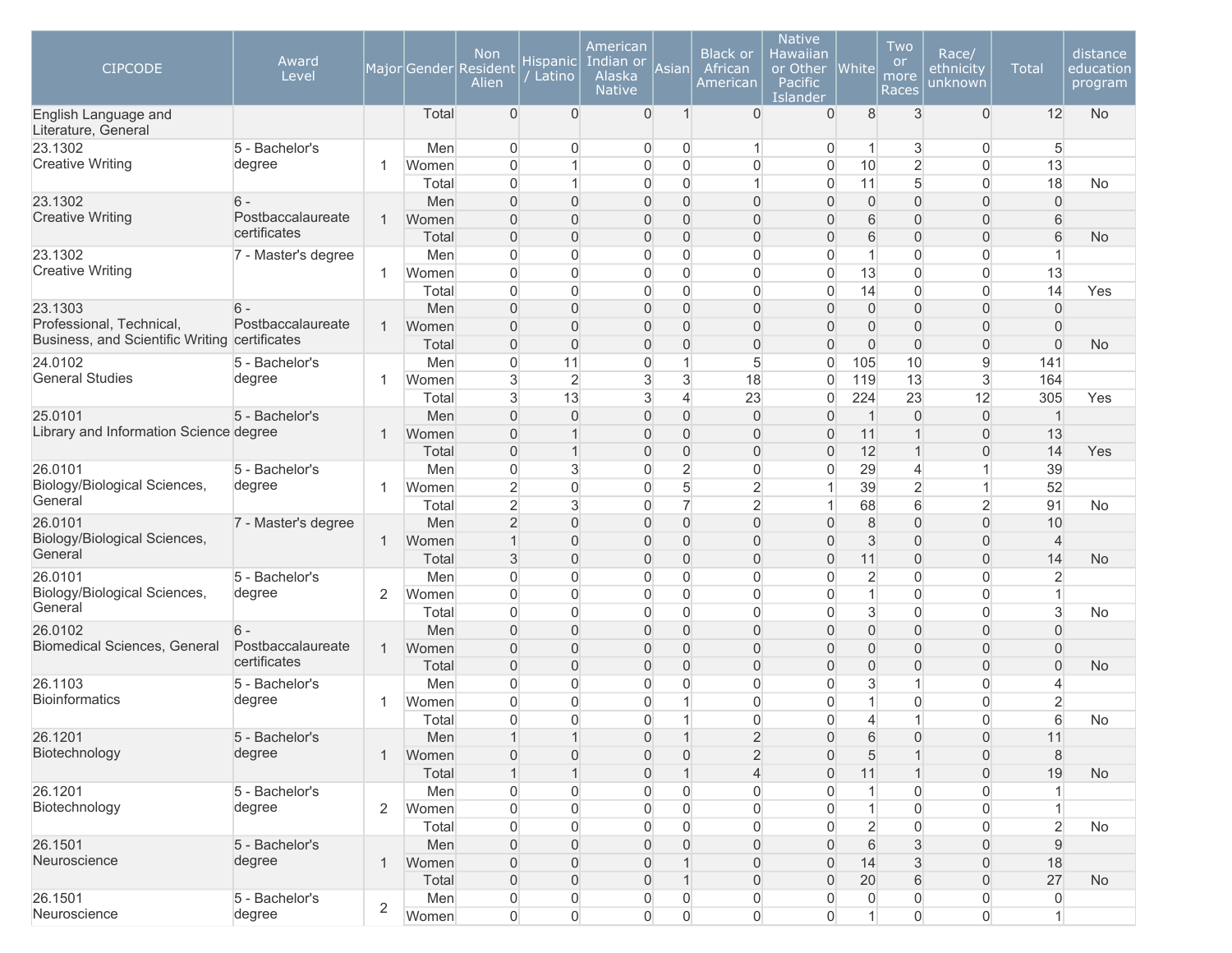| <b>CIPCODE</b>                    | Award<br>Level                       |                |              | <b>Non</b><br>Major Gender Resident<br>Alien | Hispanic  <br>Latino          | American<br>Indian or<br>Alaska<br><b>Native</b> | Asian                            | <b>Black or</b><br>African<br>American | <b>Native</b><br><b>Hawaiian</b><br>or Other<br>Pacific<br><b>Islander</b> | <b>White</b>        | Two<br><b>or</b><br>more<br><b>Races</b> | Race/<br>ethnicity<br>unknown | <b>Total</b>            | distance<br>education<br>program |
|-----------------------------------|--------------------------------------|----------------|--------------|----------------------------------------------|-------------------------------|--------------------------------------------------|----------------------------------|----------------------------------------|----------------------------------------------------------------------------|---------------------|------------------------------------------|-------------------------------|-------------------------|----------------------------------|
|                                   |                                      |                | Total        | $\overline{0}$                               | $\overline{0}$                | $\overline{0}$                                   | $\overline{0}$                   | $\overline{0}$                         | $\overline{0}$                                                             | $\vert$ 1           | $\overline{0}$                           | $\overline{0}$                | $\mathbf{1}$            | No                               |
| 27.0101                           | 5 - Bachelor's                       |                | Men          | $\overline{0}$                               | $\overline{1}$                | $\mathbf 0$                                      | $\overline{0}$                   | $\mathbf 1$                            | $\overline{0}$                                                             | 10                  |                                          | $\boldsymbol{0}$              | 13                      |                                  |
| Mathematics, General              | degree                               | 1              | Women        | $\overline{0}$                               | $\mathbf 0$                   | 0                                                | $\overline{0}$                   | 0                                      | $\overline{0}$                                                             | $\overline{4}$      | $\overline{0}$                           | $\boldsymbol{0}$              | $\overline{4}$          |                                  |
|                                   |                                      |                | Total        | 0                                            | $\overline{1}$                | $\overline{0}$                                   | $\overline{0}$                   | $\mathbf{1}$                           | 0                                                                          | 14                  | $\overline{1}$                           | $\boldsymbol{0}$              | 17                      | <b>No</b>                        |
| 27.0101                           | 7 - Master's degree                  |                | Men          | $\overline{2}$                               | $\mathbf{1}$                  | $\overline{0}$                                   | $\overline{0}$                   | 0                                      | 0                                                                          | $\overline{7}$      | $\overline{0}$                           | $\boldsymbol{0}$              | 10                      |                                  |
| Mathematics, General              |                                      | -1             | Women        | $\overline{2}$                               | 0                             | $\overline{0}$                                   | $\overline{2}$                   | 0                                      | $\overline{0}$                                                             | 6                   | 1                                        | $\boldsymbol{0}$              | 11                      |                                  |
|                                   |                                      |                | Total        | $\overline{4}$                               | $\mathbf{1}$                  | $\overline{0}$                                   | $\overline{2}$                   | $\overline{0}$                         | $\overline{0}$                                                             | 13                  | $\mathbf{1}$                             | $\overline{0}$                | 21                      | No                               |
| 27.0101                           | 5 - Bachelor's                       |                | Men          | 0                                            | $\overline{0}$                | $\overline{0}$                                   | $\mathbf{1}$                     | 0                                      | $\overline{0}$                                                             | $\sqrt{3}$          | $\overline{0}$                           | $\overline{0}$                | $\overline{4}$          |                                  |
| Mathematics, General              | degree                               | 2              | Women        | $\overline{0}$                               | $\overline{0}$                | $\overline{0}$                                   | $\overline{0}$                   | 0                                      | 0                                                                          | $\mathbf{0}$        | $\mathbf{0}$                             | $\boldsymbol{0}$              | $\overline{0}$          |                                  |
|                                   |                                      |                | Total        | 0                                            | $\mathbf 0$                   | 0                                                | $\mathbf{1}$                     | 0                                      | 0                                                                          | 3                   | $\mathbf{0}$                             | 0                             | $\overline{4}$          | <b>No</b>                        |
| 30.1101                           | 5 - Bachelor's                       |                | Men          | 0                                            | $\boldsymbol{0}$              | $\boldsymbol{0}$                                 | $\overline{0}$                   | 0                                      | 0                                                                          | $\mathbf{1}$        | $\overline{0}$                           | $\overline{0}$                | $\mathbf{1}$            |                                  |
| Gerontology                       | degree                               | -1             | Women        | 0                                            | $\mathbf{1}$                  | $\mathbf 0$                                      | $\mathbf{3}$                     | 0                                      | $\overline{0}$                                                             | $\overline{7}$      | $\mathbf{3}$                             | $\overline{0}$                | 14                      |                                  |
|                                   |                                      |                | Total        | 0                                            | $\mathbf 1$                   | $\mathbf 0$                                      | $\mathbf{3}$                     | 0                                      | 0                                                                          | 8                   | $\mathbf{3}$                             | $\boldsymbol{0}$              | 15                      | Yes                              |
| 30.1101<br>Gerontology            | $6 -$<br>Postbaccalaureate           |                | Men          | $\overline{0}$                               | $\overline{0}$                | $\overline{0}$                                   | $\mathbf 0$                      | 0                                      | $\overline{0}$                                                             | $\overline{2}$      | $\Omega$                                 | $\boldsymbol{0}$              | $\overline{2}$          |                                  |
|                                   | certificates                         | $\overline{1}$ | Women        | $\overline{0}$                               | $\overline{0}$                | $\overline{0}$                                   | $\mathbf{1}$                     | $\mathbf 1$                            | $\overline{0}$                                                             | 12                  | $\mathbf{0}$                             | $\boldsymbol{0}$              | 14                      |                                  |
|                                   |                                      |                | Total        | 0                                            | $\mathbf 0$                   | $\mathbf 0$                                      | $\mathbf{1}$                     | $\mathbf{1}$                           | $\overline{0}$                                                             | 14                  | $\mathbf 0$                              | $\overline{0}$                | 16                      | Yes                              |
| 30.1101<br>Gerontology            | 7 - Master's degree                  |                | Men          | 0                                            | 0                             | 0                                                | $\overline{0}$                   | 0                                      | 0                                                                          | $\overline{2}$      | $\Omega$                                 | $\mathbf 0$                   | $\overline{2}$          |                                  |
|                                   |                                      | 1              | Women        | 0                                            | 0                             | 0                                                | $\overline{0}$                   | $\overline{0}$<br>$\overline{0}$       | 0                                                                          | 9                   | $\mathbf{1}$                             | $\overline{0}$                | 10<br>12                |                                  |
|                                   |                                      |                | Total        | 0                                            | 0                             | $\overline{0}$                                   | $\overline{0}$                   |                                        | $\overline{0}$                                                             | 11                  |                                          | $\overline{0}$                |                         | Yes                              |
| 30.1101<br>Gerontology            | 17 - Doctor's degree<br>- research / | $\mathbf{1}$   | Men          | 0                                            | $\mathbf{0}$<br>$\mathbf 0$   | $\overline{0}$<br>0                              | $\overline{0}$<br>$\overline{0}$ | 0<br>0                                 | $\mathbf{0}$<br>0                                                          | $\overline{0}$      | $\overline{0}$<br>$\mathbf{0}$           | $\overline{0}$                | $\mathbf{0}$            |                                  |
|                                   | scholarship                          |                | Women        | 0                                            |                               |                                                  |                                  | 0                                      |                                                                            | 3                   | $\mathbf{0}$                             | $\overline{0}$                | 3<br>$\mathsf 3$        |                                  |
| 30.1801                           | 5 - Bachelor's                       |                | Total<br>Men | 0<br>0                                       | $\mathbf 0$<br>$\overline{0}$ | 0<br>$\mathbf 0$                                 | $\overline{0}$<br>1              | 0                                      | 0<br>0                                                                     | 3<br>$\overline{0}$ | $\mathbf{1}$                             | 0<br>$\boldsymbol{0}$         | $\overline{2}$          | <b>No</b>                        |
| <b>Natural Sciences</b>           | degree                               | 1              | Women        | 1                                            | 0                             | $\mathbf 0$                                      | $\overline{0}$                   | 1                                      | 0                                                                          | $\overline{4}$      | $\overline{0}$                           | $\overline{0}$                | 6                       |                                  |
|                                   |                                      |                | Total        | $\mathbf 1$                                  | $\overline{0}$                | $\mathbf 0$                                      | $\mathbf{1}$                     | 1                                      | 0                                                                          | 4                   | $\overline{1}$                           | $\overline{0}$                | 8                       | No                               |
| 30.2001                           | 5 - Bachelor's                       |                | Men          | $\mathbf{1}$                                 | $\overline{1}$                | $\Omega$                                         | $\mathbf{1}$                     | $\overline{1}$                         | $\overline{0}$                                                             | 8                   | $\Omega$                                 | $\mathbf{1}$                  | 13                      |                                  |
| International/Global Studies      | degree                               | $\overline{1}$ | Women        | $\overline{c}$                               | $\overline{2}$                | 0                                                | $\mathbf{1}$                     | 3                                      | $\overline{0}$                                                             | $\overline{7}$      |                                          | $\boldsymbol{0}$              | 16                      |                                  |
|                                   |                                      |                | Total        | 3                                            | $\mathfrak{S}$                | $\overline{0}$                                   | $\overline{2}$                   | $\overline{4}$                         | 0                                                                          | 15                  | $\overline{1}$                           | $\mathbf{1}$                  | 29                      | <b>No</b>                        |
| 30.2001                           | $6 -$                                |                | Men          | 0                                            | 0                             | $\overline{0}$                                   | $\overline{0}$                   | 0                                      | 0                                                                          | $\overline{0}$      | $\overline{0}$                           | $\mathbf 0$                   | 0                       |                                  |
| International/Global Studies      | Postbaccalaureate                    | 1              | Women        | 0                                            | 0                             | $\overline{0}$                                   | $\overline{0}$                   | $\overline{0}$                         | $\overline{0}$                                                             | $\overline{0}$      | $\Omega$                                 | $\overline{0}$                | $\Omega$                |                                  |
|                                   | certificates                         |                | Total        | 0                                            | $\mathbf{0}$                  | $\overline{0}$                                   | $\overline{0}$                   | 0                                      | $\overline{0}$                                                             | $\overline{0}$      | $\overline{0}$                           | $\overline{0}$                | $\mathbf 0$             | No                               |
| 30.2001                           | 5 - Bachelor's                       |                | Men          | $\overline{0}$                               | $\overline{0}$                | $\overline{0}$                                   | $\overline{0}$                   | 0                                      | $\overline{0}$                                                             | $\overline{1}$      | $\overline{1}$                           | $\overline{0}$                | $\overline{2}$          |                                  |
| International/Global Studies      | degree                               | 2              | Women        | 0                                            | $\mathbf 0$                   | 0                                                | $\mathbf{0}$                     | 0                                      | 0                                                                          | $\mathbf{1}$        | $\mathbf 0$                              | 1                             | $\overline{2}$          |                                  |
|                                   |                                      |                | Total        | 0                                            | $\mathbf 0$                   | $\mathbf 0$                                      | $\mathbf 0$                      | 0                                      | 0                                                                          | $\overline{2}$      | $\overline{1}$                           | $\mathbf 1$                   | $\overline{\mathbf{4}}$ | <b>No</b>                        |
| 30.9999                           | 5 - Bachelor's                       |                | Men          | $\overline{0}$                               | $\Omega$                      | $\Omega$                                         | $\overline{0}$                   | 0                                      | $\Omega$                                                                   | $\Omega$            | $\Omega$                                 | 0                             | $\Omega$                |                                  |
| Multi-/Interdisciplinary Studies, | degree                               | -1             | Women        | 0                                            | 0                             | $\mathbf 0$                                      | $\overline{0}$                   | $\overline{0}$                         | $\overline{0}$                                                             | $\mathbf{1}$        | $\overline{0}$                           | $\overline{0}$                | $\mathbf{1}$            |                                  |
| Other                             |                                      |                | Total        | 0                                            | $\overline{0}$                | 0                                                | $\boldsymbol{0}$                 | 0                                      | $\boldsymbol{0}$                                                           | $\mathbf{1}$        | $\Omega$                                 | $\boldsymbol{0}$              | $\overline{1}$          | No                               |
| 30.9999                           | 7 - Master's degree                  |                | Men          | $\boldsymbol{0}$                             | $\mathbf 0$                   | 0                                                | $\overline{0}$                   | 0                                      | $\overline{0}$                                                             | $\overline{2}$      | $\overline{0}$                           | $\boldsymbol{0}$              | $\overline{2}$          |                                  |
| Multi-/Interdisciplinary Studies, |                                      | $\overline{1}$ | Women        | 0                                            | $\mathbf 0$                   | 0                                                | $\mathbf 0$                      | 0                                      | $\overline{0}$                                                             | 10                  | $\overline{0}$                           | $\mathsf{O}\xspace$           | 10                      |                                  |
| Other                             |                                      |                | Total        | $\mathsf{O}\xspace$                          | $\mathsf{O}\xspace$           | $\mathbf 0$                                      | $\overline{0}$                   | 0                                      | $\overline{0}$                                                             | 12                  | $\boldsymbol{0}$                         | $\overline{0}$                | 12                      | Yes                              |
| 31.0101                           | 5 - Bachelor's                       |                | Men          | $\boldsymbol{0}$                             | 0                             | 0                                                | $\overline{0}$                   | 0                                      | $\mathbf{0}$                                                               | $\overline{4}$      | $\overline{0}$                           | $\overline{0}$                | 4                       |                                  |
| Parks, Recreation and Leisure     | degree                               | $\overline{1}$ | Women        | 0                                            | $\boldsymbol{0}$              | $\mathbf 0$                                      | $\overline{0}$                   | $\overline{0}$                         | $\overline{0}$                                                             | $\overline{2}$      | $\Omega$                                 | $\overline{0}$                | $\overline{2}$          |                                  |
| <b>Studies</b>                    |                                      |                | Total        | 0                                            | $\overline{0}$                | $\overline{0}$                                   | $\overline{0}$                   | $\overline{0}$                         | $\overline{0}$                                                             | 6                   | $\Omega$                                 | $\overline{0}$                | 6                       | No                               |
| 31.0501                           | 7 - Master's degree                  |                | Men          | $\overline{2}$                               | $\overline{0}$                | $\overline{0}$                                   | $\overline{0}$                   | $\mathbf 1$                            | $\overline{0}$                                                             | 14                  | $\overline{0}$                           | $\mathbf{0}$                  | 17                      |                                  |
| <b>Health and Physical</b>        |                                      | $\mathbf{1}$   | Women        | 0                                            | $\mathsf{O}\xspace$           | 0                                                | $\mathbf 0$                      | 0                                      | 0                                                                          | 9                   | $\boldsymbol{0}$                         | $\mathsf{O}\xspace$           | 9                       |                                  |
| Education/Fitness, General        |                                      |                | Total        | $\overline{2}$                               | $\mathsf{O}\xspace$           | 0                                                | $\mathsf{O}\xspace$              | $\mathbf{1}$                           | $\overline{0}$                                                             | 23                  | $\overline{0}$                           | $\overline{0}$                | 26                      | No                               |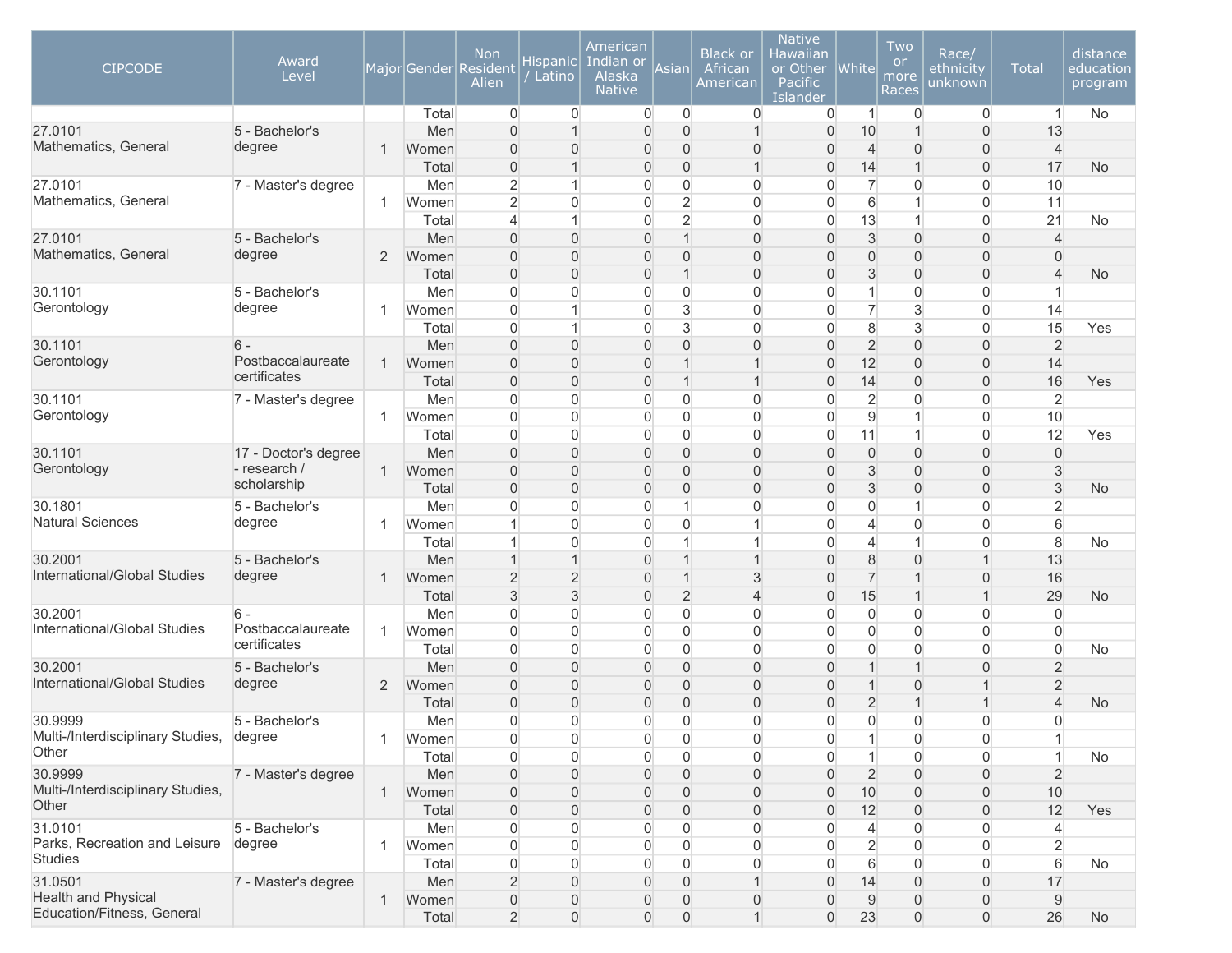| <b>CIPCODE</b>                      | Award<br>Level              |                |              | <b>Non</b><br>Major Gender Resident<br>Alien | Hispanic  <br>Latino        | American<br>Indian or<br>Alaska<br><b>Native</b> | Asian                            | <b>Black or</b><br>African<br>American | <b>Native</b><br><b>Hawaiian</b><br>or Other<br>Pacific<br><b>Islander</b> | <b>White</b>                   | Two<br>or<br>more<br>Races       | Race/<br>ethnicity<br>unknown      | <b>Total</b>                     | distance<br>education<br>program |
|-------------------------------------|-----------------------------|----------------|--------------|----------------------------------------------|-----------------------------|--------------------------------------------------|----------------------------------|----------------------------------------|----------------------------------------------------------------------------|--------------------------------|----------------------------------|------------------------------------|----------------------------------|----------------------------------|
| 31.0505                             | 5 - Bachelor's              | $\mathbf{1}$   | Men          | $\overline{0}$                               | $\overline{4}$              | $\overline{0}$                                   | $\overline{0}$                   | $\mathbf{1}$                           | 0                                                                          | 20                             | 5                                | $\overline{0}$                     | 30                               |                                  |
| Kinesiology and Exercise<br>Science | degree                      |                | Women        | $\mathbf 0$                                  | $\overline{4}$              | $\mathbf 0$                                      | $\mathbf{1}$<br>$\mathbf{1}$     | 1                                      | $\overline{0}$                                                             | 26                             | 8                                | $\mathbf{1}$<br>$\mathbf{1}$       | 41<br>71                         |                                  |
| 31.0505                             | 7 - Master's degree         |                | Total<br>Men | 0<br>0                                       | 8<br>$\mathbf 0$            | $\overline{0}$<br>$\overline{0}$                 | $\mathbf 0$                      | $\overline{2}$<br>0                    | $\overline{0}$<br>0                                                        | 46<br>$\overline{4}$           | 13<br>$\overline{0}$             | $\boldsymbol{0}$                   | $\overline{4}$                   | No                               |
| Kinesiology and Exercise            |                             | 1              | Women        | $\overline{0}$                               | $\mathbf 0$                 | $\overline{0}$                                   | $\overline{0}$                   | 0                                      | 0                                                                          | $\mathbf{0}$                   | $\overline{0}$                   | $\boldsymbol{0}$                   | $\overline{0}$                   |                                  |
| Science                             |                             |                | Total        | 0                                            | $\mathbf 0$                 | $\overline{0}$                                   | $\overline{0}$                   | 0                                      | $\overline{0}$                                                             | $\overline{4}$                 | $\overline{0}$                   | $\boldsymbol{0}$                   | $\overline{4}$                   | <b>No</b>                        |
| 31.0505                             | 17 - Doctor's degree        |                | Men          | 0                                            | $\overline{0}$              | $\overline{0}$                                   | $\overline{0}$                   | 0                                      | $\overline{0}$                                                             | $\overline{2}$                 | $\overline{0}$                   | $\overline{0}$                     | $\overline{2}$                   |                                  |
| Kinesiology and Exercise            | - research /                | -1             | Women        | $\mathbf{1}$                                 | $\overline{0}$              | $\mathbf 0$                                      | $\overline{0}$                   | 0                                      | $\overline{0}$                                                             | $\overline{2}$                 | $\Omega$                         | $\overline{0}$                     | $\mathbf{3}$                     |                                  |
| Science                             | scholarship                 |                | Total        | $\mathbf 1$                                  | $\overline{0}$              | $\mathbf 0$                                      | $\mathbf 0$                      | 0                                      | $\overline{0}$                                                             | $\overline{4}$                 | $\overline{0}$                   | $\boldsymbol{0}$                   | 5                                | No                               |
| 38.0101                             | 5 - Bachelor's              |                | Men          | 0                                            | $\mathbf 0$                 | $\mathbf 0$                                      | $\overline{0}$                   | 0                                      | 0                                                                          | $\mathbf{1}$                   | $\boldsymbol{0}$                 | $\boldsymbol{0}$                   |                                  |                                  |
| Philosophy                          | degree                      | $\overline{1}$ | Women        | 0                                            | $\boldsymbol{0}$            | $\mathbf 0$                                      | $\overline{0}$                   | 0                                      | 0                                                                          | 3                              | $\overline{2}$                   | $\boldsymbol{0}$                   | 5                                |                                  |
|                                     |                             |                | Total        | 0                                            | $\mathbf 0$                 | $\mathbf 0$                                      | $\overline{0}$                   | 0                                      | 0                                                                          | $\overline{4}$                 | $\overline{2}$                   | 0                                  | 6                                | <b>No</b>                        |
| 38.0101                             | 5 - Bachelor's              |                | Men          | 1                                            | $\mathbf{0}$                | $\overline{0}$                                   | $\overline{0}$                   | 0                                      | $\overline{0}$                                                             | $\overline{0}$                 | $\overline{0}$                   | $\boldsymbol{0}$                   |                                  |                                  |
| Philosophy                          | degree                      | 2              | Women        | 0                                            | $\mathbf 0$                 | $\overline{0}$                                   | $\overline{0}$                   | 0                                      | $\overline{0}$                                                             | $\overline{0}$                 | $\overline{0}$                   | $\overline{0}$                     | $\overline{0}$<br>$\overline{1}$ |                                  |
| 38.0201                             | 5 - Bachelor's              |                | Total<br>Men | 1<br>$\overline{0}$                          | 0<br>$\boldsymbol{0}$       | $\overline{0}$<br>$\overline{0}$                 | $\overline{0}$<br>$\overline{0}$ | 0<br>0                                 | $\overline{0}$<br>0                                                        | $\overline{0}$<br>$\mathbf{0}$ | $\overline{0}$<br>$\overline{0}$ | $\overline{0}$<br>$\boldsymbol{0}$ | $\Omega$                         | No                               |
| Religion/Religious Studies          | degree                      | $\overline{1}$ | Women        | $\overline{0}$                               | $\boldsymbol{0}$            | $\overline{0}$                                   | $\overline{0}$                   | 0                                      | 1                                                                          | $\mathbf{0}$                   | $\overline{0}$                   | $\boldsymbol{0}$                   | -1                               |                                  |
|                                     |                             |                | Total        | 0                                            | $\mathbf 0$                 | $\overline{0}$                                   | $\overline{0}$                   | $\overline{0}$                         |                                                                            | $\mathbf{0}$                   | $\Omega$                         | $\overline{0}$                     | $\overline{1}$                   | Yes                              |
| 38.0201                             | 5 - Bachelor's              |                | Men          | 0                                            | $\overline{0}$              | $\Omega$                                         | $\mathbf{1}$                     | 0                                      | $\overline{0}$                                                             | 1                              | $\Omega$                         | $\overline{0}$                     | $\overline{2}$                   |                                  |
| Religion/Religious Studies          | degree                      | 2              | Women        | 0                                            | $\overline{0}$              | $\overline{0}$                                   | $\overline{0}$                   | 0                                      | $\overline{0}$                                                             | $\overline{0}$                 | $\Omega$                         | $\overline{0}$                     | $\mathbf 0$                      |                                  |
|                                     |                             |                | Total        | 0                                            | $\mathsf{O}\xspace$         | $\mathbf 0$                                      | $\mathbf{1}$                     | $\overline{0}$                         | 0                                                                          | $\overline{1}$                 | $\overline{0}$                   | $\boldsymbol{0}$                   | $\overline{2}$                   | Yes                              |
| 40.0501                             | 5 - Bachelor's              |                | Men          | 0                                            | $\boldsymbol{0}$            | $\overline{0}$                                   | $\overline{0}$                   | 0                                      | 0                                                                          | $\overline{4}$                 | $\overline{4}$                   | $\boldsymbol{0}$                   | 8                                |                                  |
| Chemistry, General                  | degree                      | -1             | Women        | $\overline{0}$                               | $\boldsymbol{0}$            | $\overline{0}$                                   | $\overline{0}$                   | $\overline{0}$                         | 0                                                                          | 5                              | $\overline{1}$                   | $\boldsymbol{0}$                   | 6                                |                                  |
|                                     |                             |                | Total        | 0                                            | $\mathbf 0$                 | $\mathbf 0$                                      | $\overline{0}$                   | 0                                      | 0                                                                          | $9\,$                          | 5                                | $\boldsymbol{0}$                   | 14                               | <b>No</b>                        |
| 40.0501                             | 5 - Bachelor's              |                | Men          | 0                                            | $\overline{0}$              | 0                                                | $\overline{0}$                   | 0                                      | $\overline{0}$                                                             | $\overline{2}$                 | $\Omega$                         | $\boldsymbol{0}$                   | $\overline{2}$                   |                                  |
| Chemistry, General                  | degree                      | $\overline{2}$ | Women        | 0                                            | 0                           | $\overline{0}$                                   | $\overline{0}$                   | 0                                      | $\overline{0}$                                                             | $\overline{0}$                 | $\overline{0}$                   | $\boldsymbol{0}$                   | $\overline{0}$                   |                                  |
|                                     |                             |                | Total        | 0                                            | $\boldsymbol{0}$            | $\overline{0}$                                   | $\overline{0}$                   | 0                                      | 0                                                                          | $\overline{2}$                 | $\overline{0}$                   | $\boldsymbol{0}$                   | $\overline{2}$                   | <b>No</b>                        |
| 40.0601<br>Geology/Earth Science,   | 5 - Bachelor's              |                | Men          | $\overline{2}$                               | $\mathbf 0$                 | $\overline{0}$                                   | $\overline{0}$                   | 0                                      | 0                                                                          | $\overline{2}$                 | $\overline{0}$                   | $\boldsymbol{0}$                   | $\overline{4}$                   |                                  |
| General                             | degree                      | $\mathbf 1$    | Women        | 0                                            | $\mathbf 0$                 | $\overline{0}$                                   | $\overline{0}$                   | 0                                      | 0                                                                          | 3                              | $\overline{0}$                   | 0                                  | 3<br>$\overline{7}$              |                                  |
|                                     | 5 - Bachelor's              |                | Total<br>Men | $\overline{2}$<br>0                          | $\mathbf 0$<br>$\mathbf{0}$ | $\overline{0}$<br>$\overline{0}$                 | $\overline{0}$                   | 0<br>0                                 | 0<br>$\overline{0}$                                                        | 5                              | $\Omega$<br>$\overline{0}$       | $\overline{0}$<br>$\overline{0}$   | 5                                | <b>No</b>                        |
| 40.0801<br>Physics, General         | degree                      | -1             | Women        | 0                                            | $\mathbf{0}$                | $\overline{0}$                                   | $\overline{0}$<br>$\overline{0}$ | 0                                      | $\overline{0}$                                                             | 5<br>$\overline{1}$            | $\overline{0}$                   | $\boldsymbol{0}$                   |                                  |                                  |
|                                     |                             |                | Total        | 0                                            | $\boldsymbol{0}$            | $\mathbf 0$                                      | $\overline{0}$                   | 0                                      | 0                                                                          | 6                              | $\overline{0}$                   | $\boldsymbol{0}$                   | 6                                | No                               |
| 40.0801                             | 5 - Bachelor's              |                | Men          | 0                                            | $\overline{0}$              | $\overline{0}$                                   | $\boldsymbol{0}$                 | 0                                      | 0                                                                          | $\overline{0}$                 | $\overline{1}$                   | 0                                  | 1                                |                                  |
| Physics, General                    | degree                      | 2              | Women        | $\overline{0}$                               | $\overline{0}$              | $\overline{0}$                                   | $\overline{0}$                   | 0                                      | 0                                                                          | $\mathbf{0}$                   | $\Omega$                         | $\overline{0}$                     | $\Omega$                         |                                  |
|                                     |                             |                | Total        | 0                                            | $\boldsymbol{0}$            | $\mathbf 0$                                      | $\mathsf{O}\xspace$              | $\boldsymbol{0}$                       | $\boldsymbol{0}$                                                           | $\overline{0}$                 | $\mathbf{1}$                     | $\overline{0}$                     | $\mathbf{1}$                     | <b>No</b>                        |
| 42.0101                             | 5 - Bachelor's              |                | Men          | $\mathbf{1}$                                 | 1                           | 1                                                | $\overline{0}$                   | $\overline{2}$                         | $\overline{0}$                                                             | 13                             | $\overline{2}$                   | $\boldsymbol{0}$                   | 20                               |                                  |
| Psychology, General                 | degree                      | -1             | Women        | 3                                            | $\sqrt{5}$                  | $\mathbf 0$                                      | $\sqrt{3}$                       | $\mathbf{3}$                           | $\boldsymbol{0}$                                                           | 57                             | $\mathsf g$                      | $\sqrt{2}$                         | 82                               |                                  |
|                                     |                             |                | Total        | $\overline{4}$                               | $\,$ 6 $\,$                 | $\mathbf{1}$                                     | $\mathbf{3}$                     | 5                                      | 0                                                                          | 70                             | 11                               | $\overline{2}$                     | 102                              | No                               |
| 42.0101                             | 7 - Master's degree         |                | Men          | 0                                            | $\mathsf{O}\xspace$         | $\mathbf 0$                                      | $\overline{0}$                   | 0                                      | $\overline{0}$                                                             | 3                              | $\mathsf{O}\xspace$              | $\boldsymbol{0}$                   | $\mathbf{3}$                     |                                  |
| Psychology, General                 |                             | $\mathbf 1$    | Women        | 0                                            | $\mathsf{O}\xspace$         | $\mathbf 0$                                      | $\mathbf 0$                      | 0                                      | $\overline{0}$                                                             | 11                             | $\boldsymbol{0}$                 | $\mathsf{O}\xspace$                | 11                               |                                  |
|                                     |                             |                | Total        | 0                                            | $\mathbf 0$                 | $\mathbf 0$                                      | $\mathsf{O}\xspace$              | 0                                      | 0                                                                          | 14                             | $\overline{0}$                   | $\boldsymbol{0}$                   | 14                               | <b>No</b>                        |
| 42.0101                             | 17 - Doctor's degree        |                | Men          | $\boldsymbol{0}$                             | $\boldsymbol{0}$            | $\overline{0}$                                   | $\overline{0}$                   | 0                                      | $\boldsymbol{0}$                                                           | $\overline{0}$                 | $\overline{1}$                   | $\overline{0}$                     | $\mathbf{1}$                     |                                  |
| Psychology, General                 | - research /<br>scholarship | $\mathbf{1}$   | Women        | $\boldsymbol{0}$                             | $\boldsymbol{0}$            | $\mathbf 0$                                      | $\overline{0}$                   | 0                                      | 0                                                                          | $\overline{2}$                 | $\boldsymbol{0}$                 | $\boldsymbol{0}$                   | $\overline{2}$                   |                                  |
|                                     |                             |                | Total        | 0                                            | $\boldsymbol{0}$            | $\boldsymbol{0}$                                 | $\overline{0}$                   | $\boldsymbol{0}$                       | $\overline{0}$                                                             | $\overline{2}$                 | 1                                | $\overline{0}$                     | $\sqrt{3}$                       | No                               |
| 42.0101                             |                             | 2              | Men          | $\mathbf{1}$                                 | $\mathsf{O}\xspace$         | $\mathsf{O}\xspace$                              | $\mathsf{O}\xspace$              | $\mathsf{O}\xspace$                    | $\boldsymbol{0}$                                                           | $\mathsf{O}\xspace$            | $\mathsf{O}\xspace$              | $\boldsymbol{0}$                   | $\mathbf{1}$                     |                                  |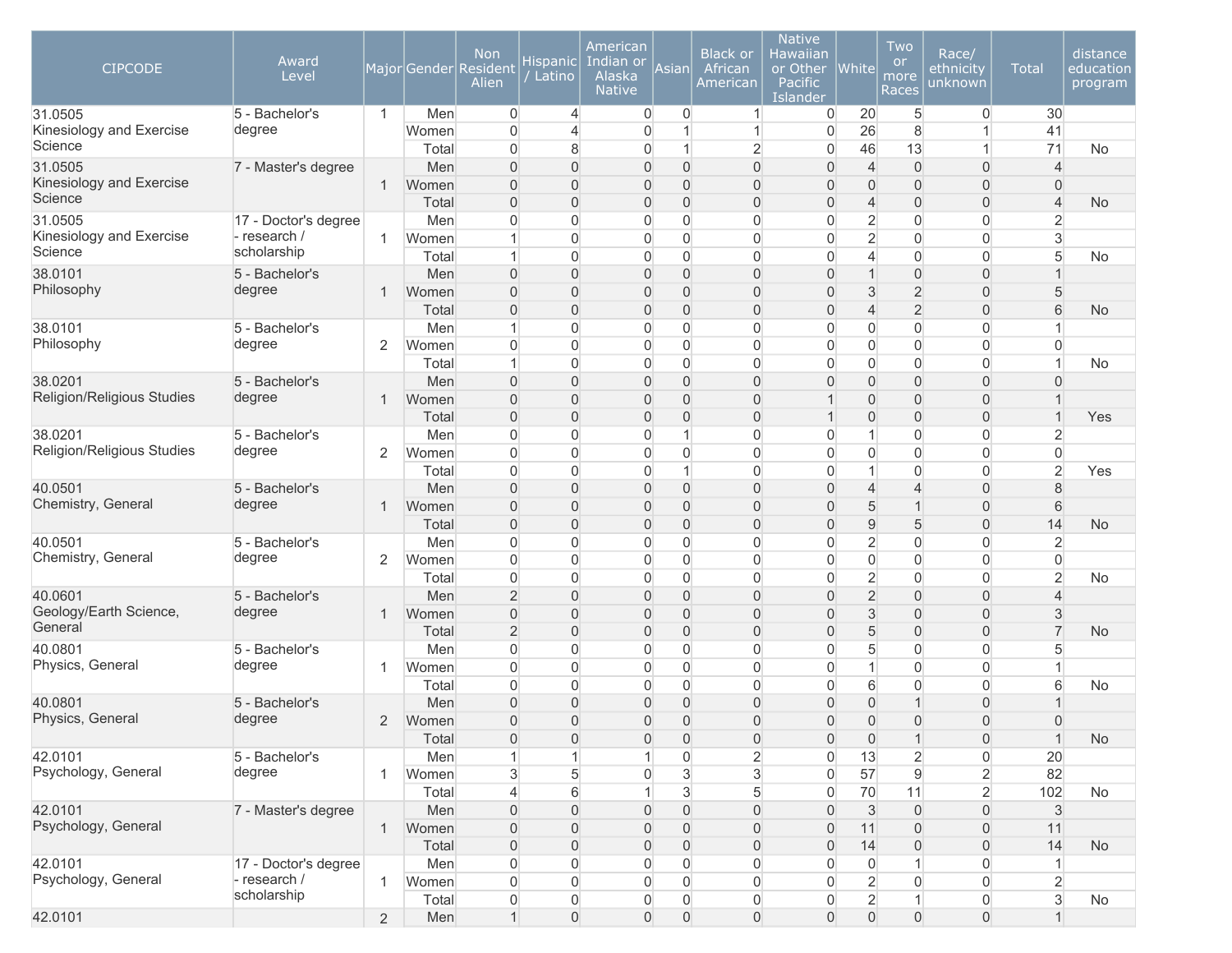| <b>CIPCODE</b>                           | Award<br>Level                    |                |                | <b>Non</b><br>Major Gender Resident<br>Alien | Hispanic <br>Latino              | American<br>Indian or<br>Alaska<br><b>Native</b> | Asian                            | <b>Black or</b><br>African<br>American | <b>Native</b><br>Hawaiian<br>or Other<br>Pacific<br>Islander | $ $ White $ $  | Two<br>or<br>more<br>Races     | Race/<br>ethnicity<br>unknown    | <b>Total</b>     | distance<br>education<br>program |
|------------------------------------------|-----------------------------------|----------------|----------------|----------------------------------------------|----------------------------------|--------------------------------------------------|----------------------------------|----------------------------------------|--------------------------------------------------------------|----------------|--------------------------------|----------------------------------|------------------|----------------------------------|
| Psychology, General                      | 5 - Bachelor's                    |                | Women          | $\mathbf 0$                                  | $\overline{0}$                   | $\overline{0}$                                   | $\mathbf{0}$                     | 0                                      | 0                                                            | $\overline{2}$ | $\overline{0}$                 | $\overline{0}$                   | $\overline{2}$   |                                  |
|                                          | degree                            |                | Total          | $\mathbf{1}$                                 | $\overline{0}$                   | $\overline{0}$                                   | 0                                | $\overline{0}$                         | $\overline{0}$                                               | $\overline{2}$ | $\Omega$                       | $\overline{0}$                   | 3                | <b>No</b>                        |
| 42.2804<br>Industrial and Organizational | 7 - Master's degree               | 1              | Men            | $\mathbf 0$                                  | $\mathbf{0}$                     | $\mathbf 0$                                      | 0                                | 0                                      | 0                                                            | 1              | 1                              | 0                                | $\overline{2}$   |                                  |
| Psychology                               |                                   |                | Women<br>Total | $\boldsymbol{0}$<br>$\overline{0}$           | $\overline{0}$<br>$\overline{0}$ | $\overline{0}$<br>$\overline{0}$                 | $\overline{0}$<br>$\overline{0}$ | 0<br>$\overline{0}$                    | 0<br>0                                                       | 3<br>4         | $\overline{0}$<br>1            | 0<br>$\overline{0}$              | 3<br>5           | No.                              |
| 42.2805                                  | 7 - Master's degree               |                | Men            | $\overline{0}$                               | $\mathbf 0$                      | $\overline{0}$                                   | $\overline{0}$                   | $\overline{0}$                         | $\overline{0}$                                               | 3              | $\overline{0}$                 | $\overline{0}$                   | 3                |                                  |
| School Psychology                        |                                   |                | Women          | $\overline{0}$                               | $\mathbf 0$                      | $\mathbf{0}$                                     | $\mathbf{0}$                     | $\overline{0}$                         | 0                                                            | 8              |                                | $\mathbf{0}$                     | $9\,$            |                                  |
|                                          |                                   |                | Total          | $\overline{0}$                               | $\overline{0}$                   | $\overline{0}$                                   | $\overline{0}$                   | $\overline{0}$                         | 0                                                            | 11             | $\overline{1}$                 | $\overline{0}$                   | 12               | <b>No</b>                        |
| 42.2805                                  | 8 - Post-Master's                 |                | Men            | $\overline{0}$                               | $\mathbf 0$                      | $\overline{0}$                                   | $\overline{0}$                   | 0                                      | 0                                                            | 1              | $\overline{0}$                 | $\overline{0}$                   | $\mathbf{1}$     |                                  |
| School Psychology                        | certificates                      | 1              | Women          | $\overline{0}$                               | $\overline{0}$                   | $\boldsymbol{0}$                                 | $\overline{0}$                   | 0                                      | 0                                                            | 8              | $\overline{0}$                 | 0                                | 8                |                                  |
|                                          |                                   |                | Total          | $\overline{0}$                               | $\overline{0}$                   | $\boldsymbol{0}$                                 | $\overline{0}$                   | 0                                      | 0                                                            | 9              | $\overline{0}$                 | $\overline{0}$                   | $\overline{9}$   | No.                              |
| 43.0104                                  | 5 - Bachelor's                    |                | Men            | $\mathbf{1}$                                 | $\overline{4}$                   | $\mathbf 0$                                      | $\overline{0}$                   | 9                                      | 0                                                            | 68             | 11                             | $\overline{2}$                   | 95               |                                  |
| Criminal Justice/Safety Studies degree   |                                   |                | Women          | $\mathbf{1}$                                 | 11                               | $\overline{0}$                                   | $\mathbf{1}$                     | 10                                     | 0                                                            | 67             | 16                             | $\overline{2}$                   | 108              |                                  |
|                                          |                                   |                | Total          | $\overline{2}$                               | 15                               | $\overline{0}$                                   | $\mathbf{1}$                     | 19                                     | 0                                                            | 135            | 27                             | $\overline{4}$                   | 203              | Yes                              |
| 43.0104                                  | 7 - Master's degree               |                | Men            | $\mathbf 0$                                  | $\mathbf 0$                      | $\mathbf 0$                                      | 0                                | 0                                      | 0                                                            | $\overline{0}$ | 0                              | 0                                | 0                |                                  |
| <b>Criminal Justice/Safety Studies</b>   |                                   | 1              | Women          | $\boldsymbol{0}$                             | $\overline{0}$                   | $\overline{0}$                                   | 0                                | 1                                      | 0                                                            | 13             | 1                              | 0                                | 15               |                                  |
|                                          |                                   |                | Total          | $\mathbf 0$                                  | $\overline{0}$                   | $\overline{0}$                                   | $\overline{0}$                   | 1                                      | 0                                                            | 13             | 1                              | $\overline{0}$                   | 15               | <b>No</b>                        |
| 43.0104                                  | 17 - Doctor's degree              |                | Men            | $\overline{0}$                               | $\mathbf{0}$                     | $\mathbf{0}$                                     | $\mathbf{0}$                     | $\overline{0}$                         | 0                                                            | $\mathbf{1}$   | $\overline{0}$                 | $\mathbf{0}$                     | -1               |                                  |
| Criminal Justice/Safety Studies          | - research /                      | 1              | Women          | $\overline{0}$                               | $\overline{0}$                   | $\Omega$                                         | $\mathbf{0}$                     | 1                                      | 0                                                            | 1              | $\overline{2}$                 | $\overline{0}$                   | $\overline{4}$   |                                  |
|                                          | scholarship                       |                | Total          | $\overline{0}$                               | $\overline{0}$                   | $\overline{0}$                                   | $\overline{0}$                   | 1                                      | $\overline{0}$                                               | $\overline{2}$ | $\overline{2}$                 | 0                                | 5                | <b>No</b>                        |
| 43.0104                                  | 5 - Bachelor's                    |                | Men            | $\boldsymbol{0}$                             | $\overline{0}$                   | $\boldsymbol{0}$                                 | 0                                | 1                                      | 0                                                            | 3              | $\boldsymbol{0}$               | 0                                | 4                |                                  |
| Criminal Justice/Safety Studies          | degree                            | 2              | Women          | $\boldsymbol{0}$                             | $\overline{0}$                   | $\boldsymbol{0}$                                 | $\overline{0}$                   | 0                                      | 0                                                            | $\overline{2}$ | $\overline{0}$                 | 0                                | $\overline{2}$   |                                  |
|                                          |                                   |                | Total          | $\overline{0}$                               | $\overline{0}$                   | $\overline{0}$                                   | $\overline{0}$                   | 1                                      | 0                                                            | 5              | $\overline{0}$                 | $\overline{0}$                   | 6                | Yes                              |
| 43.0302                                  | 5 - Bachelor's                    |                | Men            | $\overline{7}$                               | $\mathbf 0$                      | $\overline{0}$                                   | $\overline{0}$                   | $\overline{0}$                         | 0                                                            | 16             | $\overline{2}$                 | $\overline{1}$                   | 26               |                                  |
| Crisis/Emergency/Disaster                | degree                            |                | Women          | $\overline{2}$                               | $\sqrt{2}$                       | $\Omega$                                         | $\mathbf 1$                      | $\overline{0}$                         | $\overline{0}$                                               | $\overline{7}$ | $\overline{4}$                 | $\boldsymbol{0}$                 | 16               |                                  |
| Management                               |                                   |                | Total          | $\overline{9}$                               | $\overline{2}$                   | $\overline{0}$                                   | $\mathbf 1$                      | 0                                      | 0                                                            | 23             | 6                              | 1                                | 42               | Yes                              |
| 43.0302                                  | $6 -$                             |                | Men            | 7                                            | $\overline{0}$                   | $\mathbf 0$                                      | 0                                | 0                                      | 0                                                            | 0              | 0                              | 1                                | 8                |                                  |
| Crisis/Emergency/Disaster                | Postbaccalaureate<br>certificates |                | Women          | 4                                            | $\overline{0}$                   | 1                                                | 0                                | 0                                      | 0                                                            | $\overline{c}$ | $\overline{2}$                 | 0                                | 9                |                                  |
| Management                               |                                   |                | Total          | 11                                           | $\overline{0}$                   | $\mathbf{1}$                                     | $\overline{0}$                   | $\overline{0}$                         | 0                                                            | $\overline{c}$ | $\overline{2}$                 | $\mathbf{1}$                     | 17               | Yes                              |
| 43.0302                                  | 5 - Bachelor's                    |                | Men            | $\overline{0}$                               | $\overline{0}$                   | $\mathbf{0}$                                     | $\mathbf{0}$                     | $\overline{0}$                         | 0                                                            | 0              | $\overline{0}$                 | $\mathbf{0}$                     | $\Omega$         |                                  |
| Crisis/Emergency/Disaster<br>Management  | degree                            | $\overline{2}$ | Women          | $\overline{0}$                               | $\overline{0}$                   | $\mathbf{0}$                                     | $\mathbf{0}$                     | $\overline{0}$                         | 0                                                            | 1              | $\overline{0}$                 | $\mathbf{0}$                     |                  |                                  |
|                                          |                                   |                | Total          | $\overline{0}$                               | $\overline{0}$                   | $\mathbf{0}$                                     | $\mathbf{0}$                     | $\overline{0}$                         | 0                                                            | $\overline{1}$ | $\mathbf{0}$                   | 0                                | $\mathbf{1}$     | Yes                              |
| 44.0401<br><b>Public Administration</b>  | $6 -$<br>Postbaccalaureate        |                | Men            | $\boldsymbol{0}$                             | $\overline{0}$                   | $\boldsymbol{0}$                                 | 0                                | 1                                      | 0                                                            | 5              | 0                              | 0                                | 6                |                                  |
|                                          | certificates                      |                | Women          | 0                                            | $\overline{0}$                   | $\boldsymbol{0}$                                 | $\overline{0}$                   | 0<br>1                                 | 0                                                            | 3              | $\overline{0}$                 | 0                                | 3                |                                  |
|                                          |                                   |                | Total          | $\overline{0}$                               | $\overline{0}$                   | $\overline{0}$                                   | $\Omega$                         |                                        | $\overline{0}$                                               | 8              | $\Omega$                       | 0                                | 9                | Yes                              |
| 44.0401<br><b>Public Administration</b>  | 7 - Master's degree               | 1              | Men<br>Women   | $\mathbf{1}$<br>$\mathbf{1}$                 | $\overline{0}$<br>$\overline{0}$ | $\mathbf 0$<br>$\overline{0}$                    | $\overline{0}$<br>$\overline{2}$ | 1<br>$\mathbf 1$                       | 0<br>$\overline{0}$                                          | 13<br>27       | $\mathbf{1}$<br>$\overline{2}$ | $\boldsymbol{0}$<br>$\mathbf{1}$ | 16<br>34         |                                  |
|                                          |                                   |                | Total          |                                              | $\mathsf{O}\xspace$              | $\overline{0}$                                   | $\sqrt{2}$                       | $\overline{2}$                         | 0                                                            | 40             | $\mathbf{3}$                   | $\mathbf{1}$                     | 50               | <b>No</b>                        |
| 44.0401                                  | 17 - Doctor's degree              |                | Men            | $\overline{2}$<br>$\mathbf{3}$               | $\overline{0}$                   | $\overline{0}$                                   | $\overline{0}$                   | 1                                      | 0                                                            | $\mathbf{1}$   | 0                              | $\mathsf{O}\xspace$              | $\overline{5}$   |                                  |
| Public Administration                    | - research /                      | 1              | Women          | $\boldsymbol{0}$                             | $\overline{0}$                   | $\mathbf 0$                                      | $\overline{0}$                   | 0                                      | 0                                                            | $\mathbf 0$    | 0                              | $\overline{0}$                   | $\overline{0}$   |                                  |
|                                          | scholarship                       |                | Total          | 3                                            | $\boldsymbol{0}$                 | $\overline{0}$                                   | $\overline{0}$                   | 1                                      | $\overline{0}$                                               | 1              | 0                              | $\boldsymbol{0}$                 | 5                | No                               |
| 44.0701                                  | 5 - Bachelor's                    |                | Men            | $\boldsymbol{0}$                             | $\sqrt{2}$                       | $\overline{0}$                                   | $\overline{0}$                   | 0                                      | 0                                                            | 5              | $\overline{2}$                 | $\overline{0}$                   | $\boldsymbol{9}$ |                                  |
| Social Work                              | degree                            | 1              | Women          | $\boldsymbol{0}$                             | $\overline{2}$                   | $\mathbf{0}$                                     | $\mathbf{0}$                     | $\overline{2}$                         | 0                                                            | 27             | 5                              | $\boldsymbol{0}$                 | 36               |                                  |
|                                          |                                   |                | Total          | $\boldsymbol{0}$                             | $\overline{4}$                   | $\overline{0}$                                   | $\overline{0}$                   | $\overline{2}$                         | 0                                                            | 32             | $\overline{7}$                 | $\boldsymbol{0}$                 | 45               | <b>No</b>                        |
| 44.0701                                  | 7 - Master's degree               |                | Men            | $\boldsymbol{0}$                             | $\overline{0}$                   | $\mathbf{1}$                                     | 0                                | 0                                      | 0                                                            | $\sqrt{5}$     | $\overline{c}$                 | $\mathsf{O}\xspace$              | $\bf 8$          |                                  |
| Social Work                              |                                   |                | Women          | $\mathbf{1}$                                 | $\mathbf{1}$                     | $\boldsymbol{0}$                                 | $\mathbf{1}$                     | 1                                      | 0                                                            | 77             | $9\,$                          | $\overline{0}$                   | 90               |                                  |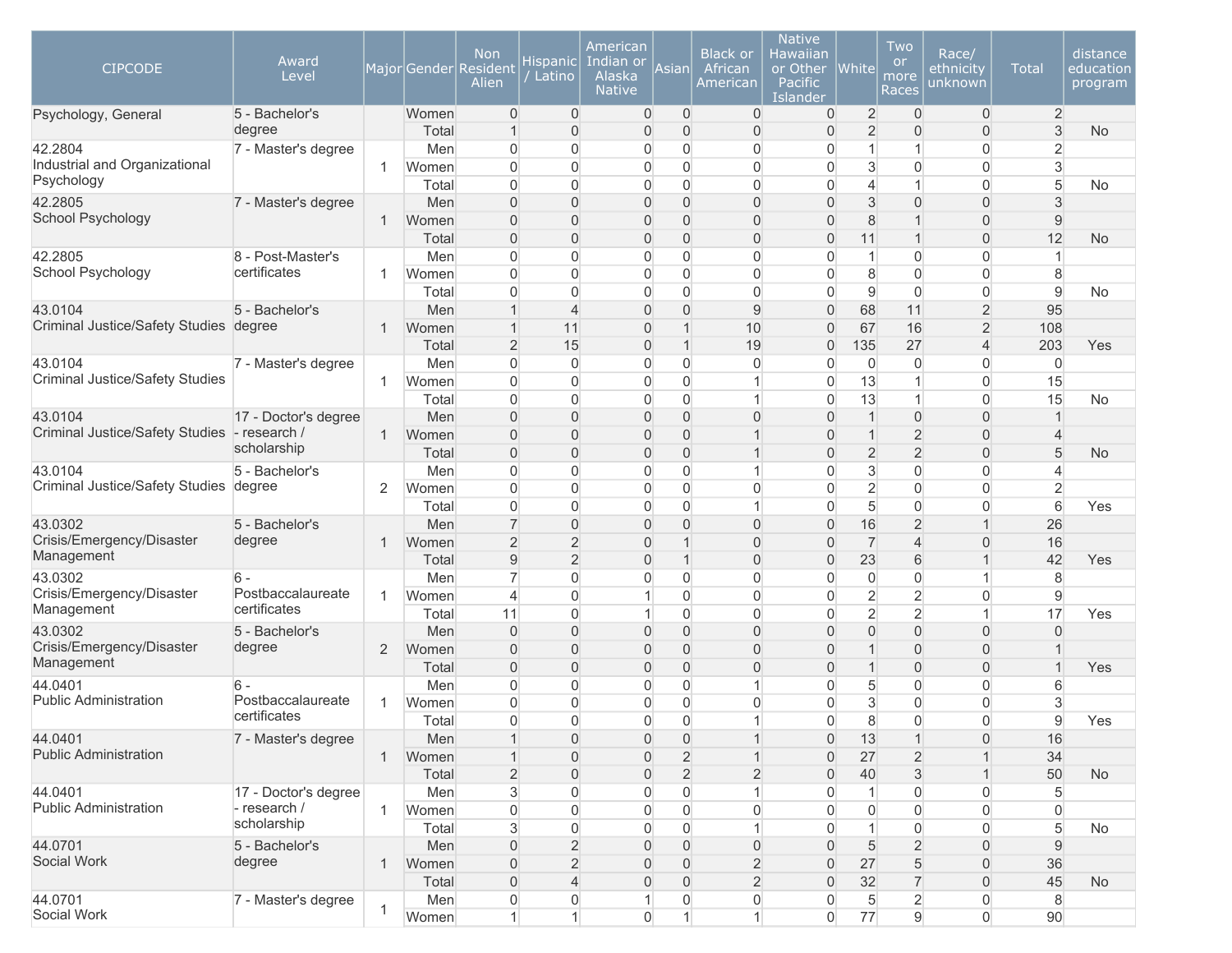| <b>CIPCODE</b>                                      | Award<br>Level                    |                |                | <b>Non</b><br>Major Gender Resident<br>Alien | Hispanic  <br>' Latino                     | American<br>Indian or<br>Alaska<br><b>Native</b> | Asian                                      | <b>Black or</b><br>African<br>American | <b>Native</b><br>Hawaiian<br>or Other<br>Pacific<br>Islander | <b>White</b>        | Two<br>or<br>more<br><b>Races</b>  | Race/<br>ethnicity<br>unknown              | <b>Total</b>                   | distance<br>education<br>program |
|-----------------------------------------------------|-----------------------------------|----------------|----------------|----------------------------------------------|--------------------------------------------|--------------------------------------------------|--------------------------------------------|----------------------------------------|--------------------------------------------------------------|---------------------|------------------------------------|--------------------------------------------|--------------------------------|----------------------------------|
|                                                     |                                   |                | Total          | $\mathbf{1}$                                 | $\vert$ 1                                  | $\mathbf{1}$                                     | $\mathbf{1}$                               | $\mathbf{1}$                           | 0                                                            | 82                  | 11                                 | $\overline{0}$                             | 98                             | Yes                              |
| 44.0799                                             | $6 -$                             |                | Men            | $\overline{0}$                               | $\overline{0}$                             | $\overline{0}$                                   | $\overline{0}$                             | 0                                      | $\overline{0}$                                               | $\overline{0}$      | $\Omega$                           | $\overline{0}$                             | $\mathbf{0}$                   |                                  |
| Social Work, Other                                  | Postbaccalaureate<br>certificates | 1              | Women          | 0                                            | $\mathbf{0}$                               | $\overline{0}$                                   | $\overline{0}$                             | 0                                      | 0                                                            | $\overline{0}$      | $\mathbf{0}$                       | $\mathbf 0$                                | $\mathbf{0}$                   |                                  |
|                                                     |                                   |                | Total          | 0                                            | $\mathbf 0$                                | $\overline{0}$                                   | $\mathbf 0$                                | 0                                      | 0                                                            | $\overline{0}$      | $\mathbf{0}$                       | $\mathbf 0$                                | $\overline{0}$                 | <b>No</b>                        |
| 45.0601                                             | 5 - Bachelor's                    |                | Men            | 0                                            | 0                                          | $\overline{0}$                                   | $\overline{0}$                             | 0                                      | 0                                                            | $\overline{4}$      | 1                                  | $\boldsymbol{0}$                           | 5                              |                                  |
| Economics, General                                  | degree                            | 1              | Women          | 0                                            | $\overline{0}$                             | $\overline{0}$                                   | $\overline{0}$                             | 0                                      | $\overline{0}$                                               | $\overline{0}$      | $\Omega$                           | $\overline{0}$                             | $\Omega$                       |                                  |
|                                                     |                                   |                | Total          | 0                                            | $\overline{0}$                             | $\overline{0}$                                   | $\overline{0}$                             | 0                                      | $\overline{0}$                                               | 4<br>$\overline{1}$ | 1                                  | $\overline{0}$                             | 5                              | No                               |
| 45.0601<br>Economics, General                       | 5 - Bachelor's<br>degree          | $\overline{2}$ | Men            | $\overline{0}$                               | $\overline{0}$<br>$\overline{0}$           | $\overline{0}$                                   | $\overline{0}$<br>$\overline{0}$           | 0<br>0                                 | 0                                                            | $\Omega$            | $\overline{0}$                     | $\overline{0}$                             |                                |                                  |
|                                                     |                                   |                | Women          | 0                                            |                                            | $\overline{0}$<br>$\overline{0}$                 |                                            | 0                                      | 0                                                            | $\overline{1}$      | $\mathbf{0}$<br>$\mathbf{0}$       | $\mathbf 0$                                | $\mathbf{0}$<br>$\overline{1}$ |                                  |
| 45.0603                                             | 7 - Master's degree               |                | Total<br>Men   | 0<br>5                                       | $\mathbf 0$<br>$\mathbf{1}$                | $\overline{0}$                                   | $\mathbf 0$<br>$\overline{0}$              | 3                                      | 0<br>0                                                       | $\overline{4}$      | $\mathbf{1}$                       | $\boldsymbol{0}$<br>$\overline{0}$         | 14                             | <b>No</b>                        |
| <b>Econometrics and Quantitative</b>                |                                   | 1              | Women          | $\overline{4}$                               | $\mathbf 0$                                | $\overline{0}$                                   | $\mathbf{1}$                               | 0                                      | $\overline{0}$                                               | $\overline{0}$      | $\overline{0}$                     | $\overline{0}$                             | $5\overline{)}$                |                                  |
| Economics                                           |                                   |                | Total          | 9                                            | $\overline{1}$                             | $\overline{0}$                                   | $\mathbf{1}$                               | 3                                      | 0                                                            | 4                   | $\mathbf{1}$                       | $\overline{0}$                             | 19                             | No                               |
| 45.0701                                             | 5 - Bachelor's                    |                | Men            | $\overline{0}$                               | $\Omega$                                   | $\overline{0}$                                   | $\overline{0}$                             | $\overline{0}$                         | 0                                                            | $\overline{4}$      | $\Omega$                           | $\overline{0}$                             | $\overline{4}$                 |                                  |
| Geography                                           | degree                            | -1             | Women          | 0                                            | $\overline{1}$                             | $\overline{0}$                                   | $\mathbf 0$                                | 0                                      | 0                                                            | 3                   | $\mathbf{0}$                       | $\mathbf 0$                                | $\overline{4}$                 |                                  |
|                                                     |                                   |                | Total          | 0                                            | $\overline{1}$                             | $\overline{0}$                                   | $\overline{0}$                             | 0                                      | 0                                                            | $\overline{7}$      | $\overline{0}$                     | $\boldsymbol{0}$                           | 8                              | <b>No</b>                        |
| 45.0701                                             | 7 - Master's degree               |                | Men            | 0                                            | 0                                          | 0                                                | $\overline{0}$                             | 0                                      | 0                                                            | 3                   | $\Omega$                           | $\overline{0}$                             | 3                              |                                  |
| Geography                                           |                                   | 1              | Women          | 0                                            | 0                                          | $\overline{0}$                                   | $\overline{0}$                             | 0                                      | 0                                                            | 3                   | $\overline{0}$                     | $\overline{0}$                             | $\mathbf{3}$                   |                                  |
|                                                     |                                   |                | Total          | $\overline{0}$                               | $\Omega$                                   | $\mathbf{0}$                                     | $\overline{0}$                             | 0                                      | $\overline{0}$                                               | 6                   | $\Omega$                           | $\overline{0}$                             | 6                              | No                               |
| 45.0701                                             | 5 - Bachelor's                    |                | Men            | $\overline{0}$                               | $\overline{0}$                             | $\overline{0}$                                   | $\overline{0}$                             | 0                                      | 0                                                            | $\overline{1}$      | $\overline{0}$                     | $\overline{0}$                             |                                |                                  |
| Geography                                           | degree                            | 2              | Women          | 0                                            | $\mathbf 0$                                | $\overline{0}$                                   | $\mathbf 0$                                | 0                                      | 0                                                            | $\overline{0}$      | $\mathbf{0}$                       | $\overline{0}$                             | $\overline{0}$                 |                                  |
|                                                     |                                   |                | Total          | 0                                            | $\mathbf 0$                                | $\overline{0}$                                   | $\overline{0}$                             | 0                                      | 0                                                            | $\overline{1}$      | $\overline{0}$                     | $\boldsymbol{0}$                           | $\mathbf 1$                    | <b>No</b>                        |
| 45.0702                                             | $6 -$                             |                | Men            | 0                                            | $\overline{0}$                             | $\overline{0}$                                   | $\overline{0}$                             | 0                                      | $\overline{0}$                                               | 1                   | $\overline{0}$                     | $\overline{0}$                             |                                |                                  |
| Geographic Information                              | Postbaccalaureate                 | 1              | Women          | 0                                            | $\mathbf 0$                                | $\overline{0}$                                   | $\overline{0}$                             | 0                                      | $\overline{0}$                                               | $\mathbf{1}$        | $\overline{0}$                     | $\overline{0}$                             | $\mathbf 1$                    |                                  |
| Science and Cartography                             | certificates                      |                | Total          | 0                                            | $\mathbf 0$                                | $\mathbf{0}$                                     | $\boldsymbol{0}$                           | 0                                      | $\overline{0}$                                               | $\overline{2}$      | $\Omega$                           | $\overline{0}$                             | $\overline{2}$                 | No                               |
| 45.0999                                             | $6 -$                             |                | Men            | 0                                            | $\mathbf 0$                                | $\Omega$                                         | $\mathbf{1}$                               | 0                                      | 0                                                            | $\Omega$            | $\mathbf{0}$                       | $\mathbf{0}$                               |                                |                                  |
| International Relations and                         | Postbaccalaureate                 | $\mathbf 1$    | Women          | $\overline{0}$                               | $\mathbf 0$                                | $\overline{0}$                                   | $\mathbf 0$                                | 0                                      | 0                                                            | $\overline{1}$      | $\mathbf{0}$                       | $\mathbf 0$                                |                                |                                  |
| National Security Studies, Other certificates       |                                   |                | Total          | 0                                            | $\mathbf 0$                                | $\overline{0}$                                   | $\mathbf{1}$                               | 0                                      | 0                                                            | $\overline{1}$      | $\overline{0}$                     | $\boldsymbol{0}$                           | $\overline{2}$                 | <b>No</b>                        |
| 45.1001                                             | 5 - Bachelor's                    |                | Men            | 1                                            | $\overline{2}$                             | 0                                                | $\mathbf 0$                                | 3                                      | 0                                                            | 12                  | $\overline{2}$                     | $\overline{0}$                             | 20                             |                                  |
| Political Science and                               | degree                            | 1              | Women          | $\overline{2}$                               | $\overline{2}$                             | $\overline{0}$                                   | $\mathbf{1}$                               | $\mathbf{1}$                           | $\overline{0}$                                               | 8                   | $\overline{4}$                     | $\overline{0}$                             | 18                             |                                  |
| Government, General                                 |                                   |                | Total          | 3                                            | $\overline{4}$                             | $\mathbf{0}$                                     | $\mathbf{1}$                               | 4                                      | 0                                                            | 20                  | 6                                  | $\overline{0}$                             | 38                             | No                               |
| 45.1001                                             | 7 - Master's degree               |                | Men            | $\mathbf 1$                                  | $\overline{0}$                             | $\overline{0}$                                   | $\overline{2}$                             | $\overline{2}$                         | 0                                                            | 8                   | $\overline{0}$                     | $\mathbf 0$                                | 13                             |                                  |
| Political Science and                               |                                   | $\mathbf{1}$   | Women          | 1                                            | $\overline{1}$                             | $\overline{0}$                                   | $\overline{0}$                             | $\overline{2}$                         | 0                                                            | 9                   | 3                                  | $\mathbf{1}$                               | 17                             |                                  |
| Government, General                                 |                                   |                | Total          | $\overline{2}$                               | $\mathbf 1$                                | $\overline{0}$                                   | $\overline{2}$                             | 4                                      | 0                                                            | 17                  | $\mathfrak{S}$                     | $\mathbf 1$                                | 30                             | Yes                              |
| 45.1001                                             | 5 - Bachelor's                    |                | Men            | 0                                            | $\Omega$                                   | $\mathbf{0}$                                     | $\overline{0}$                             | 0                                      | 0                                                            | $\Omega$            | $\Omega$                           | $\overline{0}$                             | $\overline{0}$                 |                                  |
| Political Science and<br>Government, General        | degree                            | $\overline{2}$ | Women          | 0                                            | $\overline{0}$                             | $\overline{0}$                                   | $\overline{0}$                             | $\overline{0}$                         | $\overline{0}$                                               | $\mathbf{1}$        | $\mathbf{1}$                       | $\overline{0}$                             | $\overline{2}$                 |                                  |
|                                                     |                                   |                | Total          | 0                                            | $\mathbf{0}$                               | $\overline{0}$                                   | $\overline{0}$                             | $\overline{0}$                         | 0                                                            | 1                   | $\mathbf{1}$                       | $\boldsymbol{0}$                           | $\overline{2}$                 | <b>No</b>                        |
| 45.1002                                             | $6 -$                             |                | Men            | 0                                            | $\overline{0}$                             | $\mathbf{0}$                                     | $\overline{0}$                             | $\overline{0}$                         | $\overline{0}$                                               | $\overline{2}$      | $\overline{0}$                     | $\boldsymbol{0}$                           | $\overline{2}$                 |                                  |
| American Government and<br>Politics (United States) | Postbaccalaureate<br>certificates | $\mathbf{1}$   | Women          | 0                                            | $\boldsymbol{0}$                           | $\mathbf{0}$                                     | $\overline{0}$                             | 0                                      | $\overline{0}$                                               | 3                   | $\overline{2}$                     | $\overline{0}$                             | 5                              |                                  |
|                                                     |                                   |                | Total          | 0                                            | $\boldsymbol{0}$                           | $\mathbf{0}$                                     | $\overline{0}$                             | $\boldsymbol{0}$                       | $\overline{0}$                                               | 5                   | $\overline{2}$                     | $\overline{0}$                             | $\overline{7}$                 | Yes                              |
| 45.1101<br>Sociology                                | 5 - Bachelor's                    |                | Men            | 1                                            | 0                                          | 0                                                | $\overline{0}$                             | $\overline{2}$                         | 0                                                            | $\overline{2}$      | 3                                  | $\boldsymbol{0}$                           | 8                              |                                  |
|                                                     | degree                            | $\overline{1}$ | Women          | 1                                            | $\overline{2}$                             | $\overline{0}$                                   | $\overline{2}$                             | $\mathbf{1}$                           | $\overline{0}$                                               | 16                  | 1                                  | $\mathbf{1}$                               | 24                             |                                  |
|                                                     |                                   |                | Total          | $\overline{2}$                               | $\overline{2}$                             | $\overline{0}$                                   | $\overline{2}$                             | $\mathbf{3}$                           | $\overline{0}$                                               | 18                  | $\overline{4}$                     | $\vert$                                    | 32                             | Yes                              |
| 45.1101<br>Sociology                                | 7 - Master's degree               |                | Men            | $\mathsf{O}\xspace$                          | $\mathsf{O}\xspace$                        | $\mathbf{0}$                                     | $\overline{0}$                             | $\overline{0}$                         | $\overline{0}$                                               | $\mathbf{1}$        | $\boldsymbol{0}$                   | $\overline{0}$                             | $\mathbf{1}$                   |                                  |
|                                                     |                                   | $\mathbf{1}$   | Women<br>Total | $\mathbf{1}$<br>$\mathbf{1}$                 | $\mathsf{O}\xspace$<br>$\mathsf{O}\xspace$ | $\mathbf 0$<br>$\boldsymbol{0}$                  | $\mathsf{O}\xspace$<br>$\mathsf{O}\xspace$ | $\boldsymbol{0}$<br>$\overline{0}$     | 0<br>$\overline{0}$                                          | 5<br>6              | $\overline{0}$<br>$\boldsymbol{0}$ | $\mathsf{O}\xspace$<br>$\mathsf{O}\xspace$ | $6\,$<br>$\overline{7}$        | No                               |
|                                                     |                                   |                |                |                                              |                                            |                                                  |                                            |                                        |                                                              |                     |                                    |                                            |                                |                                  |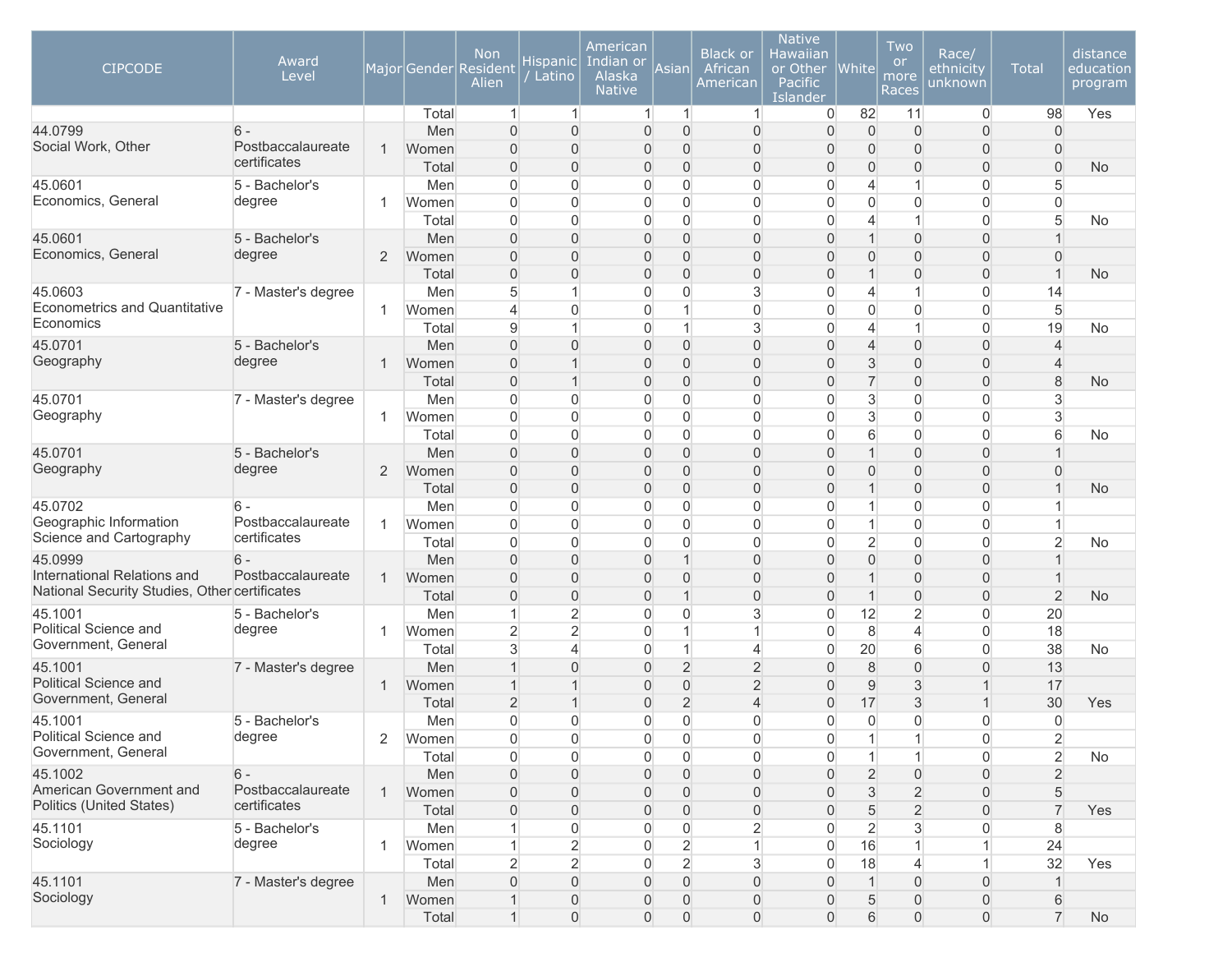| <b>CIPCODE</b>                               | Award<br>Level      |              |              | <b>Non</b><br>Major Gender Resident<br>Alien | Hispanicl<br>/ Latino              | American<br>Indian or<br>Alaska<br><b>Native</b> | Asian                            | <b>Black or</b><br>African<br>American | <b>Native</b><br>Hawaiian<br>or Other<br>Pacific<br><b>Islander</b> | $ $ White $ $                | Two<br>or<br>more<br><b>Races</b> | Race/<br>ethnicity<br>unknown        | <b>Total</b>                   | distance<br>education<br>program |
|----------------------------------------------|---------------------|--------------|--------------|----------------------------------------------|------------------------------------|--------------------------------------------------|----------------------------------|----------------------------------------|---------------------------------------------------------------------|------------------------------|-----------------------------------|--------------------------------------|--------------------------------|----------------------------------|
| 45.1101                                      | 5 - Bachelor's      | 2            | Men          | $\mathbf 0$                                  | $\overline{0}$                     | $\overline{0}$                                   | $\overline{0}$                   | $\overline{0}$                         | 0                                                                   | $\overline{0}$               | $\overline{0}$                    | $\overline{0}$                       | $\overline{0}$                 |                                  |
| Sociology                                    | degree              |              | Women        | 0                                            | $\mathbf{0}$                       | $\mathbf 0$                                      | $\mathbf 0$                      | $\overline{0}$                         | $\overline{0}$                                                      | 1<br>$\mathbf{1}$            | $\Omega$                          | $\overline{0}$                       | $\overline{1}$                 |                                  |
| 45.1201                                      | $6 -$               |              | Total<br>Men | 0<br>$\overline{0}$                          | 0<br>$\mathbf 0$                   | 0<br>$\overline{0}$                              | $\overline{0}$<br>$\mathbf 0$    | $\overline{0}$<br>0                    | 0<br>$\overline{0}$                                                 | $\overline{0}$               | $\overline{0}$<br>$\mathbf{0}$    | $\overline{0}$<br>$\overline{0}$     | $\Omega$                       | Yes                              |
| <b>Urban Studies/Affairs</b>                 | Postbaccalaureate   | 1            | Women        | $\overline{0}$                               | $\mathbf 0$                        | $\overline{0}$                                   | $\overline{0}$                   | 0                                      | $\overline{0}$                                                      | $\mathbf 1$                  | $\overline{0}$                    | $\overline{0}$                       |                                |                                  |
|                                              | certificates        |              | Total        | 0                                            | $\mathbf 0$                        | $\overline{0}$                                   | $\overline{0}$                   | $\overline{0}$                         | $\overline{0}$                                                      | $\mathbf{1}$                 | $\overline{0}$                    | $\overline{0}$                       | $\mathbf{1}$                   | <b>No</b>                        |
| 45.1201                                      | 7 - Master's degree |              | Men          | 0                                            | $\overline{0}$                     | $\overline{0}$                                   | $\overline{0}$                   | 0                                      | 0                                                                   | 1                            | $\Omega$                          | $\overline{0}$                       |                                |                                  |
| <b>Urban Studies/Affairs</b>                 |                     | 1            | Women        | 0                                            | $\overline{0}$                     | $\overline{0}$                                   | $\overline{0}$                   | 1                                      | $\overline{0}$                                                      | $\overline{2}$               | $\Omega$                          | $\overline{0}$                       | $\mathbf{3}$                   |                                  |
|                                              |                     |              | Total        | 0                                            | $\overline{0}$                     | $\overline{0}$                                   | $\overline{0}$                   | 1                                      | $\overline{0}$                                                      | $\mathbf{3}$                 | $\overline{0}$                    | $\overline{0}$                       | $\overline{4}$                 | No                               |
| 49.0101                                      | 5 - Bachelor's      |              | Men          | 6                                            | $\mathbf 0$                        | $\mathbf 0$                                      | $\mathbf 0$                      | $\mathbf 1$                            | 0                                                                   | 12                           | $\overline{4}$                    | $\mathbf{1}$                         | 24                             |                                  |
| Aeronautics/Aviation/Aerospace degree        |                     | -1           | Women        | $\overline{2}$                               | $\overline{0}$                     | $\mathsf{O}\xspace$                              | $\mathbf{1}$                     | 0                                      | 0                                                                   | $\overline{1}$               | $\Omega$                          | $\boldsymbol{0}$                     | $\overline{4}$                 |                                  |
| Science and Technology,<br>General           |                     |              | Total        | 8                                            | $\mathbf 0$                        | $\mathsf{O}\xspace$                              | $\mathbf{1}$                     | 1                                      | 0                                                                   | 13                           | $\overline{4}$                    | $\mathbf 1$                          | 28                             | <b>No</b>                        |
| 50.0501                                      | 5 - Bachelor's      |              | Men          | 0                                            | $\overline{0}$                     | 0                                                | $\overline{0}$                   | 0                                      | 0                                                                   | $\sqrt{3}$                   | $\overline{0}$                    | $\overline{0}$                       | 3                              |                                  |
| Drama and Dramatics/Theatre                  | degree              | 1            | Women        | 0                                            | $\boldsymbol{0}$                   | 0                                                | $\boldsymbol{0}$                 | $\mathbf{1}$                           | 0                                                                   | 5                            | $\overline{0}$                    | $\overline{0}$                       | 6                              |                                  |
| Arts, General                                |                     |              | Total        | 0                                            | $\overline{0}$                     | $\overline{0}$                                   | $\overline{0}$                   | 1                                      | $\overline{0}$                                                      | 8                            | $\Omega$                          | $\overline{0}$                       | 9                              | No                               |
| 50.0501                                      | 7 - Master's degree |              | Men          | $\overline{0}$                               | $\overline{0}$                     | $\overline{0}$                                   | $\overline{0}$                   | 0                                      | 0                                                                   | $\overline{0}$               | $\Omega$                          | $\overline{0}$                       | $\overline{0}$                 |                                  |
| Drama and Dramatics/Theatre<br>Arts, General |                     | $\mathbf 1$  | Women        | 0                                            | $\mathbf 0$                        | $\overline{0}$                                   | $\mathbf 0$                      | 0                                      | 0                                                                   | $\overline{2}$               | $\mathbf 0$                       | $\mathbf 0$                          | $\overline{2}$                 |                                  |
|                                              |                     |              | Total        | 0                                            | $\mathbf 0$                        | $\overline{0}$                                   | $\boldsymbol{0}$                 | 0                                      | 0                                                                   | $\overline{2}$               | $\overline{0}$                    | $\boldsymbol{0}$                     | $\overline{2}$                 | <b>No</b>                        |
| 50.0702<br>Fine/Studio Arts, General         | 5 - Bachelor's      |              | Men          | 0                                            | 1                                  | $\overline{0}$                                   | $\mathbf{1}$                     | $\mathbf{1}$                           | 0                                                                   | 9                            | 1                                 | $\boldsymbol{0}$                     | 13                             |                                  |
|                                              | degree              | 1            | Women        | 1<br>1                                       | $\mathbf{0}$<br>$\mathbf{1}$       | $\overline{0}$<br>$\mathbf 0$                    | $\overline{2}$<br>$\mathbf{3}$   | 0<br>$\mathbf{1}$                      | 0<br>0                                                              | 24<br>33                     | $\overline{2}$<br>3               | $\overline{2}$<br>$\overline{2}$     | 31<br>44                       |                                  |
| 50.0702                                      | 5 - Bachelor's      |              | Total<br>Men | $\overline{0}$                               | $\overline{0}$                     | $\overline{0}$                                   | $\overline{0}$                   | 0                                      | 0                                                                   | $\overline{0}$               | $\overline{0}$                    | $\overline{0}$                       | $\overline{0}$                 | No                               |
| Fine/Studio Arts, General                    | degree              | 2            | Women        | 0                                            | $\boldsymbol{0}$                   | $\mathbf 0$                                      | $\mathbf 0$                      | 0                                      | 0                                                                   | $\overline{0}$               | $\mathbf 0$                       | $\overline{0}$                       | $\mathbf 0$                    |                                  |
|                                              |                     |              | Total        | 0                                            | $\boldsymbol{0}$                   | $\mathsf{O}\xspace$                              | $\boldsymbol{0}$                 | 0                                      | 0                                                                   | $\overline{0}$               | $\overline{0}$                    | $\boldsymbol{0}$                     | $\overline{0}$                 | <b>No</b>                        |
| 50.0703                                      | 5 - Bachelor's      |              | Men          | 1                                            | 0                                  | 0                                                | $\overline{0}$                   | $\overline{0}$                         | 0                                                                   | $\overline{0}$               | $\overline{0}$                    | $\overline{0}$                       |                                |                                  |
| Art History, Criticism and                   | degree              | 1            | Women        | 0                                            | $\mathbf 0$                        | $\overline{0}$                                   | $\overline{0}$                   | 0                                      | 0                                                                   | 1                            | $\overline{0}$                    | $\overline{0}$                       | $\mathbf{1}$                   |                                  |
| Conservation                                 |                     |              | Total        | 1                                            | $\mathbf 0$                        | $\overline{0}$                                   | $\overline{0}$                   | 0                                      | $\overline{0}$                                                      | $\overline{1}$               | $\Omega$                          | $\overline{0}$                       | $\overline{2}$                 | No                               |
| 50.0703                                      | 5 - Bachelor's      |              | Men          | 0                                            | $\mathbf 0$                        | $\overline{0}$                                   | $\overline{0}$                   | 0                                      | 0                                                                   | $\overline{0}$               | $\mathbf{0}$                      | $\mathbf{0}$                         | $\mathbf{0}$                   |                                  |
| Art History, Criticism and                   | degree              | 2            | Women        | $\overline{0}$                               | $\mathbf 0$                        | $\overline{0}$                                   | $\mathbf 0$                      | 0                                      | 0                                                                   | $\overline{0}$               | $\mathbf 0$                       | $\overline{0}$                       | $\mathbf{0}$                   |                                  |
| Conservation                                 |                     |              | Total        | 0                                            | $\mathbf 0$                        | $\overline{0}$                                   | $\boldsymbol{0}$                 | 0                                      | 0                                                                   | $\overline{0}$               | $\mathbf{0}$                      | $\overline{0}$                       | $\Omega$                       | <b>No</b>                        |
| 50.0901                                      | 5 - Bachelor's      |              | Men          | 0                                            | 0                                  | 0                                                | $\mathbf{1}$                     | $\overline{2}$                         | 0                                                                   | 8                            | 1                                 | $\overline{0}$                       | 12                             |                                  |
| Music, General                               | degree              | 1            | Women        | 0                                            | 0                                  | $\overline{0}$                                   | $\overline{0}$                   | 0                                      | 0                                                                   | $\overline{4}$               | $\overline{0}$                    | $\overline{0}$                       | $\overline{4}$                 |                                  |
|                                              |                     |              | Total        | 0                                            | $\Omega$                           | $\overline{0}$                                   | $\mathbf{1}$                     | $\overline{2}$                         | $\overline{0}$                                                      | 12                           | $\mathbf{1}$                      | $\overline{0}$                       | 16                             | No                               |
| 50.0901                                      | 7 - Master's degree |              | Men          | 0                                            | $\overline{0}$                     | $\overline{0}$                                   | $\overline{0}$                   | $\overline{0}$                         | $\overline{0}$                                                      | 3<br>$\overline{A}$          | $\overline{0}$                    | $\overline{0}$                       | 3                              |                                  |
| Music, General                               |                     |              | Women        | $\mathsf{O}\xspace$                          | $\mathsf{O}\xspace$                | $\overline{0}$                                   | $\mathbf 0$                      | $\boldsymbol{0}$                       | $\mathsf{O}\xspace$                                                 |                              | $\boldsymbol{0}$                  | $\mathsf{O}\xspace$                  |                                |                                  |
| 50.0903                                      | 5 - Bachelor's      |              | Total        | 0                                            | $\boldsymbol{0}$                   | $\boldsymbol{0}$                                 | $\overline{0}$                   | $\boldsymbol{0}$                       | $\overline{0}$                                                      | $\overline{4}$               | $\overline{0}$                    | $\overline{0}$                       | $\overline{4}$                 | No                               |
| Music Performance, General                   | degree              | -1           | Men<br>Women | 0<br>$\mathsf{O}\xspace$                     | $\overline{0}$<br>$\boldsymbol{0}$ | 0<br>0                                           | $\overline{0}$<br>$\overline{0}$ | 0<br>$\overline{0}$                    | 0<br>0                                                              | $\mathbf{1}$<br>$\mathbf{1}$ | $\overline{0}$                    | $\boldsymbol{0}$<br>$\boldsymbol{0}$ | $\overline{2}$<br>$\mathbf{1}$ |                                  |
|                                              |                     |              | Total        | 0                                            | $\boldsymbol{0}$                   | $\overline{0}$                                   | $\overline{0}$                   | $\boldsymbol{0}$                       | $\overline{0}$                                                      | $\overline{2}$               | 1                                 | $\boldsymbol{0}$                     | $\mathbf{3}$                   | No                               |
| 51.0913                                      | 5 - Bachelor's      |              | Men          | 0                                            | $\boldsymbol{0}$                   | $\mathbf 0$                                      | $\overline{0}$                   | $\overline{0}$                         | $\overline{0}$                                                      | $\overline{2}$               | $\overline{0}$                    | $\boldsymbol{0}$                     | $\overline{2}$                 |                                  |
| <b>Athletic Training/Trainer</b>             | degree              | $\mathbf{1}$ | Women        | 0                                            | $\boldsymbol{0}$                   | $\mathbf 0$                                      | $\overline{0}$                   | 0                                      | $\overline{0}$                                                      | 5                            | $\mathbf 1$                       | $\overline{0}$                       | 6                              |                                  |
|                                              |                     |              | Total        | 0                                            | $\boldsymbol{0}$                   | $\mathbf{0}$                                     | $\overline{0}$                   | $\overline{0}$                         | $\overline{0}$                                                      | $\overline{7}$               | $\mathbf 1$                       | $\overline{0}$                       | 8                              | <b>No</b>                        |
| 51.0913                                      | 7 - Master's degree |              | Men          | 1                                            | $\overline{0}$                     | 0                                                | $\overline{0}$                   | $\overline{0}$                         | $\overline{0}$                                                      | 3                            | $\overline{0}$                    | $\overline{0}$                       | 4                              |                                  |
| Athletic Training/Trainer                    |                     | $\mathbf{1}$ | Women        | 0                                            | $\mathbf 0$                        | 0                                                | $\overline{0}$                   | 0                                      | 0                                                                   | 6                            | $\mathbf{1}$                      | $\overline{0}$                       | $\overline{7}$                 |                                  |
|                                              |                     |              | Total        | $\mathbf{1}$                                 | $\overline{0}$                     | $\overline{0}$                                   | $\overline{0}$                   | $\overline{0}$                         | $\overline{0}$                                                      | 9                            | 1                                 | $\overline{0}$                       | 11                             | No                               |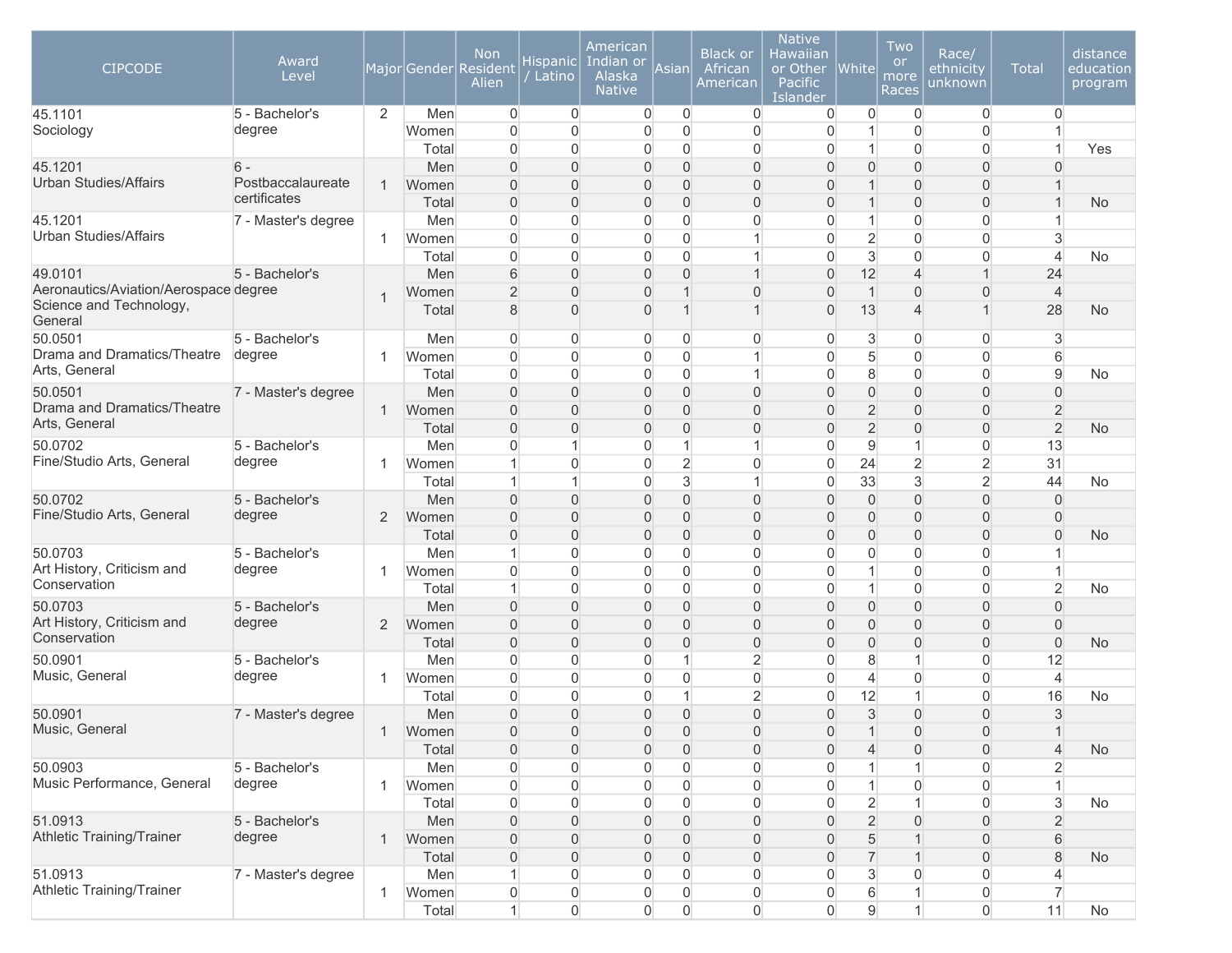| <b>CIPCODE</b>                                  | Award<br>Level           |                |              | <b>Non</b><br>Major Gender Resident<br>Alien | Hispanic <br>Latino              | American<br>Indian or<br>Alaska<br><b>Native</b> | Asian               | <b>Black or</b><br>African<br>American | <b>Native</b><br>Hawaiian<br>or Other<br>Pacific<br>Islander | <b>White</b>             | Two<br><b>or</b><br>more<br>Races | Race/<br>ethnicity<br>unknown | <b>Total</b>        | distance<br>education<br>program |
|-------------------------------------------------|--------------------------|----------------|--------------|----------------------------------------------|----------------------------------|--------------------------------------------------|---------------------|----------------------------------------|--------------------------------------------------------------|--------------------------|-----------------------------------|-------------------------------|---------------------|----------------------------------|
| 51.2201                                         | 5 - Bachelor's           | $\mathbf{1}$   | Men          | $\mathbf{1}$                                 | $\overline{0}$                   | $\overline{0}$                                   | $\overline{0}$      | $\mathbf 0$                            | 0                                                            | $\overline{1}$           | $\mathbf 0$                       | $\mathbf{1}$                  | $\mathbf{3}$        |                                  |
| Public Health, General                          | degree                   |                | Women        | $\overline{0}$                               | 1                                | $\overline{0}$                                   |                     | 3                                      | $\overline{0}$                                               | 17                       | $\overline{4}$                    | $\overline{0}$                | 26                  |                                  |
| 52.0201                                         |                          |                | Total        | $\mathbf{1}$                                 | $\mathbf 1$                      | $\overline{0}$                                   | 1<br>1              | 3<br>$\overline{1}$                    | $\overline{0}$<br>0                                          | 18                       | $\overline{4}$                    | 1                             | 29                  | <b>No</b>                        |
| <b>Business Administration and</b>              | 5 - Bachelor's<br>degree |                | Men<br>Women | 3<br>3                                       | $\overline{c}$<br>1              | $\mathbf 0$<br>$\mathbf 0$                       | 1                   | $\overline{2}$                         | 0                                                            | 43<br>38                 | $\overline{2}$<br>5               | 1<br>0                        | 53<br>50            |                                  |
| Management, General                             |                          |                | Total        | $6\,$                                        | 3                                | $\Omega$                                         | $\overline{2}$      | 3                                      | $\Omega$                                                     | 81                       | $\overline{7}$                    | 1                             | 103                 | No                               |
| 52.0201                                         | 7 - Master's degree      |                | Men          | 6                                            | $\overline{1}$                   | $\Omega$                                         | $\overline{7}$      | $\overline{0}$                         | $\overline{0}$                                               | 55                       | 6                                 | $\mathbf 1$                   | 76                  |                                  |
| <b>Business Administration and</b>              |                          | 1              | Women        | $\overline{4}$                               | $\overline{0}$                   | $\overline{0}$                                   | 3                   | 6                                      | $\overline{0}$                                               | 40                       | 3                                 | 0                             | 56                  |                                  |
| Management, General                             |                          |                | Total        | 10                                           | $\overline{1}$                   | $\overline{0}$                                   | 10                  | 6                                      | $\overline{0}$                                               | 95                       | 9                                 | 1                             | 132                 | <b>No</b>                        |
| 52.0203                                         | 5 - Bachelor's           |                | Men          | $\overline{2}$                               | $\overline{0}$                   | $\overline{0}$                                   | $\overline{0}$      |                                        | 0                                                            | 12                       | 5                                 | 0                             | 20                  |                                  |
| Logistics, Materials, and Supply degree         |                          |                | Women        | 0                                            | $\overline{0}$                   | $\mathbf 0$                                      | 0                   | 0                                      | $\overline{0}$                                               | $\overline{0}$           | $\overline{0}$                    | 0                             | $\overline{0}$      |                                  |
| Chain Management                                |                          |                | Total        | $\overline{2}$                               | $\overline{0}$                   | $\mathbf 0$                                      | 0                   |                                        | 0                                                            | 12                       | 5                                 | 0                             | 20                  | No                               |
| 52.0299                                         | $6 -$                    |                | Men          | $\Omega$                                     | $\overline{0}$                   | $\Omega$                                         | $\overline{0}$      | $\overline{0}$                         | 0                                                            | $\overline{0}$           | 0                                 | $\overline{0}$                | $\overline{0}$      |                                  |
| <b>Business Administration,</b>                 | Postbaccalaureate        |                | Women        | $\mathbf{0}$                                 | $\Omega$                         | $\Omega$                                         | 0                   | $\Omega$                               | $\overline{0}$                                               | $\overline{0}$           | 0                                 | 0                             | $\overline{0}$      |                                  |
| Management and Operations,<br>Other             | certificates             |                | Total        | $\mathbf 0$                                  | $\overline{0}$                   | $\Omega$                                         | 0                   | $\overline{0}$                         | 0                                                            | $\overline{0}$           | 0                                 | 0                             | $\Omega$            | <b>No</b>                        |
| 52.0301                                         | 5 - Bachelor's           |                | Men          | 6                                            | $\overline{0}$                   | $\mathbf 0$                                      | 3                   | 3                                      | 0                                                            | 18                       | 2                                 | $\overline{2}$                | 34                  |                                  |
| Accounting                                      | degree                   | -1             | Women        | $\overline{0}$                               | 1                                | $\overline{0}$                                   | $\overline{2}$      | $\overline{0}$                         | 0                                                            | 25                       | 1                                 | 0                             | 29                  |                                  |
|                                                 |                          |                | Total        | 6                                            | 1                                | $\mathbf 0$                                      | 5                   | 3                                      | 0                                                            | 43                       | 3                                 | $\overline{2}$                | 63                  | <b>No</b>                        |
| 52.0301                                         | 7 - Master's degree      |                | Men          | $\overline{0}$                               | 1                                | $\overline{0}$                                   |                     | $\overline{0}$                         | $\overline{0}$                                               | 10                       | $\overline{0}$                    | $\overline{0}$                | 12                  |                                  |
| Accounting                                      |                          | 1              | Women        | $\overline{2}$                               | $\overline{0}$                   | $\Omega$                                         |                     | $\Omega$                               | $\Omega$                                                     | 9                        | $\overline{0}$                    | $\overline{0}$                | 12                  |                                  |
|                                                 |                          |                | Total        | $\overline{2}$                               | $\overline{1}$                   | $\overline{0}$                                   | $\overline{2}$      | $\overline{0}$                         | $\overline{0}$                                               | 19                       | 0                                 | $\overline{0}$                | 24                  | <b>No</b>                        |
| 52.0601<br>Business/Managerial                  | 5 - Bachelor's           |                | Men          | $\overline{0}$                               | $\overline{0}$                   | $\overline{0}$                                   | 0                   | 0                                      | $\overline{0}$                                               | 3                        | 0                                 | 0                             | 3                   |                                  |
| Economics                                       | degree                   | 1              | Women        | $\overline{0}$                               | $\overline{0}$                   | $\overline{0}$                                   | 1                   | 0                                      | 0                                                            | $\overline{4}$<br>7      | 1                                 | 1                             | $\overline{7}$      |                                  |
| 52.0703                                         | 5 - Bachelor's           |                | Total<br>Men | $\overline{0}$<br>$\overline{0}$             | $\overline{0}$<br>$\overline{0}$ | $\overline{0}$<br>$\overline{0}$                 | 1<br>$\overline{0}$ | 0                                      | $\overline{0}$<br>0                                          | $\overline{4}$           |                                   | 1<br>$\overline{0}$           | 10<br>6             | <b>No</b>                        |
| <b>Small Business</b>                           | degree                   | 1              | Women        | $\overline{0}$                               | $\overline{2}$                   | $\Omega$                                         | $\overline{0}$      |                                        | $\Omega$                                                     | $\overline{\mathcal{A}}$ | $\overline{0}$                    | $\overline{0}$                | $\overline{7}$      |                                  |
| Administration/Management                       |                          |                | Total        | $\overline{0}$                               | $\overline{2}$                   | $\overline{0}$                                   | $\overline{0}$      | $\overline{2}$                         | $\overline{0}$                                               | 8                        |                                   | $\overline{0}$                | 13                  | <b>No</b>                        |
| 52.0801                                         | 5 - Bachelor's           |                | Men          | $\overline{4}$                               | 1                                | 0                                                | 0                   | 0                                      | 0                                                            | 8                        | 0                                 | 0                             | 13                  |                                  |
| Finance, General                                | degree                   | 1              | Women        | $\overline{2}$                               | 0                                | $\mathbf 0$                                      | 1                   | 0                                      | 0                                                            | 5                        | $\overline{0}$                    | 0                             | 8                   |                                  |
|                                                 |                          |                | Total        | 6                                            | 1                                | $\mathbf 0$                                      | 1                   | 0                                      | $\Omega$                                                     | 13                       | $\overline{0}$                    | 0                             | 21                  | <b>No</b>                        |
| 52.0803                                         | 5 - Bachelor's           |                | Men          | 3                                            | 3                                | $\overline{0}$                                   |                     | 3                                      | $\overline{0}$                                               | 37                       | $\mathfrak{S}$                    | $\overline{0}$                | 50                  |                                  |
| Banking and Financial Support degree            |                          |                | Women        | $\mathbf 1$                                  | 1                                | $\Omega$                                         |                     | $\overline{0}$                         | 0                                                            | 15                       | $\overline{4}$                    | 0                             | 22                  |                                  |
| <b>Services</b>                                 |                          |                | Total        | 4                                            | $\overline{4}$                   | $\Omega$                                         | $\overline{2}$      | 3                                      | $\overline{0}$                                               | 52                       | $\overline{7}$                    | 0                             | 72                  | <b>No</b>                        |
| 52.0807                                         | 5 - Bachelor's           |                | Men          | $\overline{0}$                               | $\Omega$                         | $\overline{0}$                                   | 0                   | 1                                      | $\overline{0}$                                               | 1                        | 0                                 | 1                             | $\mathbf{3}$        |                                  |
| Investments and Securities                      | degree                   | $\overline{A}$ | Women        | $\boldsymbol{0}$                             | $\overline{0}$                   | $\boldsymbol{0}$                                 | $\overline{0}$      | $\boldsymbol{0}$                       | 0                                                            | $\overline{0}$           | $\mathsf{O}\xspace$               | $\mathsf{O}\xspace$           | $\mathsf{O}\xspace$ |                                  |
|                                                 |                          |                | Total        | $\overline{0}$                               | $\overline{0}$                   | $\overline{0}$                                   | $\overline{0}$      |                                        | $\overline{0}$                                               | 1                        | $\overline{0}$                    | $\mathbf{1}$                  | 3                   | No                               |
| 52.1001                                         | 5 - Bachelor's           |                | Men          | $\mathbf{1}$                                 | $\Omega$                         | $\overline{0}$                                   | $\overline{0}$      | $\overline{0}$                         | $\Omega$                                                     | 5                        | $\overline{2}$                    | $\overline{0}$                | 8                   |                                  |
| <b>Human Resources</b>                          | degree                   |                | Women        | $\mathbf{1}$                                 | $\mathbf{0}$                     | $\Omega$                                         | $\overline{0}$      |                                        | $\Omega$                                                     | 13                       |                                   | 0                             | 16                  |                                  |
| Management/Personnel<br>Administration, General |                          |                | Total        | $\overline{2}$                               | $\mathbf{0}$                     | $\overline{0}$                                   | $\mathbf{0}$        |                                        | $\overline{0}$                                               | 18                       | 3                                 | 0                             | 24                  | <b>No</b>                        |
| 52.1005                                         | $6 -$                    |                | Men          | $\overline{0}$                               | $\Omega$                         | $\mathbf 0$                                      | $\overline{0}$      | 0                                      | 0                                                            | $\Omega$                 |                                   | 0                             |                     |                                  |
| Human Resources                                 | Postbaccalaureate        |                | Women        | $\overline{0}$                               | $\Omega$                         | $\Omega$                                         | $\overline{0}$      | $\overline{0}$                         | $\overline{0}$                                               |                          | 0                                 | $\overline{0}$                |                     |                                  |
| Development                                     | certificates             |                | Total        | $\overline{0}$                               | $\Omega$                         | $\overline{0}$                                   | $\overline{0}$      | $\overline{0}$                         | $\overline{0}$                                               |                          |                                   | 0                             | $\overline{2}$      | No                               |
| 52.1101                                         | 5 - Bachelor's           |                | Men          | $\overline{0}$                               | $\Omega$                         | $\Omega$                                         | $\overline{0}$      | $\Omega$                               | $\overline{0}$                                               |                          | $\overline{0}$                    | $\overline{0}$                |                     |                                  |
| International<br>Business/Trade/Commerce        | degree                   | 1              | Women        | $\overline{0}$                               | $\mathbf{1}$                     | $\overline{0}$                                   | $\overline{0}$      | $\overline{0}$                         | $\overline{0}$                                               | 3                        | $\boldsymbol{0}$                  | $\boldsymbol{0}$              | 4                   |                                  |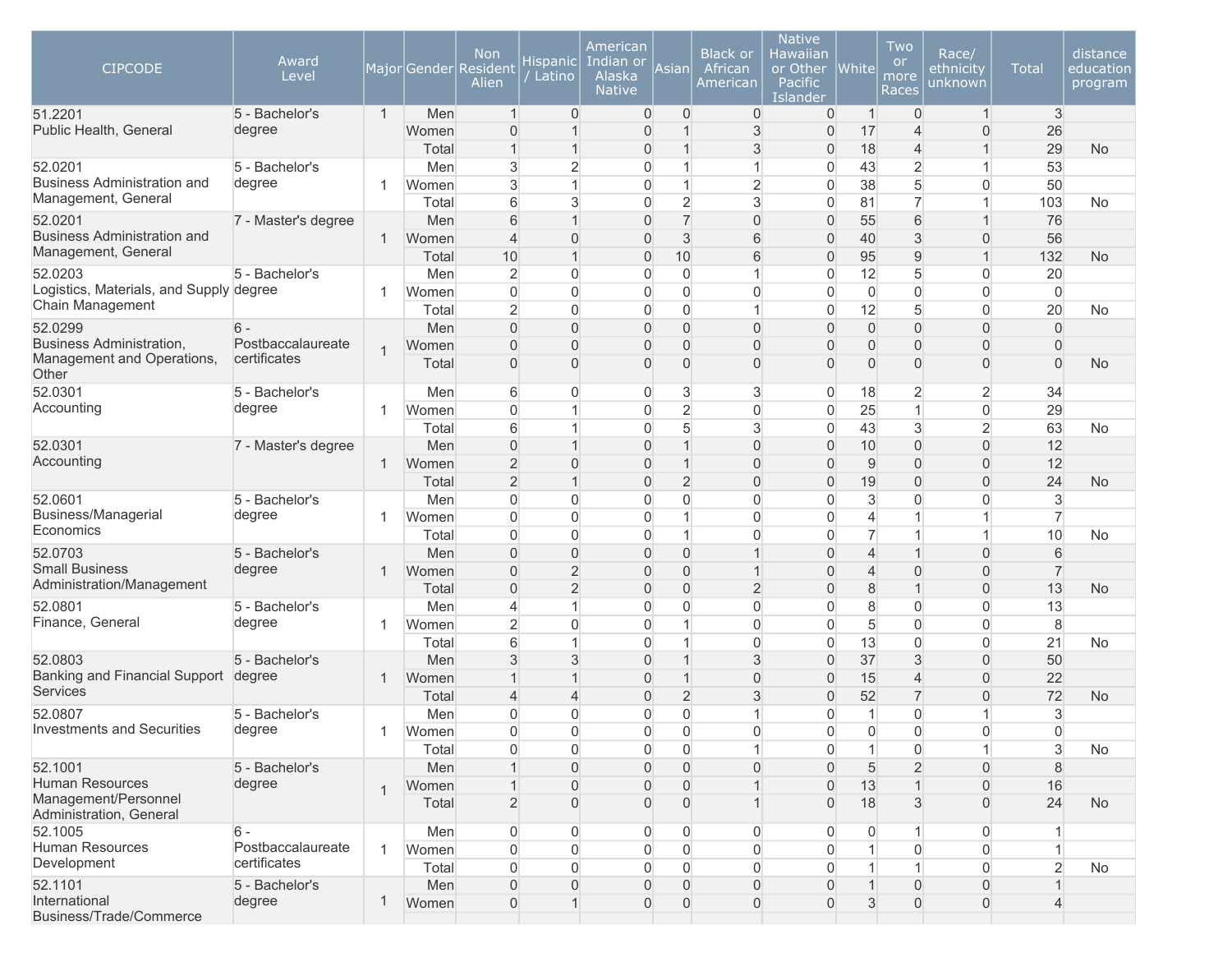| <b>CIPCODE</b>      | Award<br>Level      |   |            | <b>Non</b><br>Major Gender Resident<br>Alien | Hispanic<br>Latino | American<br>Indian or<br>Alaska<br><b>Native</b> | Asian            | <b>Black or</b><br>African<br>American | <b>Native</b><br><b>Hawaiian</b><br>or Other<br>Pacific<br><b>Islander</b> | $ $ White $ $  | Two<br><b>or</b><br>more<br>Races | Race/<br>ethnicity<br>unknown | <b>Total</b> | distance<br>education<br>program |
|---------------------|---------------------|---|------------|----------------------------------------------|--------------------|--------------------------------------------------|------------------|----------------------------------------|----------------------------------------------------------------------------|----------------|-----------------------------------|-------------------------------|--------------|----------------------------------|
|                     |                     |   | Total      | $\mathbf 0$                                  |                    | $\mathbf{0}$                                     | $\overline{0}$   |                                        | $\Omega$                                                                   | $\overline{4}$ | $\overline{0}$                    | $\overline{0}$                | 5            | <b>No</b>                        |
| 52.1401             | 5 - Bachelor's      |   | <b>Men</b> | 4                                            | 3                  |                                                  | $\overline{0}$   |                                        |                                                                            | 30             | 5                                 | 0                             | 45           |                                  |
| Marketing/Marketing | degree              |   | Women      | $\overline{0}$                               | $\mathbf 0$        |                                                  | $\overline{2}$   |                                        |                                                                            | 42             | $\overline{2}$                    |                               | 48           |                                  |
| Management, General |                     |   | Total      | $\overline{4}$                               | 3                  |                                                  | 2                |                                        |                                                                            | 72             |                                   |                               | 93           | <b>No</b>                        |
| 52.1501             | 5 - Bachelor's      |   | Men        | 0                                            |                    | $\Omega$                                         | $\overline{0}$   |                                        | 0                                                                          |                | $\overline{2}$                    | 0                             | 10           |                                  |
| <b>Real Estate</b>  | degree              |   | Women      | 0                                            | $\Omega$           |                                                  | $\overline{0}$   | $\sim$                                 | 0                                                                          | 10             | 0                                 | $\overline{0}$                | 12           |                                  |
|                     |                     |   | Total      | 0                                            |                    |                                                  | $\mathbf 0$      |                                        | 0                                                                          | 17             | $\overline{2}$                    | 0                             | 22           | <b>No</b>                        |
| 54.0101             | 5 - Bachelor's      |   | Men        | 0                                            |                    |                                                  |                  |                                        |                                                                            | 6              |                                   |                               |              |                                  |
| History, General    | degree              |   | Women      | $\overline{0}$                               |                    |                                                  |                  |                                        |                                                                            |                |                                   |                               | 12           |                                  |
|                     |                     |   | Total      | $\overline{0}$                               |                    |                                                  |                  |                                        |                                                                            | 15             | $\overline{2}$                    | $\Omega$                      | 19           | <b>No</b>                        |
| 54.0101             | 7 - Master's degree |   | <b>Men</b> | 0                                            | 0                  |                                                  | 0                |                                        |                                                                            |                |                                   |                               |              |                                  |
| History, General    |                     |   | Women      | 0                                            | $\mathbf 0$        |                                                  | 0                |                                        | 0                                                                          |                | 0                                 | 0                             |              |                                  |
|                     |                     |   | Total      | 0                                            | $\mathbf 0$        |                                                  | $\boldsymbol{0}$ |                                        | 0                                                                          |                | 0                                 |                               | 3            | <b>No</b>                        |
| 54.0101             | 5 - Bachelor's      |   | Men        | 0                                            | 0                  |                                                  | 0                |                                        |                                                                            |                | 0                                 |                               |              |                                  |
| History, General    | degree              | 2 | Women      | 0                                            | 0                  |                                                  | 0                |                                        |                                                                            |                |                                   |                               |              |                                  |
|                     |                     |   | Total      | 0                                            | $\Omega$           |                                                  | 0                |                                        |                                                                            |                |                                   | 0                             |              | <b>No</b>                        |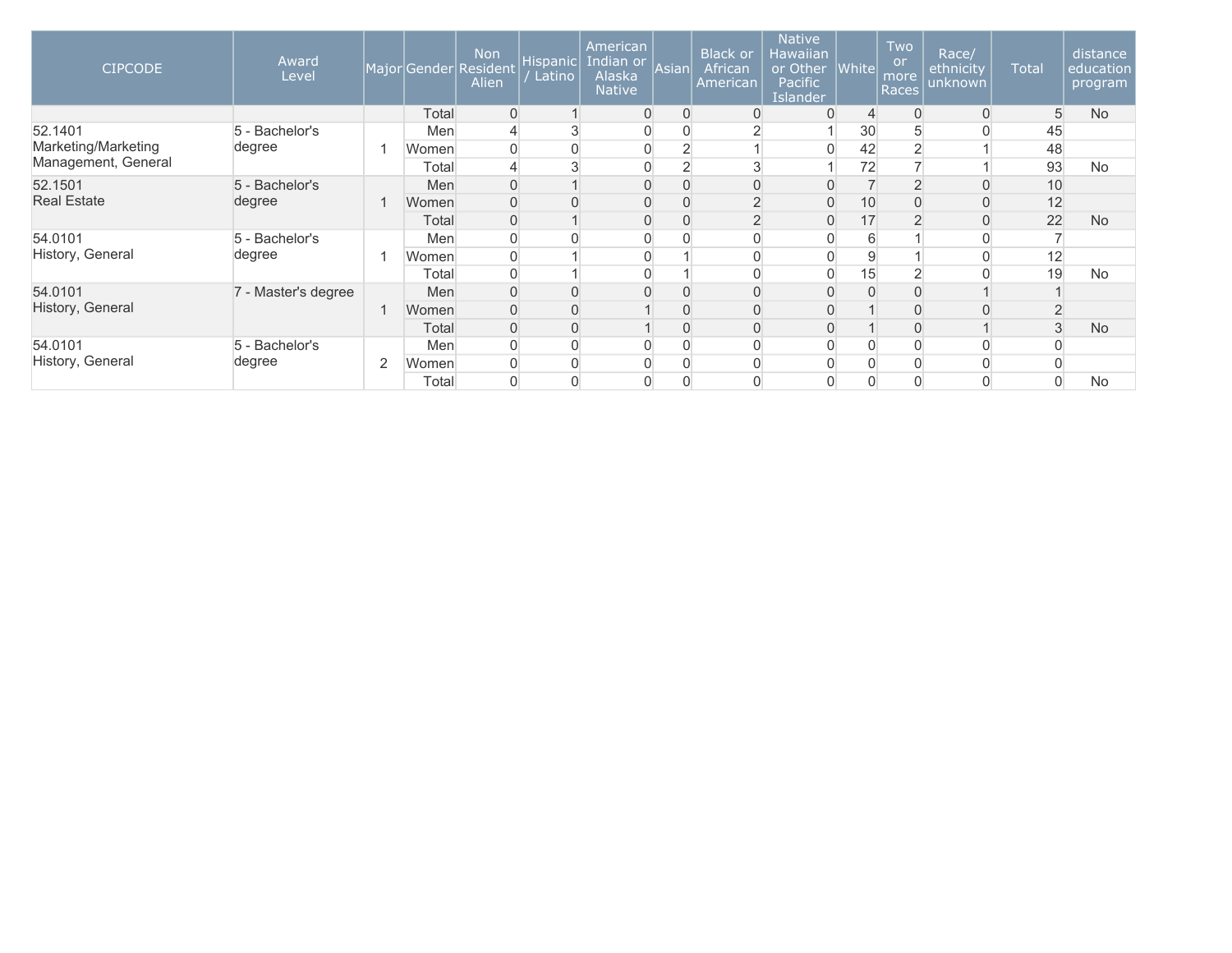# **Completions: total by first major**

| 99.0000 Summary<br><b>Grand Totals</b>                           | Award<br>Level          | Nonresi-<br>dent alien | Hispanic<br>Latino  | American<br>Indian or<br>Alaska<br><b>Native</b> | Asian               | <b>Black</b> or<br>African<br>American | <b>Native</b><br><b>Hawaiian</b><br>or Other<br>Pacific<br>Islander | White            | Two or<br>more<br>Races | Race/<br>ethnicity<br>unknown | Total          | PY Total       |
|------------------------------------------------------------------|-------------------------|------------------------|---------------------|--------------------------------------------------|---------------------|----------------------------------------|---------------------------------------------------------------------|------------------|-------------------------|-------------------------------|----------------|----------------|
| <b>Awards of at least 2</b><br>but less than 4<br>academic years | 4                       |                        |                     |                                                  |                     |                                        |                                                                     |                  |                         |                               |                |                |
| Men                                                              |                         | $\overline{4}$         | $\overline{2}$      | $\mathsf{O}\xspace$                              | $\overline{4}$      | $\sqrt{2}$                             | $\mathbf 0$                                                         | 27               | $\overline{2}$          | $\mathsf{O}\xspace$           | 41             | 55             |
| Women                                                            |                         | $\mathbf{1}$           | $\mathsf 0$         | $\mathsf{O}\xspace$                              | $\mathsf{O}\xspace$ | $\mathbf{1}$                           | $\mathbf 0$                                                         | $\overline{4}$   | $\overline{1}$          | $\mathsf{O}\xspace$           | $\overline{7}$ | 10             |
| <b>Total</b>                                                     |                         | $\sqrt{5}$             | $\overline{2}$      | $\mathsf{O}\xspace$                              | 4                   | 3                                      | $\mathbf 0$                                                         | 31               | 3                       | $\mathsf{O}\xspace$           | 48             | 65             |
| <b>Bachelor's degree</b>                                         | $\overline{\mathbf{5}}$ |                        |                     |                                                  |                     |                                        |                                                                     |                  |                         |                               |                |                |
| Men                                                              |                         | 63                     | 51                  | $\mathbf{1}$                                     | 24                  | 48                                     | $\mathbf{1}$                                                        | 701              | 101                     | 23                            | 1013           | 1083           |
| Women                                                            |                         | 30                     | 53                  | $\sqrt{3}$                                       | 41                  | 61                                     | $\sqrt{2}$                                                          | 891              | 115                     | 15                            | 1211           | 1186           |
| <b>Total</b>                                                     |                         | 93                     | 104                 | $\overline{4}$                                   | 65                  | 109                                    | 3                                                                   | 1592             | 216                     | 38                            | 2224           | 2269           |
| <b>Postbaccalaureate</b><br>certificates                         | $6\phantom{a}$          |                        |                     |                                                  |                     |                                        |                                                                     |                  |                         |                               |                |                |
| Men                                                              |                         | 40                     | $\mathbf 0$         | $\mathsf{O}\xspace$                              | $\overline{4}$      | $\sqrt{2}$                             | $\mathbf 0$                                                         | 30               | $\sqrt{2}$              | $\sqrt{2}$                    | 80             | 90             |
| Women                                                            |                         | 27                     | $\mathsf 0$         | $\mathbf{1}$                                     | $\sqrt{2}$          | $\overline{4}$                         | $\mathbf 0$                                                         | 42               | $6\phantom{1}$          | $\mathsf{O}\xspace$           | 82             | 78             |
| <b>Total</b>                                                     |                         | 67                     | $\mathbf{0}$        | $\mathbf{1}$                                     | $6\,$               | $6\,$                                  | $\mathbf 0$                                                         | 72               | 8                       | $\overline{2}$                | 162            | 168            |
| <b>Master's degree</b>                                           | $\overline{7}$          |                        |                     |                                                  |                     |                                        |                                                                     |                  |                         |                               |                |                |
| Men                                                              |                         | 57                     | 5                   | $\mathbf{1}$                                     | 13                  | 11                                     | $\mathbf 0$                                                         | 222              | 14                      | 3                             | 326            | 309            |
| Women                                                            |                         | 46                     | 5                   | $\mathbf{1}$                                     | 17                  | 15                                     | $\mathbf{1}$                                                        | 425              | 37                      | 5                             | 552            | 582            |
| <b>Total</b>                                                     |                         | 103                    | 10                  | $\overline{2}$                                   | 30                  | 26                                     | $\mathbf{1}$                                                        | 647              | 51                      | 8                             | 878            | 891            |
| <b>Post-Master's</b><br>certificates                             | 8                       |                        |                     |                                                  |                     |                                        |                                                                     |                  |                         |                               |                |                |
| Men                                                              |                         | $\mathsf{O}\xspace$    | $\mathbf 0$         | $\mathsf{O}\xspace$                              | $\mathsf{O}\xspace$ | $\mathsf{O}\xspace$                    | $\mathbf 0$                                                         | $\mathbf{1}$     | $\mathbf 0$             | $\mathsf{O}\xspace$           | $\mathbf{1}$   | $\overline{2}$ |
| Women                                                            |                         | $\mathsf{O}\xspace$    | $\mathbf 0$         | $\mathsf 0$                                      | $\mathsf{O}\xspace$ | $\mathbf 0$                            | $\mathbf 0$                                                         | 8                | $\mathbf 0$             | 0                             | 8              | $\overline{7}$ |
| <b>Total</b>                                                     |                         | $\mathsf{O}\xspace$    | $\mathbf 0$         | $\boldsymbol{0}$                                 | $\mathsf{O}\xspace$ | $\mathbf 0$                            | $\mathbf 0$                                                         | $\boldsymbol{9}$ | $\mathbf 0$             | 0                             | 9              | 9              |
| Doctor's degree -<br>research /<br>scholarship                   | 17                      |                        |                     |                                                  |                     |                                        |                                                                     |                  |                         |                               |                |                |
| Men                                                              |                         | $\,$ 5 $\,$            | $\mathsf{O}\xspace$ | $\mathsf{O}\xspace$                              | $\mathsf{O}\xspace$ | $\overline{2}$                         | $\mathbf 0$                                                         | $\overline{7}$   | $\mathbf{1}$            | $\mathsf{O}\xspace$           | 15             | 15             |
| Women                                                            |                         | $\mathbf{2}$           | $\mathsf{O}\xspace$ | $\mathsf{O}\xspace$                              | $\mathsf{O}\xspace$ | $\mathbf{1}$                           | $\mathsf{O}\xspace$                                                 | 17               | $\sqrt{2}$              | $\mathsf{O}\xspace$           | 22             | 26             |
| <b>Total</b>                                                     |                         | $\overline{7}$         | $\mathsf{O}\xspace$ | $\mathsf{O}\xspace$                              | $\mathsf{O}\xspace$ | $\mathfrak{S}$                         | $\mathsf{O}\xspace$                                                 | 24               | $\sqrt{3}$              | $\overline{0}$                | 37             | 41             |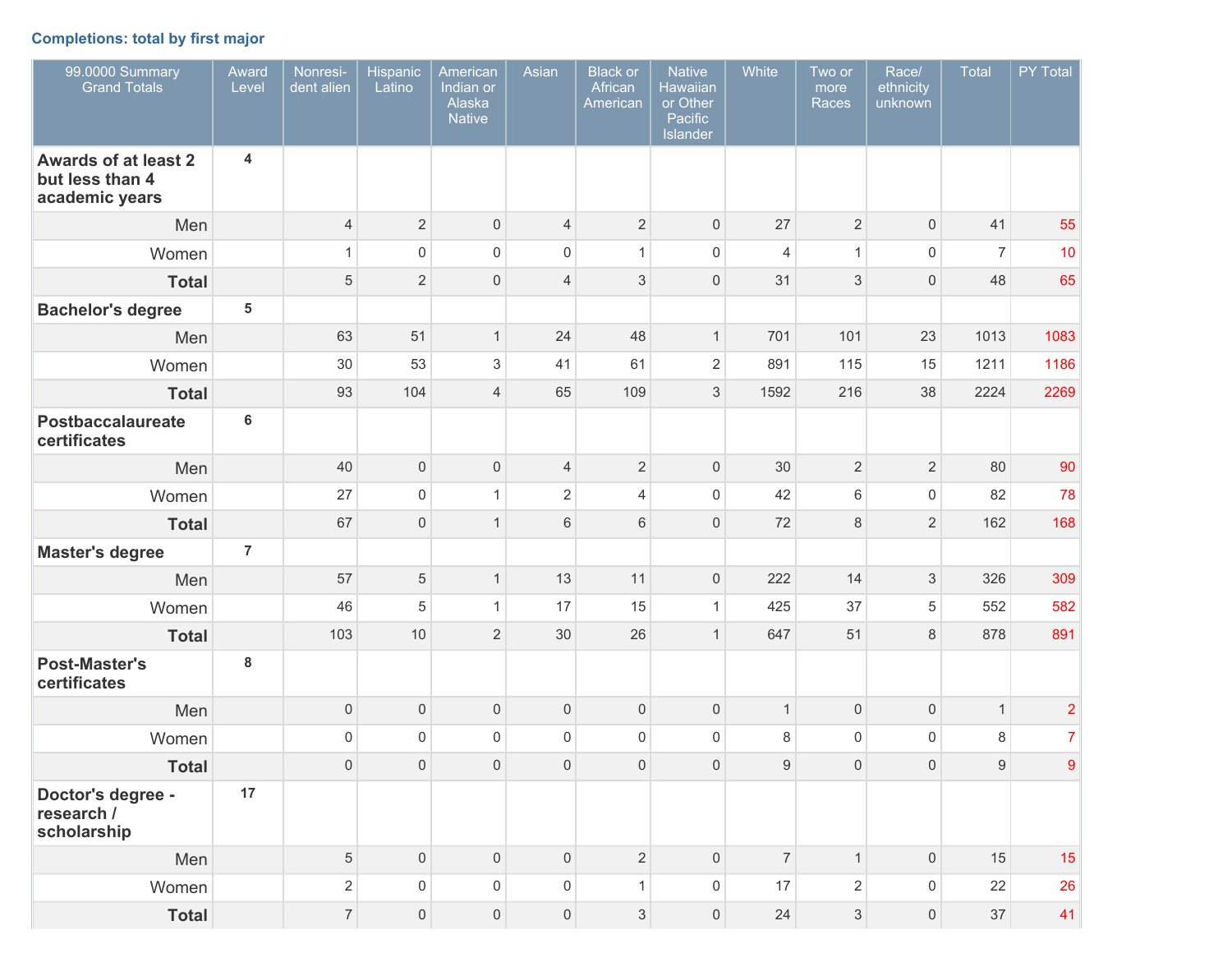| 99.0000 Summary<br><b>Grand Totals</b> | Award<br>Level | Nonresi-<br>dent alien | <b>Hispanic</b><br>Latino | American<br>Indian or<br>Alaska<br><b>Native</b> | Asian | <b>Black or</b><br>African<br>American | <b>Native</b><br><b>Hawaiian</b><br>or Other<br>Pacific<br><b>Islander</b> | White | Two or<br>more<br>Races | Race/<br>ethnicity<br>unknown | Total | <b>PY Total</b> |
|----------------------------------------|----------------|------------------------|---------------------------|--------------------------------------------------|-------|----------------------------------------|----------------------------------------------------------------------------|-------|-------------------------|-------------------------------|-------|-----------------|
|                                        |                |                        |                           |                                                  |       |                                        |                                                                            |       |                         |                               |       |                 |
| Grand Total Men                        |                | 169                    | 58                        | $\overline{2}$                                   | 45    | 65                                     |                                                                            | 988   | 120                     | 28                            | 1476  | 1554            |
| <b>Grand Total Women</b>               |                | 106                    | 58                        | 5                                                | 60    | 82                                     | 3                                                                          | 1387  | 161                     | 20                            | 1882  | 1889            |
| <b>Grand Total</b>                     |                | 275                    | 116                       | $\overline{7}$                                   | 105   | 147                                    | 4                                                                          | 2375  | 281                     | 48                            | 3358  | 3443            |
|                                        |                |                        |                           |                                                  |       |                                        |                                                                            |       |                         |                               |       |                 |
| PY Grand Total Men                     |                | 199                    | 48                        |                                                  | 55    | 72                                     | $\mathbf{0}$                                                               | 1036  | 112                     | 31                            |       | 1554            |
| PY Grand Total<br>Women                |                | 145                    | 69                        | 6                                                | 56    | 85                                     | 1                                                                          | 1333  | 168                     | 26                            |       | 1889            |
| PY Grand Total                         |                | 344                    | 117                       |                                                  | 111   | 157                                    |                                                                            | 2369  | 280                     | 57                            |       | 3443            |
| Completions: total by second major     |                |                        |                           |                                                  |       |                                        |                                                                            |       |                         |                               |       |                 |

the control of the control of the control of the

**Completions: total by second major**

| 99.0000 Summary<br><b>Grand Totals</b> | Award<br>Level | Nonresi-<br>dent alien | <b>Hispanic</b><br>Latino | American<br>Indian or<br>Alaska<br><b>Native</b> | Asian          | <b>Black or</b><br>African<br>American | <b>Native</b><br>Hawaiian<br>or Other<br>Pacific<br><b>Islander</b> | White | Two or<br>more<br>Races | Race/<br>ethnicity<br>unknown | <b>Total</b> | PY Total |
|----------------------------------------|----------------|------------------------|---------------------------|--------------------------------------------------|----------------|----------------------------------------|---------------------------------------------------------------------|-------|-------------------------|-------------------------------|--------------|----------|
| <b>Bachelor's degree</b>               | 5              |                        |                           |                                                  |                |                                        |                                                                     |       |                         |                               |              |          |
| Men                                    |                | $\overline{2}$         |                           | $\overline{0}$                                   | $\overline{2}$ |                                        | $\mathbf{0}$                                                        | 16    | 3                       | $\mathbf{0}$                  | 25           | 13       |
| Women                                  |                | 0                      | 3                         | $\Omega$                                         |                | 0                                      | $\mathsf{O}$                                                        | 24    | 3                       |                               | 32           | 19       |
| <b>Total</b>                           |                | $\overline{2}$         | $\overline{4}$            | $\mathsf{0}$                                     | 3              | $\mathbf 1$                            | $\mathbf 0$                                                         | 40    | $\,6$                   |                               | 57           | 32       |
|                                        |                |                        |                           |                                                  |                |                                        |                                                                     |       |                         |                               |              |          |
| <b>Grand Total Men</b>                 |                | $\overline{2}$         | 1                         | $\mathsf 0$                                      | $\overline{2}$ |                                        | 0                                                                   | 16    | 3                       | $\mathsf 0$                   | 25           | 13       |
| <b>Grand Total Women</b>               |                | $\mathbf{0}$           | 3                         | $\overline{0}$                                   |                | $\Omega$                               | $\mathbf{0}$                                                        | 24    | 3                       |                               | 32           | 19       |
| <b>Grand Total</b>                     |                | $\overline{2}$         | $\overline{4}$            | $\mathbf 0$                                      | 3              |                                        | 0                                                                   | 40    | 6                       | 1                             | 57           | 32       |
|                                        |                |                        |                           |                                                  |                |                                        |                                                                     |       |                         |                               |              |          |
| PY Grand Total Men                     |                | $\pmb{0}$              |                           | $\mathbf 0$                                      | $\overline{0}$ |                                        | $\mathbf 0$                                                         | 10    |                         | $\Omega$                      |              | 13       |
| PY Grand Total<br>Women                |                | $\mathbf{0}$           | $\overline{2}$            | $\mathbf{0}$                                     | $\mathbf{0}$   | $\overline{2}$                         | $\mathbf{0}$                                                        | 13    | $\overline{2}$          | $\Omega$                      |              | 19       |
| PY Grand Total                         |                | $\mathbf 0$            | 3                         | $\mathbf{0}$                                     | $\mathbf{0}$   | 3                                      | $\mathbf{0}$                                                        | 23    | $\overline{3}$          | $\Omega$                      |              | 32       |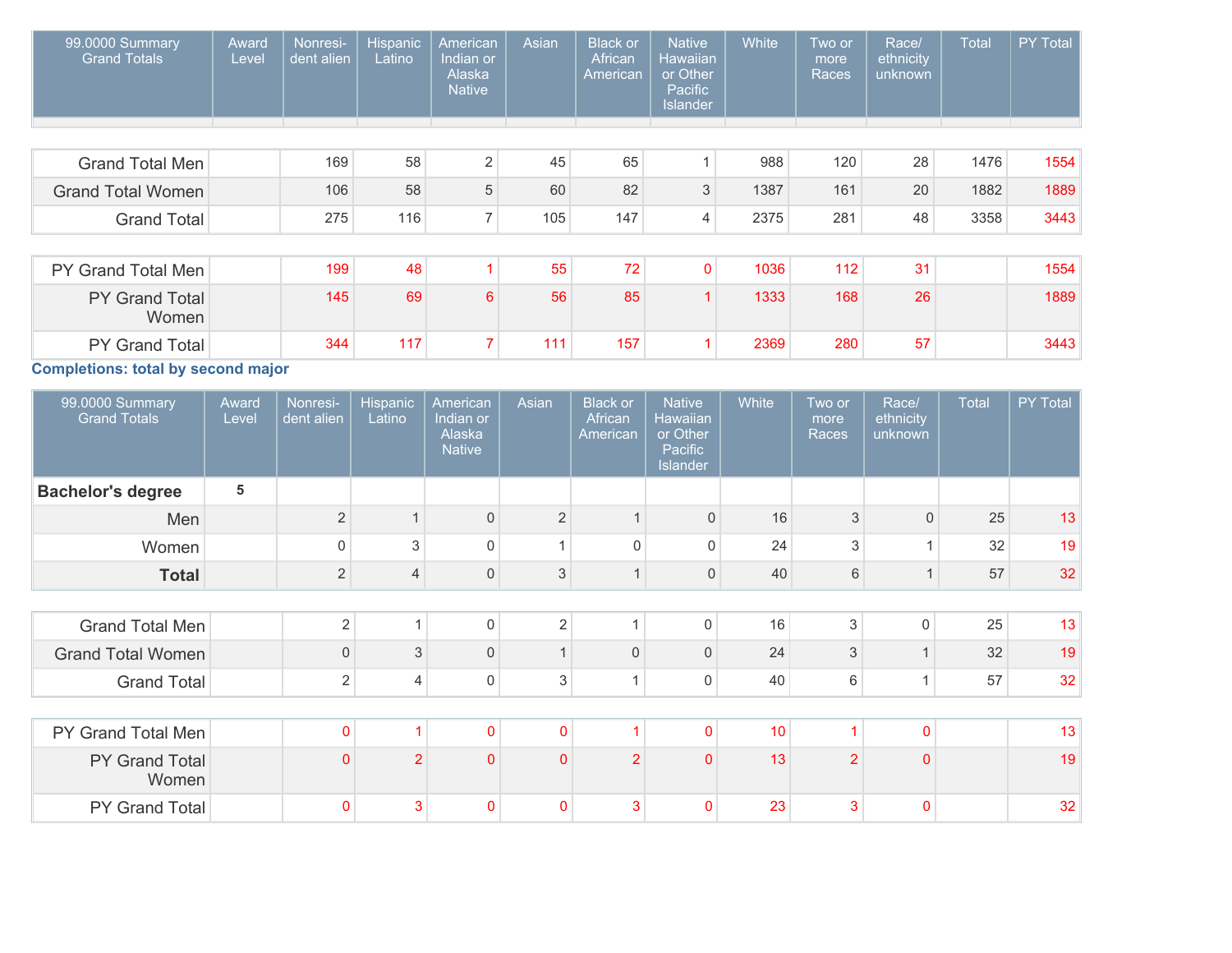All Completers

Institutions must report the following information. (Some data will be pre-populated from the completions by CIP code data.)

# **All Completers**

Number of students by gender and race and ethnicity earning an award between July 1, 2018 and June 30, 2019. Count each student only once, regardless of how many awards he/she earned. The intent of this screen is to collect an unduplicated count of total numbers of *completers*.

•Report Hispanic/Latino individuals of any race as Hispanic/Latino

•Report race for non-Hispanic/Latino individuals only

|                                                        | Men                |                 | Women              |                 | Total<br><b>Students</b> |
|--------------------------------------------------------|--------------------|-----------------|--------------------|-----------------|--------------------------|
|                                                        | Number of Students | Total<br>Awards | Number of Students | Total<br>Awards |                          |
| Nonresident alien                                      | 130                | 169             | 83                 | 106             | 213                      |
| Hispanic/Latino                                        | 56                 | 58              | 56                 | 58              | 112                      |
| American Indian or<br>Alaska Native                    | 2                  | $\sqrt{2}$      | 5                  | 5               | $\overline{7}$           |
| Asian                                                  | 38                 | 45              | 58                 | 60              | 96                       |
| <b>Black or African</b><br>American                    | 62                 | 65              | 77                 | 82              | 139                      |
| Native Hawaiian or<br>Other Pacific<br><b>Islander</b> | $\vert$ 1          | $\mathbf{1}$    | 2                  | 3               | $\mathbf{3}$             |
| White                                                  | 923                | 988             | 1,336              | 1,387           | 2,259                    |
| Two or more races                                      | 115                | 120             | 149                | 161             | 264                      |
| Race and ethnicity<br>unknown                          | 27                 | 28              | 20                 | 20              | 47                       |
| <b>TOTAL</b>                                           | 1,354              | 1,476           | 1,786              | 1,882           | 3,140                    |
| PY TOTAL                                               | 1,411              |                 | 1,781              |                 | 3,192                    |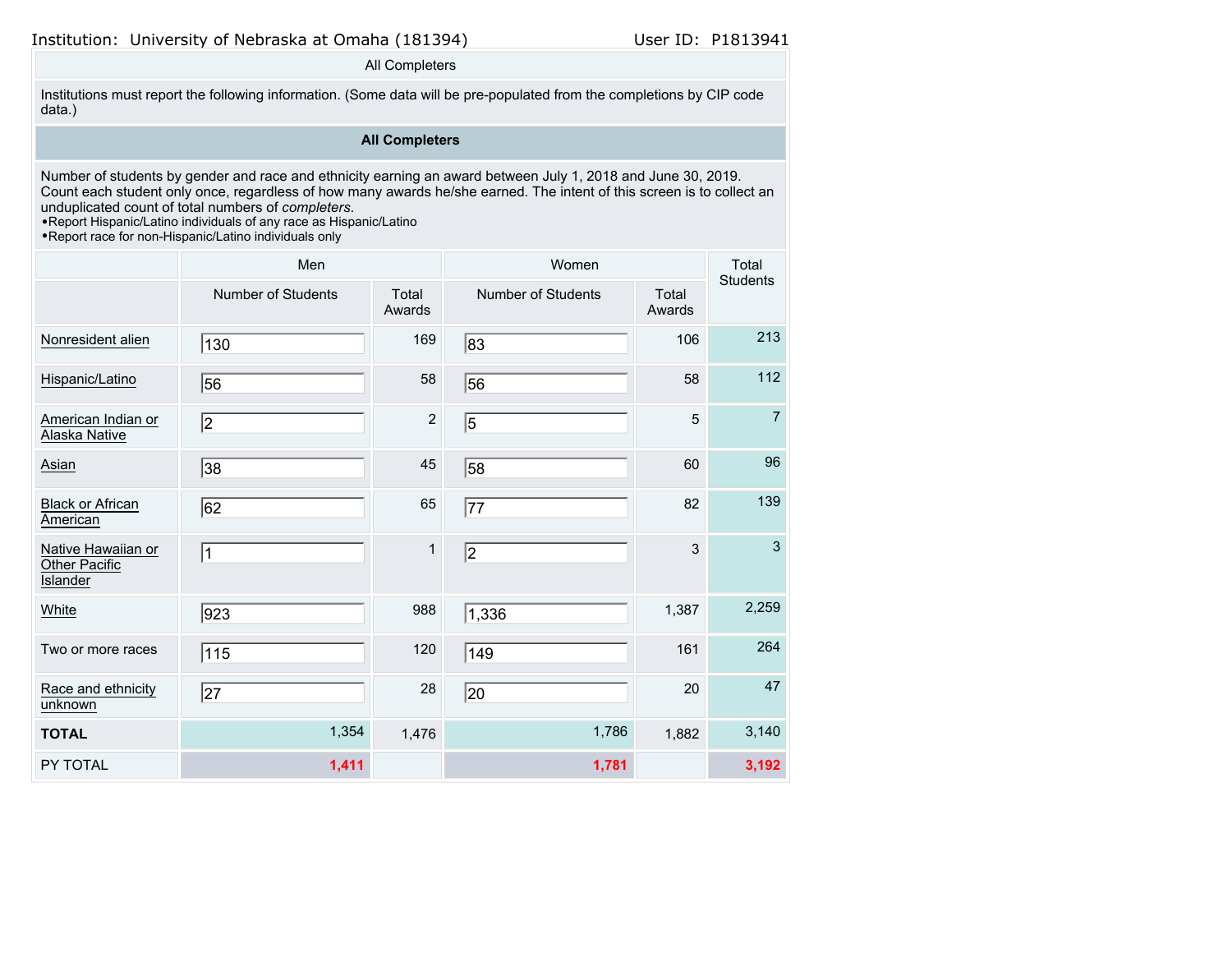#### Completers by Level

Institutions must report the number of students who earned an award by level. This screen will be shown for each of the following consolidated award levels for which there is a reported completion:

- Postsecondary awards, certificates, or diplomas of less than 1 academic year
	- Less than 900 clock hours, or
	- Less than 30 SEMESTER or TRIMESTER credit hours, or
	- Less than 45 QUARTER credit hours
- Postsecondary awards, certificates, or diplomas of at least 1 but less than 4 academic years
	- 900 or more clock hours, or
	- 30 or more SEMESTER or TRIMESTER credit hours, or
	- 45 or more QUARTER credit hours
- Associate's degrees
- Bachelor's degrees
- Master's degrees
- Doctor's degrees
- Postbaccalaureate and post-master's certificates

# **Postsecondary award, certificate, or diploma of at least 1 but less than 4 academic years:**

# **900 or more clock hours, or 30 or more semester or trimester credit hours, or 45 or more quarter credit hours**

Number of students by gender, by race and ethnicity, and by age earning this award between July 1, 2018 and June 30, 2019. Each student should be counted once per award level. For example, if a student earned a master's degree and a doctor's degree, he/she should be counted once in master's and once in doctor's. A student earning two master's degrees should be counted only once.

•Report Hispanic/Latino individuals of any race as Hispanic/Latino

•Report race for non-Hispanic/Latino individuals only

|                                  | <b>Number of Students</b> | <b>Total Awards</b> |
|----------------------------------|---------------------------|---------------------|
|                                  |                           |                     |
| <b>By Gender</b>                 |                           |                     |
| Men                              | 41                        | 41                  |
| Women                            | 17                        | 7                   |
| <b>TOTAL</b>                     | 48                        | 48                  |
| PY TOTAL                         | 58                        |                     |
|                                  |                           |                     |
| <b>By Race/Ethnicity</b>         |                           |                     |
| Nonresident alien                | $\overline{5}$            | 5                   |
| Hispanic/Latino                  | 2                         | $\overline{2}$      |
| American Indian or Alaska Native |                           | 0                   |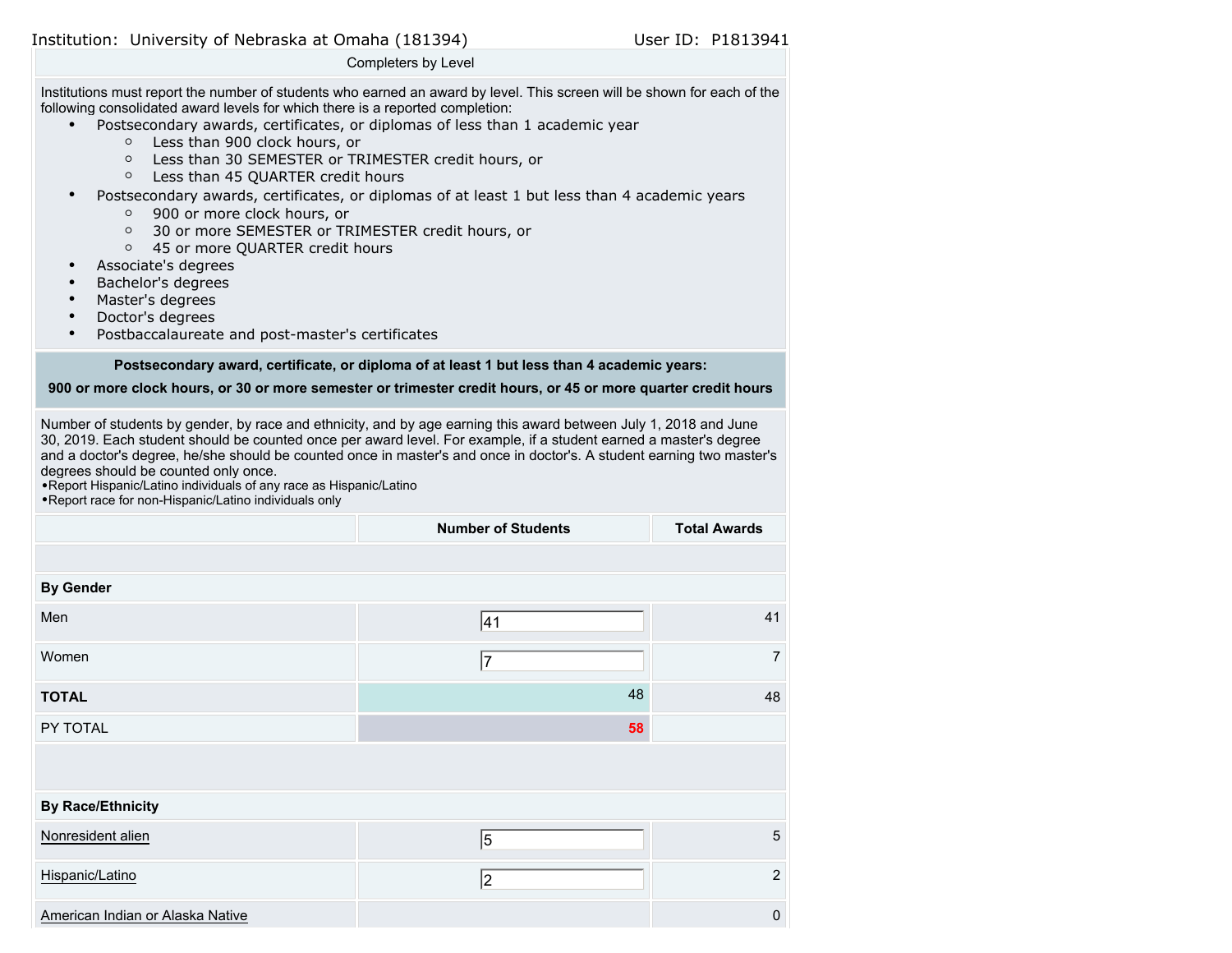|                                           | 10             |                           |
|-------------------------------------------|----------------|---------------------------|
| Asian                                     | $\vert 4$      | $\overline{\mathbf{4}}$   |
| <b>Black or African American</b>          | $\sqrt{3}$     | $\mathsf 3$               |
| Native Hawaiian or Other Pacific Islander | $\overline{0}$ | $\mathbf 0$               |
| White                                     | 31             | 31                        |
| Two or more races                         | $\sqrt{3}$     | $\ensuremath{\mathsf{3}}$ |
| Race and ethnicity unknown                | 10             | $\pmb{0}$                 |
| <b>TOTAL</b>                              | 48             | 48                        |
|                                           |                |                           |
| <b>B</b> By Age                           |                |                           |
| Under 18                                  | $\overline{0}$ |                           |
| 18-24                                     | $\sqrt{28}$    |                           |
| 25-39                                     | $\sqrt{18}$    |                           |
| 40 and Above                              | $\sqrt{2}$     |                           |
| Age Unknown                               | $\overline{0}$ |                           |
|                                           |                |                           |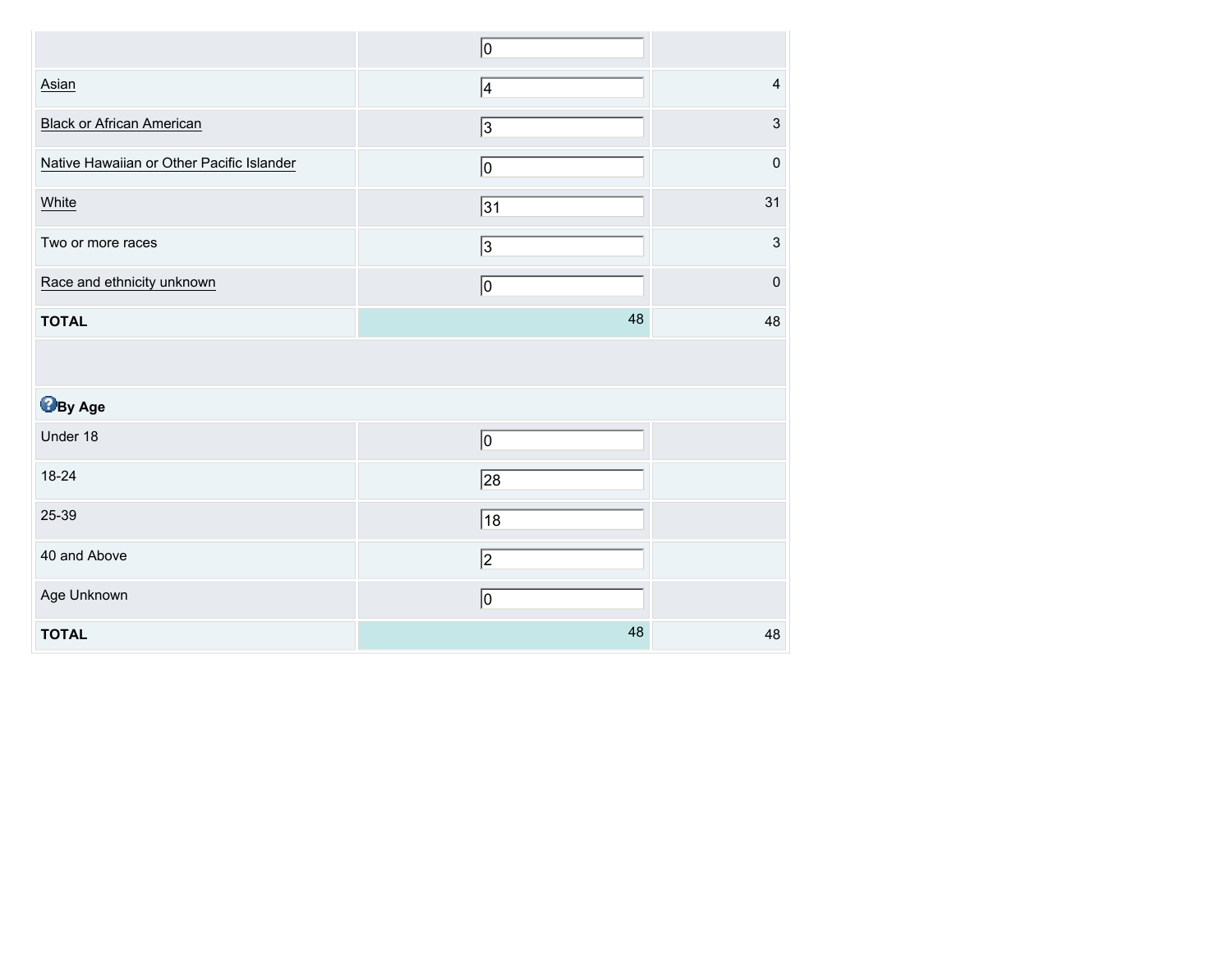### Completers by Level

Institutions must report the number of students who earned an award by level. This screen will be shown for each of the following consolidated award levels for which there is a reported completion:

- Postsecondary awards, certificates, or diplomas of less than 1 academic year
	- Less than 900 clock hours, or
	- Less than 30 SEMESTER or TRIMESTER credit hours, or
	- Less than 45 QUARTER credit hours
- Postsecondary awards, certificates, or diplomas of at least 1 but less than 4 academic years
	- 900 or more clock hours, or
	- 30 or more SEMESTER or TRIMESTER credit hours, or
	- 45 or more QUARTER credit hours
- Associate's degrees
- Bachelor's degrees
- Master's degrees
- Doctor's degrees
- Postbaccalaureate and post-master's certificates

# **Bachelor's degrees**

Number of students by gender, by race and ethnicity, and by age earning this award between July 1, 2018 and June 30, 2019. Each student should be counted once per award level. For example, if a student earned a master's degree and a doctor's degree, he/she should be counted once in master's and once in doctor's. A student earning two master's degrees should be counted only once.

•Report Hispanic/Latino individuals of any race as Hispanic/Latino •Report race for non-Hispanic/Latino individuals only

|                                  | <b>Number of Students</b> | <b>Total Awards</b> |
|----------------------------------|---------------------------|---------------------|
|                                  |                           |                     |
| <b>By Gender</b>                 |                           |                     |
| Men                              | 994                       | 1,013               |
| Women                            | 1,187                     | 1,211               |
| <b>TOTAL</b>                     | 2,181                     | 2,224               |
| PY TOTAL                         | 2,221                     |                     |
|                                  |                           |                     |
| <b>By Race/Ethnicity</b>         |                           |                     |
| Nonresident alien                | $\overline{92}$           | 93                  |
| Hispanic/Latino                  | 101                       | 104                 |
| American Indian or Alaska Native | 4                         | $\overline{4}$      |
|                                  |                           |                     |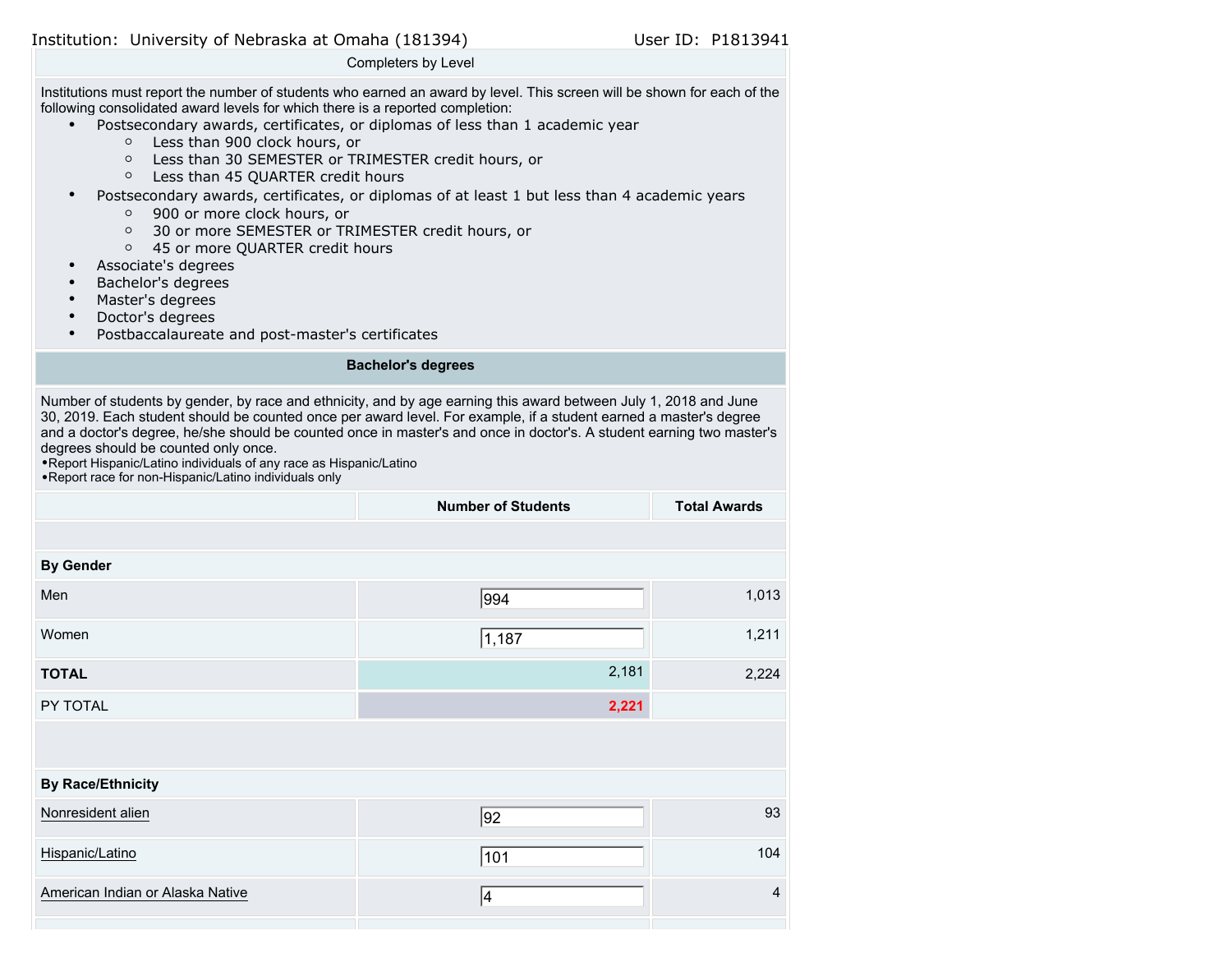| Asian                                     | 65         | 65                        |
|-------------------------------------------|------------|---------------------------|
| <b>Black or African American</b>          | 108        | 109                       |
| Native Hawaiian or Other Pacific Islander | $\sqrt{2}$ | $\ensuremath{\mathsf{3}}$ |
| White                                     | 1,561      | 1,592                     |
| Two or more races                         | 210        | 216                       |
| Race and ethnicity unknown                | 38         | 38                        |
| <b>TOTAL</b>                              | 2,181      | 2,224                     |
|                                           |            |                           |
| <b>B</b> By Age                           |            |                           |
| Under 18                                  |            |                           |
| 18-24                                     | 1,484      |                           |
| 25-39                                     | 605        |                           |
| 40 and Above                              | 92         |                           |
| Age Unknown                               |            |                           |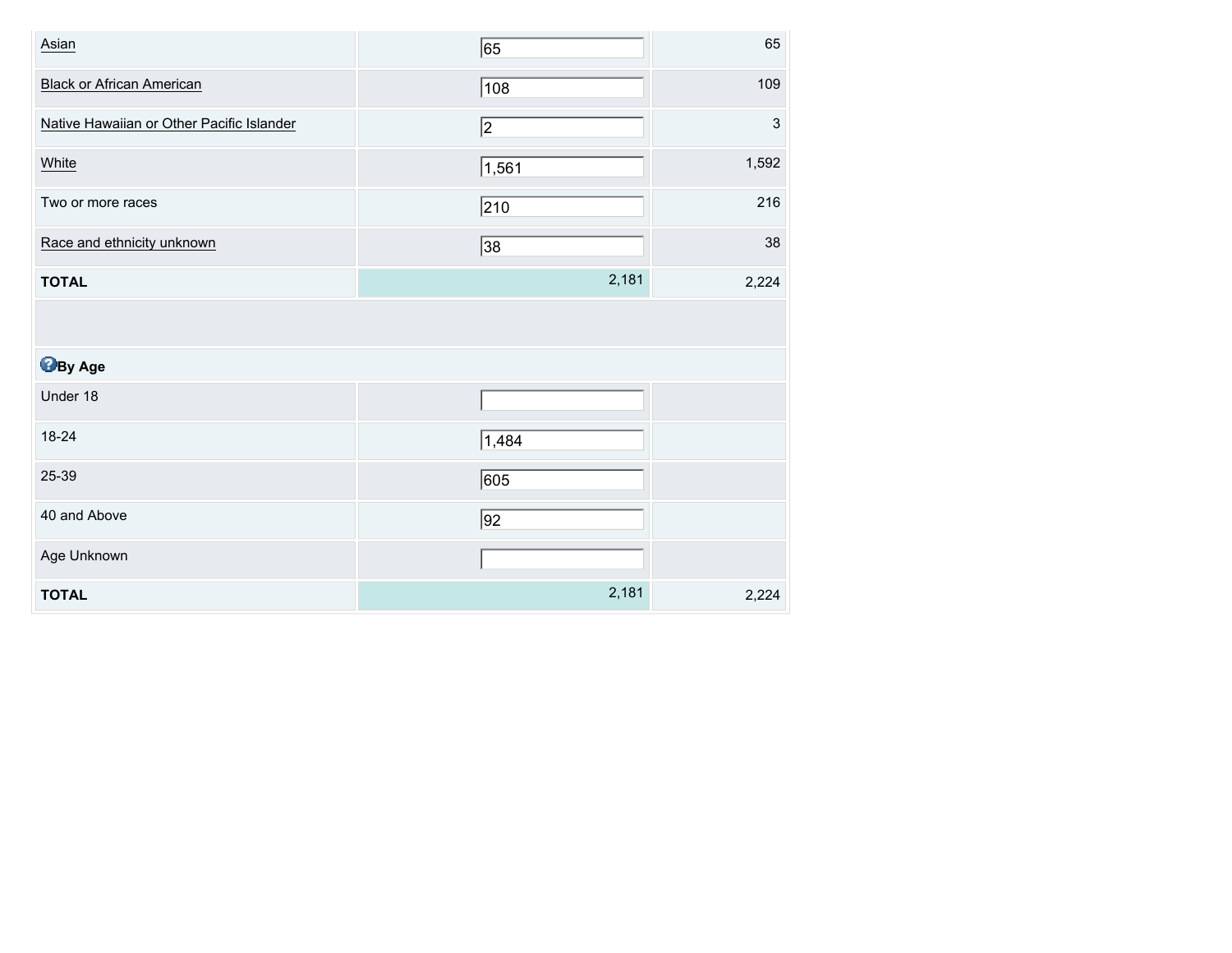### Completers by Level

Institutions must report the number of students who earned an award by level. This screen will be shown for each of the following consolidated award levels for which there is a reported completion:

- Postsecondary awards, certificates, or diplomas of less than 1 academic year
	- Less than 900 clock hours, or
	- Less than 30 SEMESTER or TRIMESTER credit hours, or
	- Less than 45 QUARTER credit hours
- Postsecondary awards, certificates, or diplomas of at least 1 but less than 4 academic years
	- 900 or more clock hours, or
	- 30 or more SEMESTER or TRIMESTER credit hours, or
	- 45 or more QUARTER credit hours
- Associate's degrees
- Bachelor's degrees
- Master's degrees
- Doctor's degrees
- Postbaccalaureate and post-master's certificates

#### **Master's degrees**

Number of students by gender, by race and ethnicity, and by age earning this award between July 1, 2018 and June 30, 2019. Each student should be counted once per award level. For example, if a student earned a master's degree and a doctor's degree, he/she should be counted once in master's and once in doctor's. A student earning two master's degrees should be counted only once.

•Report Hispanic/Latino individuals of any race as Hispanic/Latino •Report race for non-Hispanic/Latino individuals only

|                                  | <b>Number of Students</b> | <b>Total Awards</b> |
|----------------------------------|---------------------------|---------------------|
|                                  |                           |                     |
| <b>By Gender</b>                 |                           |                     |
| Men                              | 322                       | 326                 |
| Women                            | 545                       | 552                 |
| <b>TOTAL</b>                     | 867                       | 878                 |
| PY TOTAL                         | 879                       |                     |
|                                  |                           |                     |
| <b>By Race/Ethnicity</b>         |                           |                     |
| Nonresident alien                | $\sqrt{102}$              | 103                 |
| Hispanic/Latino                  | 10                        | 10                  |
| American Indian or Alaska Native | 2                         | $\overline{2}$      |
|                                  |                           |                     |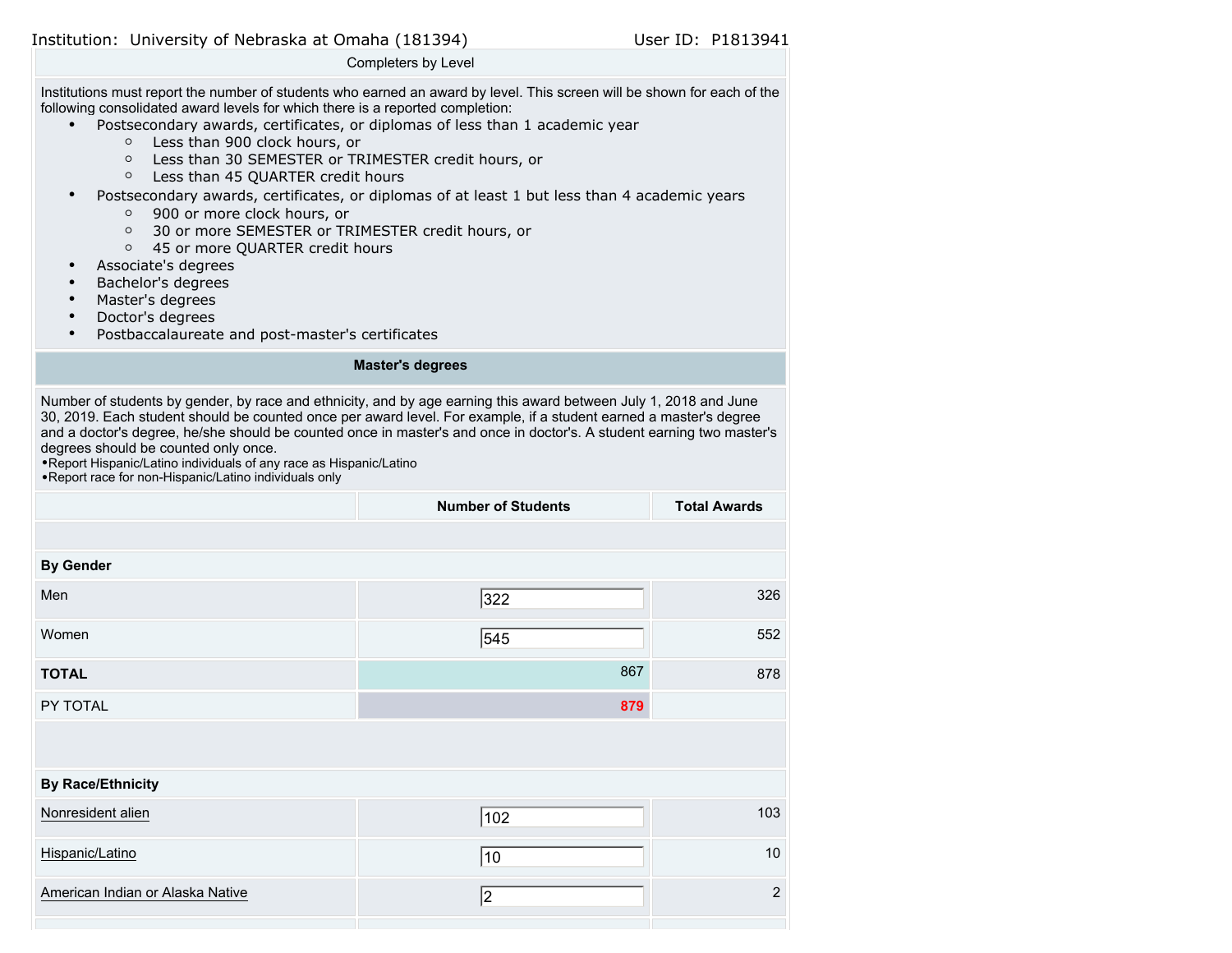| Asian                                     | $\overline{30}$ | 30      |
|-------------------------------------------|-----------------|---------|
| <b>Black or African American</b>          | $\overline{26}$ | 26      |
| Native Hawaiian or Other Pacific Islander | 11              | 1       |
| White                                     | 638             | 647     |
| Two or more races                         | 50              | 51      |
| Race and ethnicity unknown                | 8               | $\bf 8$ |
| <b>TOTAL</b>                              | 867             | 878     |
|                                           |                 |         |
|                                           |                 |         |
| <b>B</b> By Age                           |                 |         |
| Under 18                                  | 0               |         |
| 18-24                                     | 164             |         |
| 25-39                                     | 561             |         |
| 40 and Above                              | 142             |         |
| Age Unknown                               | 0               |         |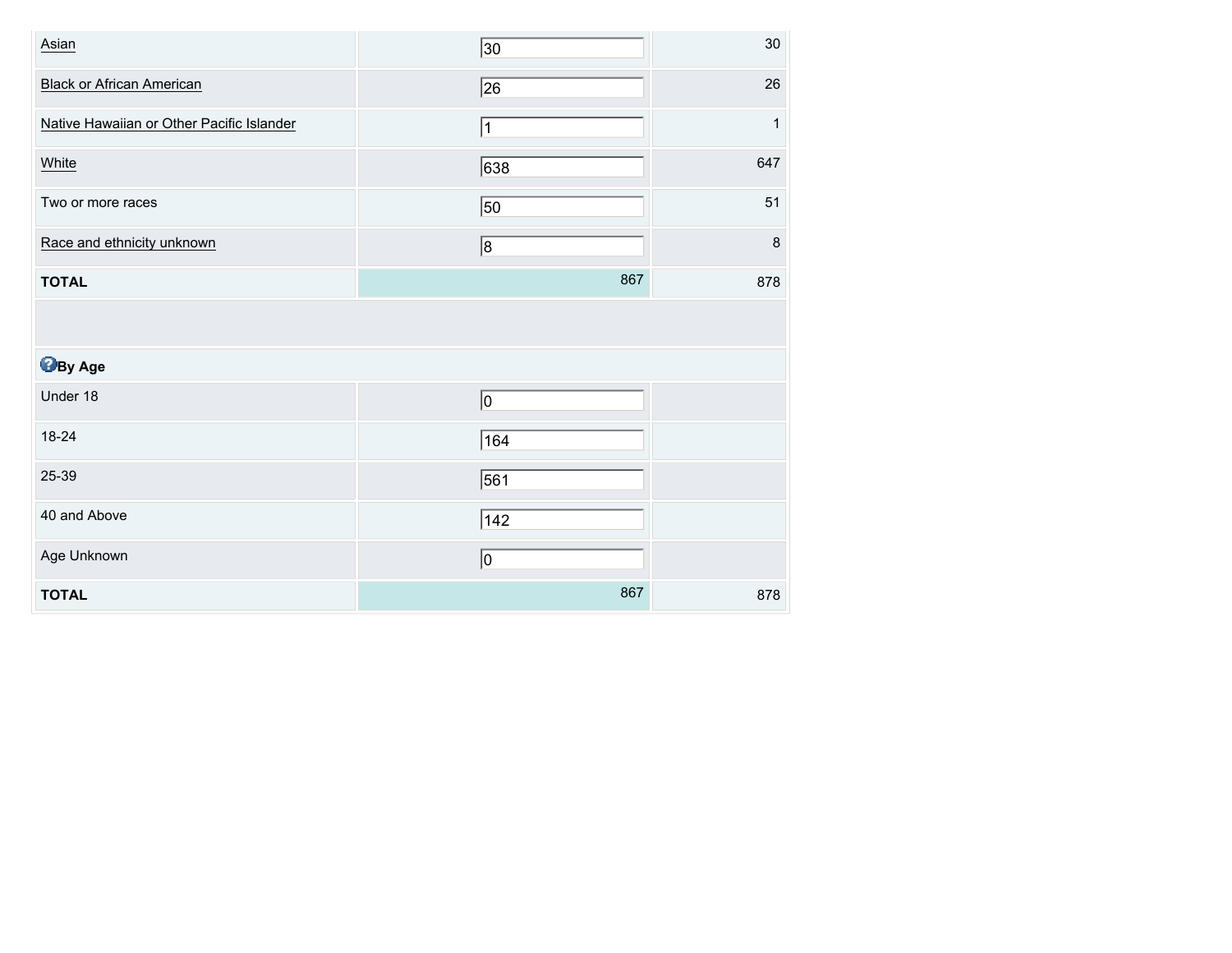### Completers by Level

Institutions must report the number of students who earned an award by level. This screen will be shown for each of the following consolidated award levels for which there is a reported completion:

- Postsecondary awards, certificates, or diplomas of less than 1 academic year
	- Less than 900 clock hours, or
	- Less than 30 SEMESTER or TRIMESTER credit hours, or
	- Less than 45 QUARTER credit hours
- Postsecondary awards, certificates, or diplomas of at least 1 but less than 4 academic years
	- 900 or more clock hours, or
	- 30 or more SEMESTER or TRIMESTER credit hours, or
	- 45 or more QUARTER credit hours
- Associate's degrees
- Bachelor's degrees
- Master's degrees
- Doctor's degrees
- Postbaccalaureate and post-master's certificates

#### **Doctor's degrees**

Number of students by gender, by race and ethnicity, and by age earning this award between July 1, 2018 and June 30, 2019. Each student should be counted once per award level. For example, if a student earned a master's degree and a doctor's degree, he/she should be counted once in master's and once in doctor's. A student earning two master's degrees should be counted only once.

•Report Hispanic/Latino individuals of any race as Hispanic/Latino •Report race for non-Hispanic/Latino individuals only

|                                  | <b>Number of Students</b> | <b>Total Awards</b> |
|----------------------------------|---------------------------|---------------------|
|                                  |                           |                     |
| <b>By Gender</b>                 |                           |                     |
| Men                              | 15                        | 15                  |
| Women                            | 22                        | 22                  |
| <b>TOTAL</b>                     | 37                        | 37                  |
| PY TOTAL                         | 41                        |                     |
|                                  |                           |                     |
| <b>By Race/Ethnicity</b>         |                           |                     |
| Nonresident alien                | 17                        | $\overline{7}$      |
| Hispanic/Latino                  | 10                        | $\mathbf 0$         |
| American Indian or Alaska Native | 10                        | $\mathbf 0$         |
|                                  |                           |                     |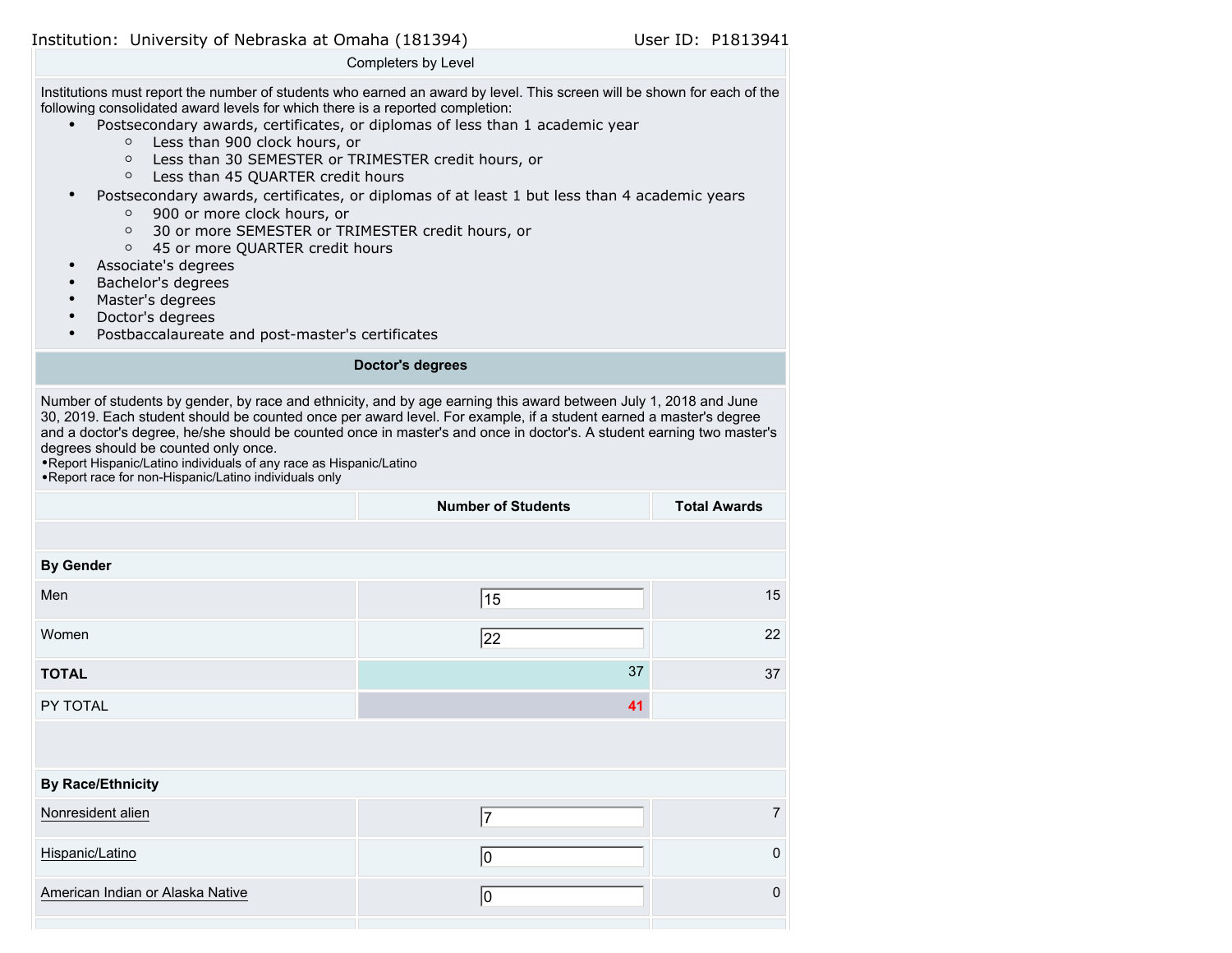| Asian                                     | 0           | $\mathbf 0$               |
|-------------------------------------------|-------------|---------------------------|
| <b>Black or African American</b>          | $\sqrt{3}$  | $\mathsf 3$               |
| Native Hawaiian or Other Pacific Islander | 0           | $\mathbf 0$               |
| White                                     | $\sqrt{24}$ | 24                        |
| Two or more races                         | 3           | $\ensuremath{\mathsf{3}}$ |
| Race and ethnicity unknown                | $ 0\rangle$ | $\pmb{0}$                 |
| <b>TOTAL</b>                              | 37          | $37\,$                    |
|                                           |             |                           |
| <b>B</b> By Age                           |             |                           |
| Under 18                                  | 0           |                           |
| 18-24                                     | 0           |                           |
|                                           |             |                           |
| 25-39                                     | $\sqrt{23}$ |                           |
| 40 and Above                              | 14          |                           |
| Age Unknown                               | 0           |                           |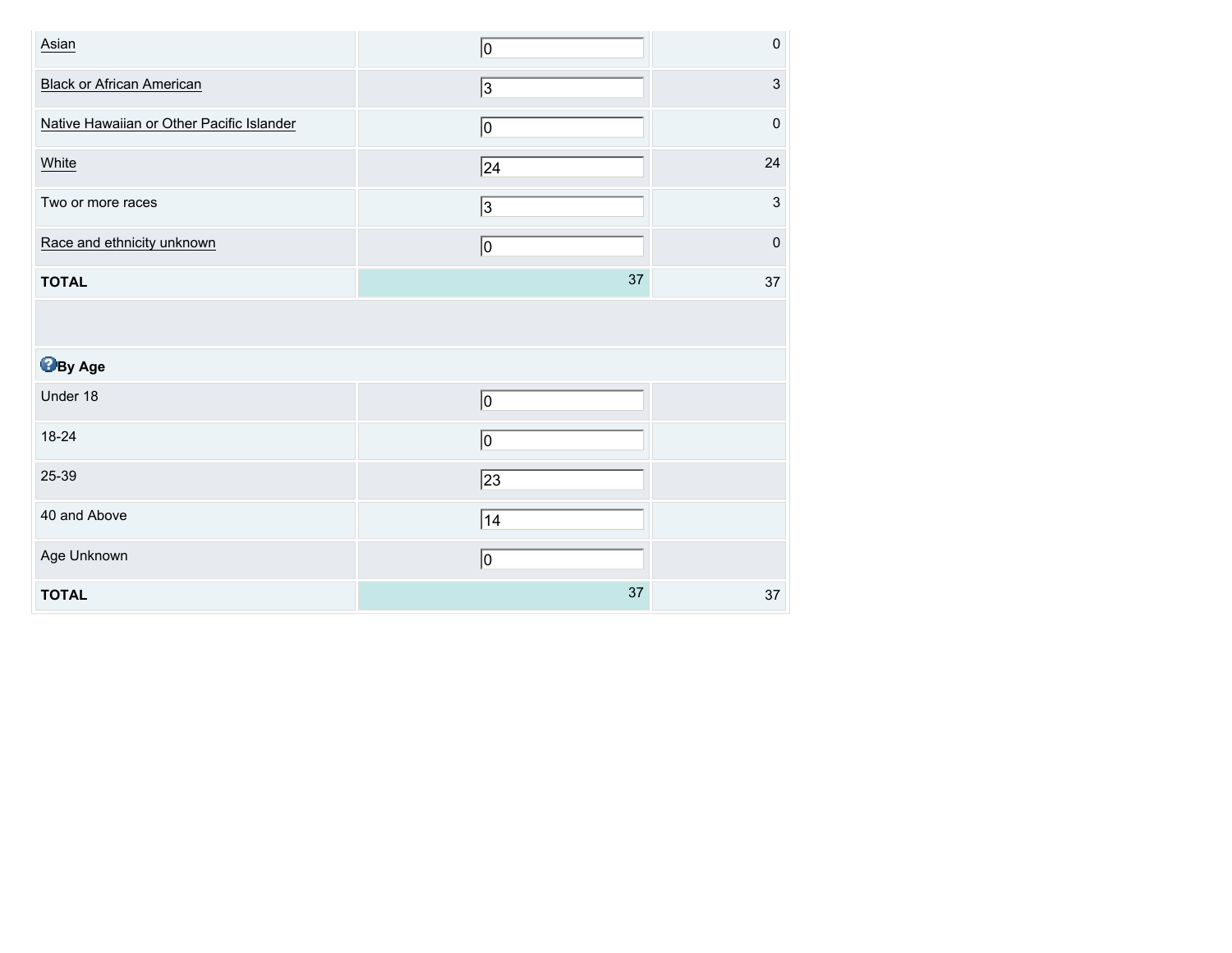#### Completers by Level

Institutions must report the number of students who earned an award by level. This screen will be shown for each of the following consolidated award levels for which there is a reported completion:

- Postsecondary awards, certificates, or diplomas of less than 1 academic year
	- Less than 900 clock hours, or
	- Less than 30 SEMESTER or TRIMESTER credit hours, or
	- Less than 45 QUARTER credit hours
- Postsecondary awards, certificates, or diplomas of at least 1 but less than 4 academic years
	- 900 or more clock hours, or
	- 30 or more SEMESTER or TRIMESTER credit hours, or
	- 45 or more QUARTER credit hours
- Associate's degrees
- Bachelor's degrees
- Master's degrees
- Doctor's degrees
- Postbaccalaureate and post-master's certificates

#### **Postbaccalaureate**

## **and post-master's**

**certificates**

Number of students by gender, by race and ethnicity, and by age earning this award between July 1, 2018 and June 30, 2019. Each student should be counted once per award level. For example, if a student earned a master's degree and a doctor's degree, he/she should be counted once in master's and once in doctor's. A student earning two master's degrees should be counted only once.

•Report Hispanic/Latino individuals of any race as Hispanic/Latino

•Report race for non-Hispanic/Latino individuals only

|                          | <b>Number of Students</b> | <b>Total Awards</b> |  |
|--------------------------|---------------------------|---------------------|--|
|                          |                           |                     |  |
| <b>By Gender</b>         |                           |                     |  |
| Men                      | $\overline{73}$           | 81                  |  |
| Women                    | 85                        | 90                  |  |
| <b>TOTAL</b>             | 158                       | 171                 |  |
| PY TOTAL                 | 161                       |                     |  |
|                          |                           |                     |  |
| <b>By Race/Ethnicity</b> |                           |                     |  |
| Nonresident alien        | 63                        | 67                  |  |
| Hispanic/Latino          | 10                        | $\mathbf 0$         |  |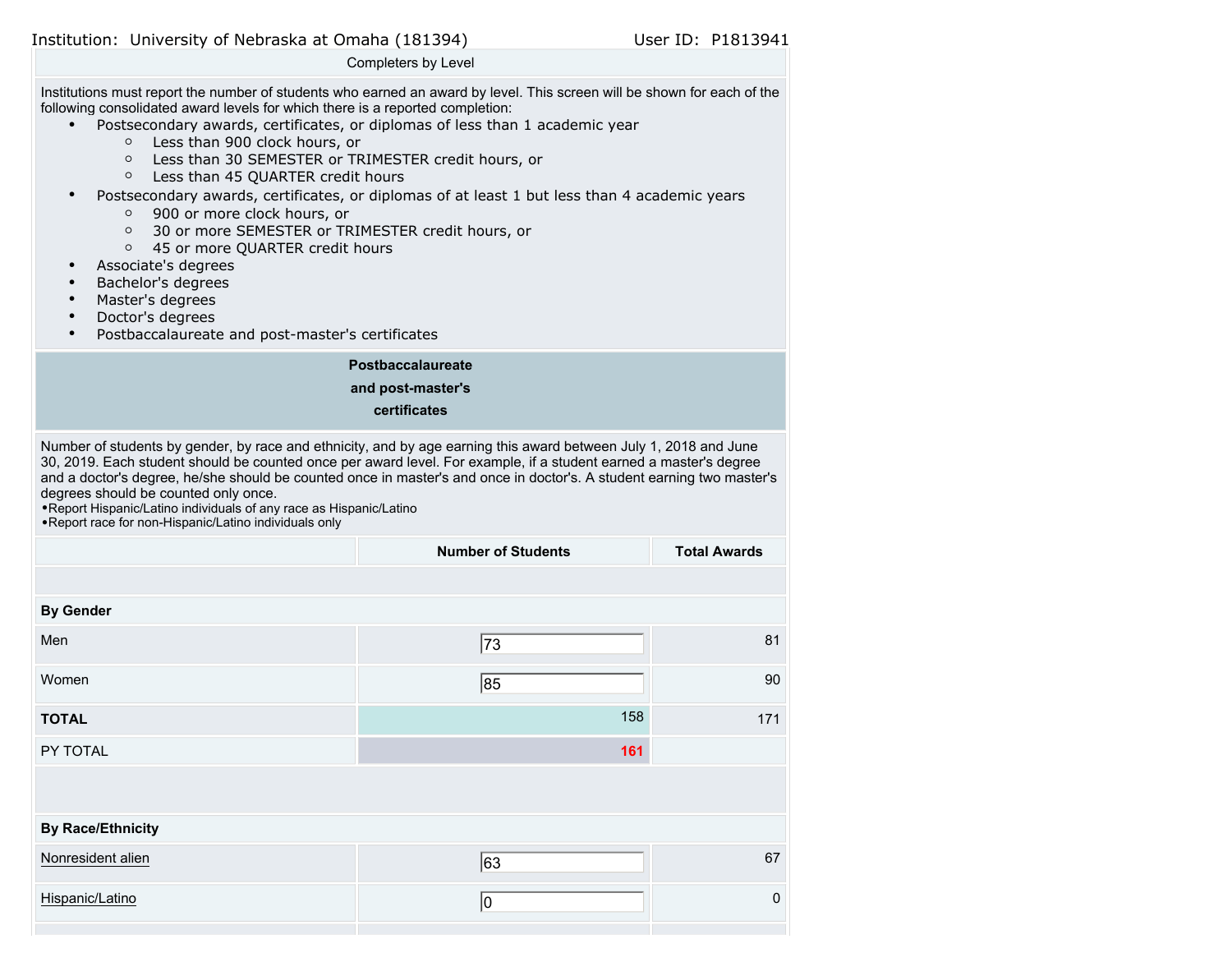| American Indian or Alaska Native          | 1               | $\mathbf{1}$ |
|-------------------------------------------|-----------------|--------------|
| Asian                                     | $\overline{5}$  | $\,6\,$      |
| <b>Black or African American</b>          | $\overline{5}$  | $\,6\,$      |
| Native Hawaiian or Other Pacific Islander | $\overline{0}$  | $\mathbf 0$  |
| White                                     | 75              | 81           |
| Two or more races                         | 7               | $\bf 8$      |
| Race and ethnicity unknown                | 2               | $\mathbf 2$  |
| <b>TOTAL</b>                              | 158             | 171          |
|                                           |                 |              |
|                                           |                 |              |
| <b>B</b> By Age                           |                 |              |
| Under 18                                  | $\overline{0}$  |              |
| 18-24                                     | $\sqrt{32}$     |              |
| 25-39                                     | $\overline{94}$ |              |
| 40 and Above                              | $\sqrt{32}$     |              |
| Age Unknown                               | 0               |              |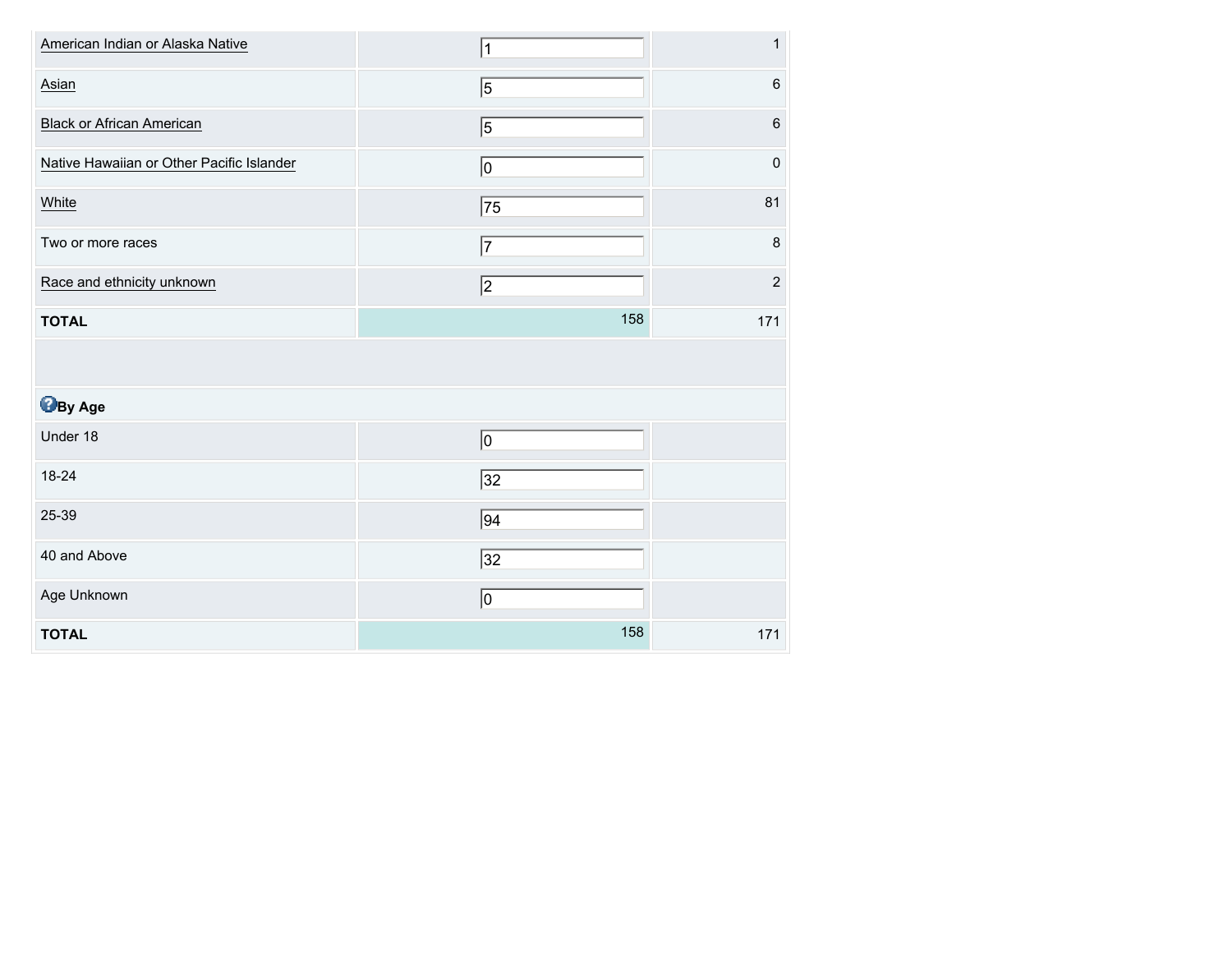|  |  | Institution: University of Nebraska at Omaha (181394) |  |  |
|--|--|-------------------------------------------------------|--|--|
|--|--|-------------------------------------------------------|--|--|

|                                                                                                                                                                                                                                                                                                                                                                                      | Prepared by                   |                                                            |                                                                                                                                |           |                                  |
|--------------------------------------------------------------------------------------------------------------------------------------------------------------------------------------------------------------------------------------------------------------------------------------------------------------------------------------------------------------------------------------|-------------------------------|------------------------------------------------------------|--------------------------------------------------------------------------------------------------------------------------------|-----------|----------------------------------|
| The name of the preparer is being collected so that we can follow up with the appropriate person in the event that there are questions concerning the data. The Keyholder will<br>be copied on all email correspondence to other preparers.                                                                                                                                          |                               |                                                            |                                                                                                                                |           |                                  |
| The time it took to prepare this component is being collected so that we can continue to improve our estimate of the reporting burden associated with IPEDS. Please include in<br>your estimate the time it took for you to review instructions, query and search data sources, complete and review the component, and submit the data through the Data<br><b>Collection System.</b> |                               |                                                            |                                                                                                                                |           |                                  |
| Thank you for your assistance.                                                                                                                                                                                                                                                                                                                                                       |                               |                                                            |                                                                                                                                |           |                                  |
|                                                                                                                                                                                                                                                                                                                                                                                      |                               |                                                            |                                                                                                                                |           |                                  |
| This survey component was prepared by:                                                                                                                                                                                                                                                                                                                                               |                               |                                                            |                                                                                                                                |           |                                  |
| $\bigcap$                                                                                                                                                                                                                                                                                                                                                                            | Keyholder                     | $\bigcap$                                                  | <b>SFA Contact</b>                                                                                                             | $\bigcap$ | <b>HR Contact</b>                |
| O                                                                                                                                                                                                                                                                                                                                                                                    | <b>Finance Contact</b>        | $\cup$                                                     | Academic Library Contact                                                                                                       | $\bigcap$ | Other                            |
| Name:<br>Jenny Liu                                                                                                                                                                                                                                                                                                                                                                   |                               |                                                            |                                                                                                                                |           |                                  |
| Email:                                                                                                                                                                                                                                                                                                                                                                               | jennyliu@unomaha.ed           |                                                            |                                                                                                                                |           |                                  |
|                                                                                                                                                                                                                                                                                                                                                                                      |                               |                                                            |                                                                                                                                |           |                                  |
|                                                                                                                                                                                                                                                                                                                                                                                      |                               |                                                            | How many staff from your institution only were involved in the data collection and reporting process of this survey component? |           |                                  |
| Number of Staff (including yourself)                                                                                                                                                                                                                                                                                                                                                 |                               |                                                            |                                                                                                                                |           |                                  |
|                                                                                                                                                                                                                                                                                                                                                                                      |                               |                                                            |                                                                                                                                |           |                                  |
| How many hours did you and others from your institution only spend on each of the steps below when responding to this survey component?                                                                                                                                                                                                                                              |                               |                                                            |                                                                                                                                |           |                                  |
| Exclude the hours spent collecting data for state and other reporting purposes.                                                                                                                                                                                                                                                                                                      |                               |                                                            |                                                                                                                                |           |                                  |
| <b>Staff member</b>                                                                                                                                                                                                                                                                                                                                                                  | <b>Collecting Data Needed</b> | <b>Revising Data to Match</b><br><b>IPEDS Requirements</b> | <b>Entering Data</b>                                                                                                           |           | <b>Revising and Locking Data</b> |
| Your office                                                                                                                                                                                                                                                                                                                                                                          | hours                         |                                                            | hours                                                                                                                          | hours     | hours                            |
| <b>Other offices</b>                                                                                                                                                                                                                                                                                                                                                                 | hours                         |                                                            | hours                                                                                                                          | hours     | hours                            |
|                                                                                                                                                                                                                                                                                                                                                                                      |                               |                                                            |                                                                                                                                |           |                                  |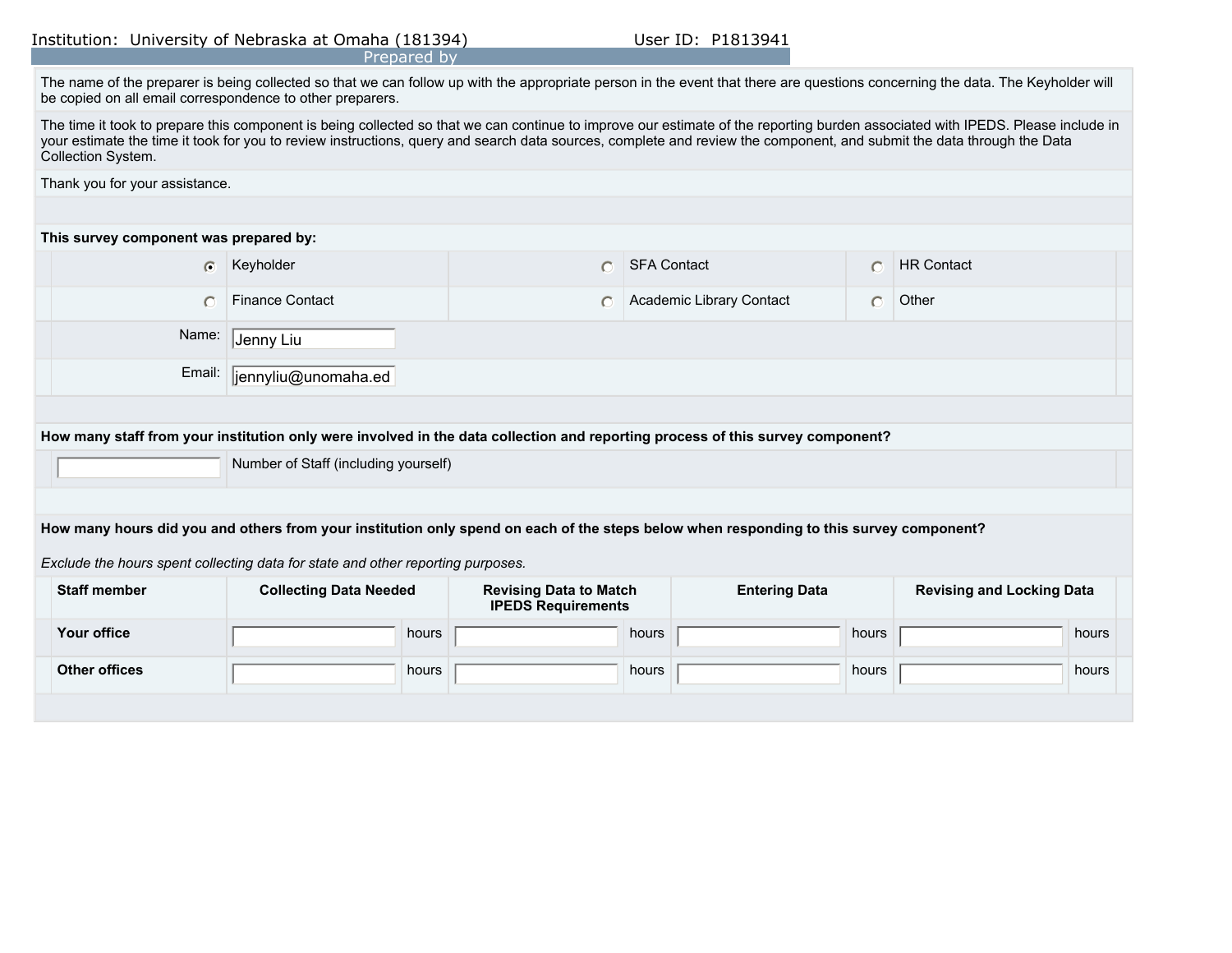IPEDS collects important information regarding your institution. All data reported in IPEDS survey components become available in the IPEDS Data Center and appear as aggregated data in various Department of Education reports. Additionally, some of the reported data appears specifically for your institution through the College Navigator website and is included in your institution's Data Feedback Report (DFR). The purpose of this summary is to provide you an opportunity to view some of the data that, when accepted through the IPEDS quality control process, will appear on the College Navigator website and/or your DFR. College Navigator is updated approximately three months after the data collection period closes and Data Feedback Reports will be available through the [Data Center](https://nces.ed.gov/ipeds/use-the-data) and sent to your institution's CEO in November 2019.

Please review your data for accuracy. If you have questions about the data displayed below after reviewing the data reported on the survey screens, please contact the IPEDS Help Desk at: 1-877-225-2568 or ipedshelp@rti.org.

# Summary of Completions Data

| <b>Award Level</b>                                                                          | <b>Number of Completions</b> |                       |  |
|---------------------------------------------------------------------------------------------|------------------------------|-----------------------|--|
|                                                                                             | 1 <sup>st</sup> major        | 2 <sup>nd</sup> major |  |
| Postsecondary award, certificate, or diploma<br>(at least 2 but less than 4 academic years) | 48                           | 0                     |  |
| Bachelors degree or equivalent                                                              | 2,224                        | 57                    |  |
| Postbaccalaureate certificate                                                               | 162                          | 0                     |  |
| Master's degree                                                                             | 878                          | 0                     |  |
| Post-master's certificate                                                                   | 9                            | 0                     |  |
| Doctor's degree - research/scholarship                                                      | 37                           | 0                     |  |
| Total number of degrees and certificates                                                    | 3.358                        |                       |  |

# Summary of Completers Data

|                       | <b>Number of Students</b> |       |              |  |
|-----------------------|---------------------------|-------|--------------|--|
|                       | Men                       | Women | <b>Total</b> |  |
| <b>All Completers</b> | 1.354                     | 1.786 | 3.140        |  |